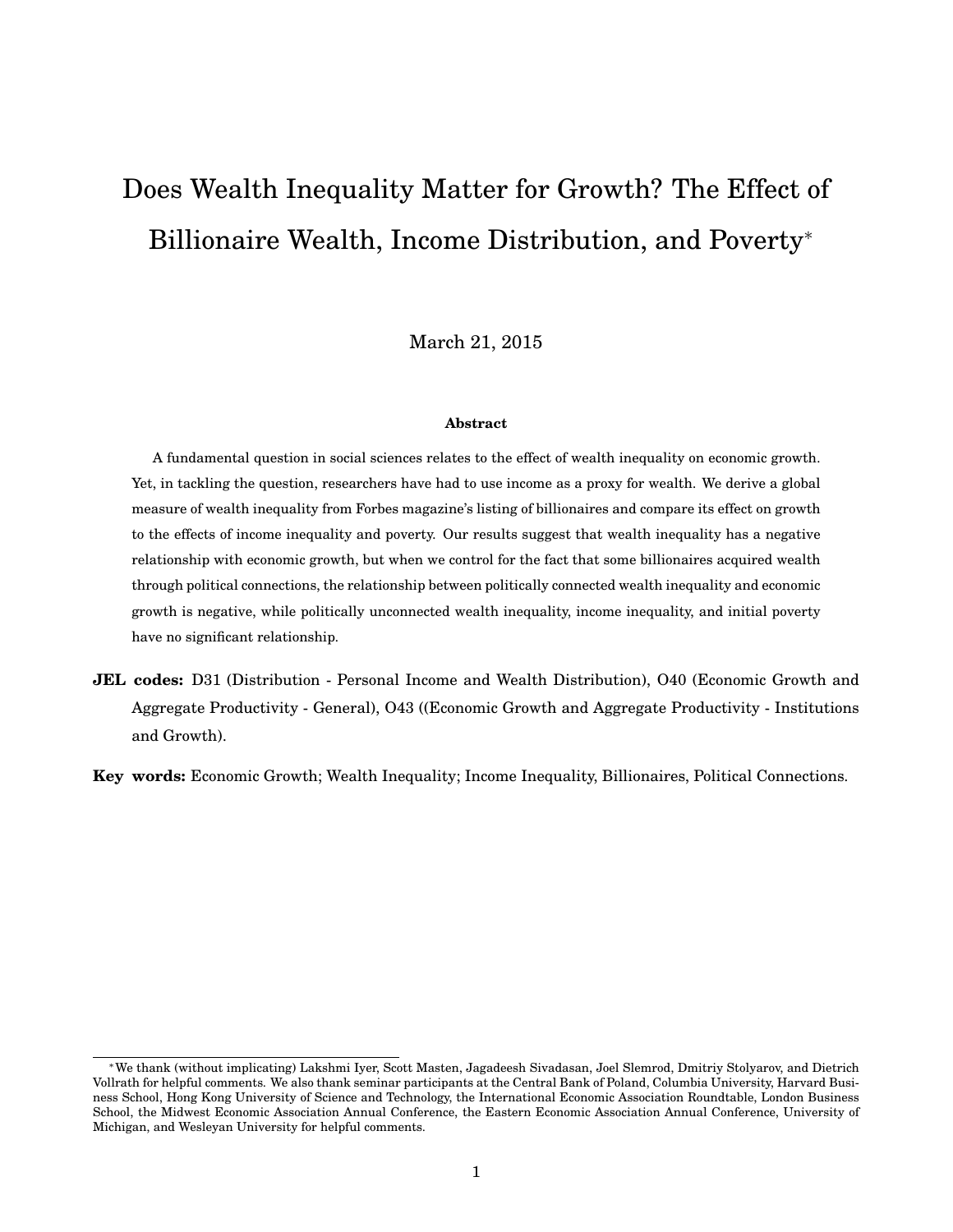### **1 Introduction**

A central question in the social sciences is whether inequality in control over a society's resources facilitates or hinders economic growth. Although there is a large theoretical and empirical literature on this topic, the question is far from settled.

Three important features of the literature contribute to this lack of consensus. First, although theoretical arguments are usually based on the distribution of wealth, nearly all empirical studies use the distribution of income rather than wealth because data on the distribution of wealth do not exist for a sufficient number of countries. As Aghion, Caroli and Garcia-Penalosa (1999: pp. 1617-18) explain, "... the absence of data on the distribution of wealth for a sufficient number of countries forces researchers to use proxies in empirical studies. The most common approach is to use data on income inequality as a proxy for wealth inequality." Bénabou (1996) echoes this point when he notes that the lack of almost any data on the distribution of wealth is a general problem, given that in most theories it is this distribution rather than that of income which is the determinant of outcomes. Finally, while discussing studies that use income inequality, Ravallion (2012: p. 506) emphasizes that "wealth inequality is arguably more relevant though this has been rarely used due to data limitations."<sup>1</sup>

Second, the literature does not adequately account for the sources of inequality. Consider Indonesia and United Kingdom. Although these countries appear similar on measures of income inequality, their respective Gini coefficients being 32.5 and 33.7, they differ markedly on such dimensions as the role that political connections have played in achieving economic success and bringing about their distribution of income and wealth. Yet, virtually all empirical studies ignore this distinction and examine the effects of aggregate measures of inequality on economic growth.<sup>2</sup>

Third, in an important multi-country study, Ravallion (2012) has recently cast serious doubt on inequality as a determinant of growth, suggesting that it is initial poverty rather than income inequality that affects economic growth of countries.

In this paper, we address the shortcomings noted in the first two points above and we provide new evidence on the third point, namely the issue of whether inequality or poverty affects growth. The foremost contribution of our paper is in developing a measure of wealth inequality based on Forbes magazine's annual world-wide listing of billionaires. Second, we introduce two new variables reflecting the extent, if any, to which billionaire wealth has been obtained through political connections (cronyism). We next use annual data for 1987-2007 to construct four five-year panels and test hypotheses regarding the effects on growth of our overall measure of wealth inequality, our measures of politically connected and unconnected wealth inequality, income inequality, and poverty. To the best of our knowledge, ours is the first paper to examine

<sup>&</sup>lt;sup>1</sup>The only study that directly uses wealth inequality data and looks at the effect of wealth inequality on growth is a paper by Ravallion (1998) who studies the effect of geographic differences in the distribution of wealth on growth in China and finds evidence that high wealth inequality impedes growth.

 $^2$ Easterly (2007) is a notable exception in that he distinguishes between structural and market-based inequality. A fuller discussion of the relationship between his paper and our work is provided in sections 2 and 4 below. Moreover, as we discuss below, Morck, Stangeland, and Yeung (2000) note that when they divide billionaires into those who were self-made versus those who inherited their wealth, a country's per capita GDP grows faster if its self-made billionaire wealth is larger as a fraction of GDP and slower if inherited billionaire wealth is larger as a fraction of GDP.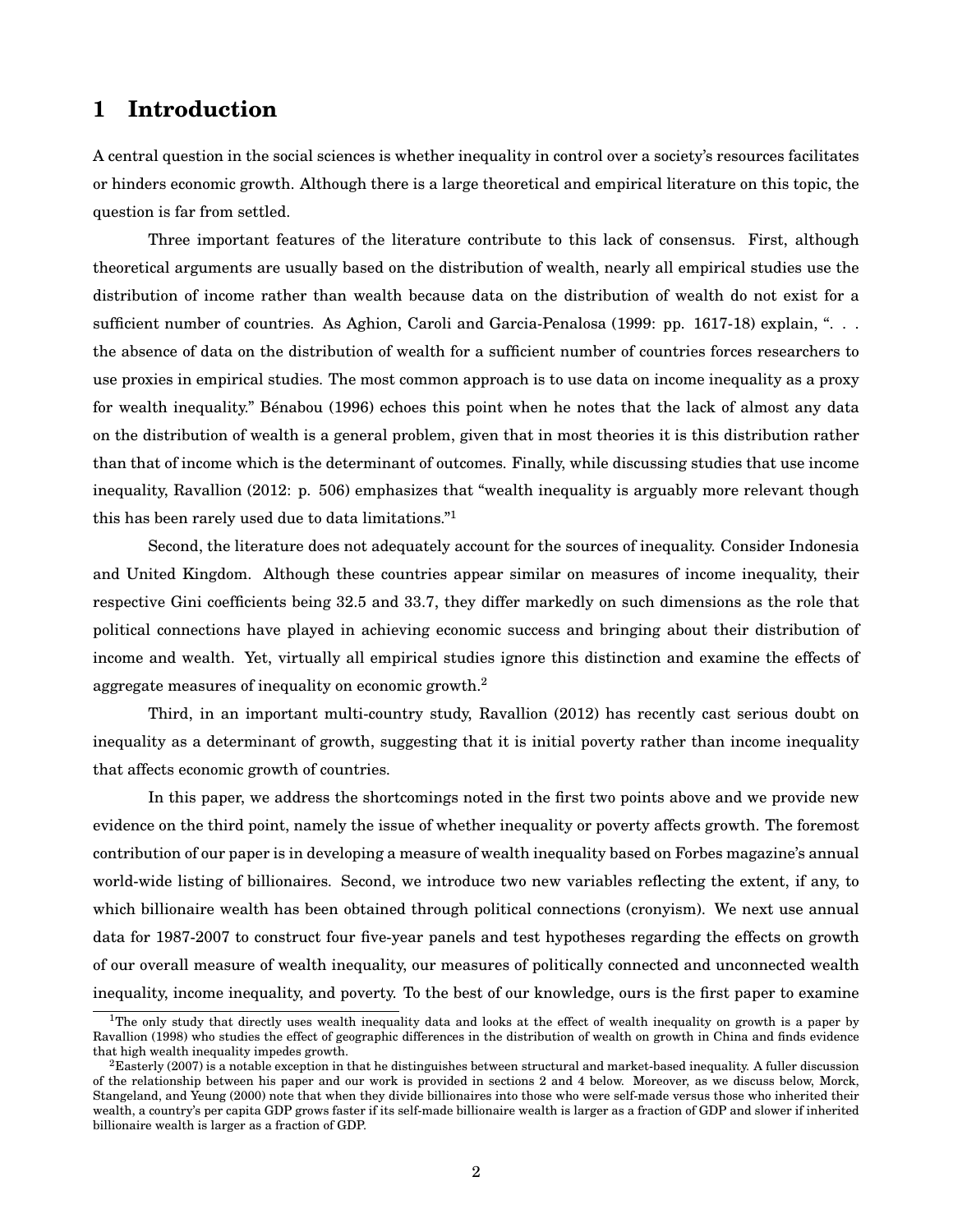the relationship between wealth inequality and economic growth in a cross-country, panel data setting. It estimates an encompassing model that compares the relationship between economic growth and wealth inequality, income inequality, and poverty.<sup>3</sup> Our econometric analysis, covering the period 1987-2007, is complementary to the larger historical study of Piketty (2014) who constructs data on income and wealth distribution and examines their relationship to economic growth over many decades and even centuries.<sup>4</sup>

We also tackle a methodological criticism of much of the literature in this area, namely that findings may be biased on account of endogeneity of inequality in the growth regressions. We follow one of the leading empirical studies in this area - Forbes (2000) - and estimate a fixed effects model with lagged values of the explanatory variables. In addition, while finding valid instruments for traditional instrumental variable (IV) estimation is very difficult in this setting, we also discuss estimates based on two time-varying IVs for wealth inequality. Finally, we find that our main results pertaining to the relationship between wealth inequality and economic growth hold when we use random effects or system-GMM or difference-GMM methods in estimation.

Our first finding suggests that wealth inequality has a negative, statistically significant relationship with economic growth, while the effect of income inequality is insignificant or only borderline significant, and the effect of poverty is statistically insignificant in nearly all specifications. Hence, using an encompassing model, we show that in the head-on comparison it is wealth inequality, rather than income inequality or poverty that is significantly related to economic growth.

Our second set of results comes from specifications in which we control for the fact that some billionaires acquired wealth through the use of political connections or cronyism, while others obtained it in a relatively standard legal environment. This estimation is based on a categorization of billionaires that is somewhat subjective.<sup>5</sup> We are conservative about classifying someone as being politically connected and are also fully up-front about how we carry out the classification. Using the classification, our results suggest that politically connected wealth inequality and growth are negatively related, while the effects of politically unconnected wealth inequality, income inequality, and initial poverty are statistically insignificant. The second set of results hence suggests that one needs to pay attention to the sources and nature of wealth inequality.

Our third set of results shows that our estimates are robust to a number of alternative specifications and explores the reason why our results with respect to income inequality differ from those of Forbes (2000) and those with respect to poverty from those of Ravallion (2012).

The structure of the paper is as follows. In Section 2, we offer a brief review of the theoretical and

 $3$ As we discuss below, a pioneering study by Alesina and Rodrik (1994) and an important later study by Deininger and Olinto (2000) use land inequality as a proxy for wealth inequality, but this measure is more appropriate for low income agrarian societies than the world as a whole.

 $4$ Piketty's main point is that historically the rate of return on capital (wealth) exceeds the rate of growth of the economy and that after a hiatus in the second half of the twentieth century it will continue to do so. As a result, the income and wealth of the rich (who live off of return on capital and save-and-invest most of it) will grow faster than the average income from work. This will lead to an increasing inequality in both wealth and income.

<sup>&</sup>lt;sup>5</sup>This is in the same vein as the Corruption scores of the International Country Risk Guide (ICRG) of the University of Maryland, Transparency International's Corruption Perceptions Index, and Fisman's classification scheme (2001) which are also based on perceptions rather than on objective data.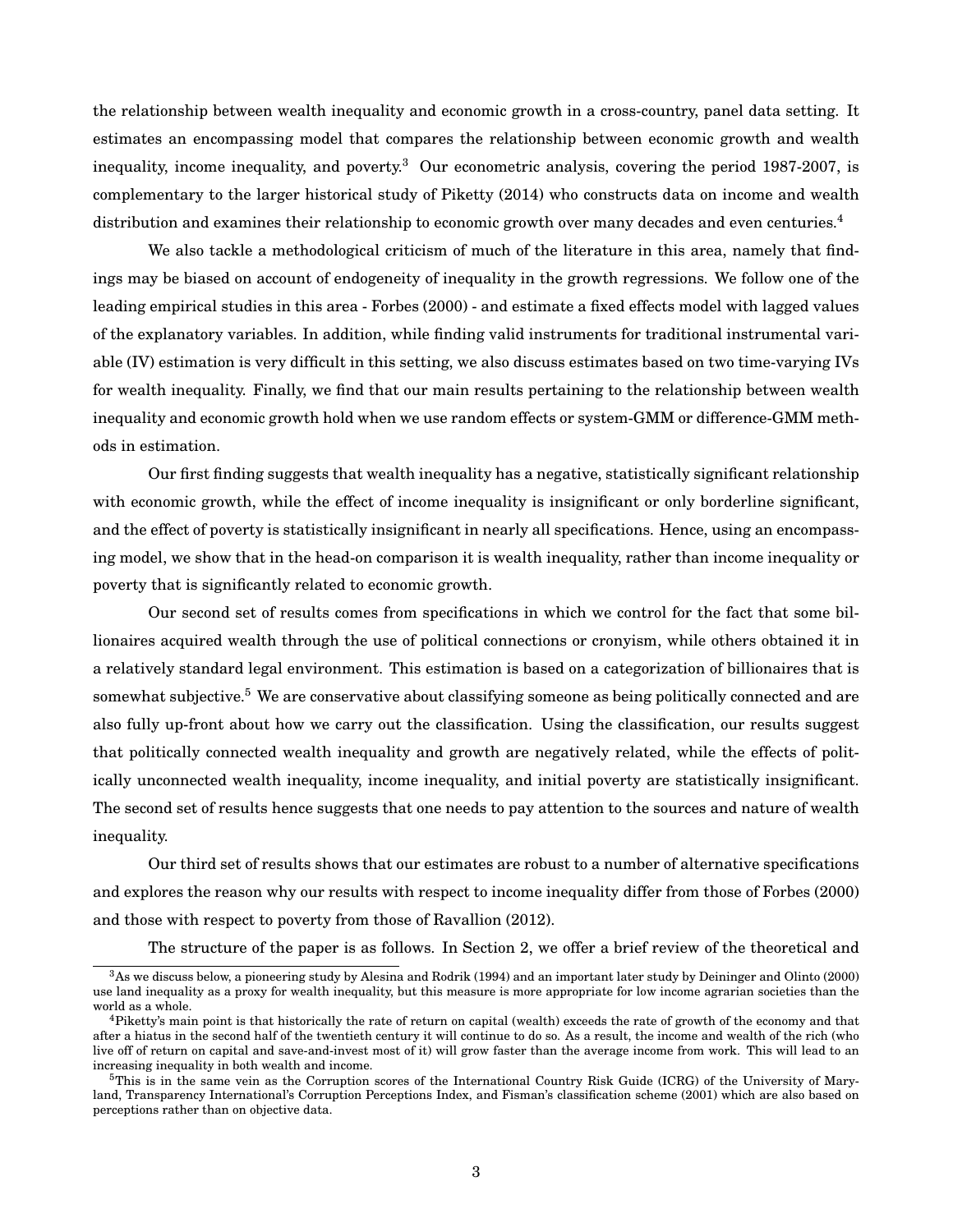empirical literature that examines the impact of inequality and poverty on growth. In section 3, we present our empirical strategy and describe the data set used. In Section 4, we validate the use of the inequality variables constructed from Forbes magazine's annual listing of billionaires as reasonable measures of wealth inequality and the importance of political connections in a country's socioeconomic system. In section 5, we present the main results capturing the impact of wealth inequality (and its components), income inequality, and poverty on growth. We also report a number of robustness checks that show that our findings are robust. Section 6 offers concluding remarks and outlines potential avenues for future work.

## **2 The literature on the relationship between inequality, poverty, and economic growth**

The early view espoused by Kuznets (1955) and Kaldor (1956, 1961) was that economic development affects income distribution, with growth increasing income inequality in the first stages of economic development and reducing it later (the 'inverted-U hypothesis'). Kuznets' hypothesis has been extensively tested and generally has been found to lack empirical support (see, e.g., Fields, 2001 for a review).

In the more recent literature on growth and development the causation between inequality and growth runs in the opposite direction.<sup>6</sup> The focus is on the effect of wealth inequality and to a lesser extent income inequality on economic growth, with the theoretical literature yielding two main strands of studies. The first strand suggests various transmission mechanisms through which greater initial inequality fosters economic growth. Prominent among them is a higher savings propensity of the rich (Bourguignon, 1981) and investment indivisibilities (Attanasio and Binelli, 2003). The other strand identifies economic and political channels through which inequality may be harmful for growth. These include redistributive taxation that would be favored by the median voter and which would reduce incentives and hence also growth (Meltzer and Richard, 1981; Alesina and Rodrik, 1994; Barro, 1999), credit constraints generated by low levels of collateral by the poor (Galor and Zeira, 1993), sociopolitical instability stemming from the sense of relative deprivation by the poor (Gupta, 1990), and increased fertility among the poor who cannot afford to provide human capital to their children (De La Croix and Doepke, 2003). The idea common to many of these conceptual frameworks that expect a negative effect of wealth inequality on growth is that extreme wealth concentration distorts economic policies and therefore leads to poor economic performance.

As mentioned earlier, the absence of data on the distribution of wealth for a sufficient number of countries has led empirical researchers to rely on alternatives, typically by using data on income inequality as a proxy for wealth inequality. Two partial exceptions are a pioneering study by Alesina and Rodrik (1994) and an important later study by Deininger and Olinto (2000) that use land holdings as a measure of wealth inequality. However, as Alesina and Rodrik (1994) note, land is only one component of wealth and moreover, land does not exactly fit their model's notion of capital as an accumulating asset. In addition, while inequality in land holding may be appropriate for poor agrarian economies, it is not an adequate proxy

<sup>6</sup>A review of this literature may be found in Aghion, Caroli, and García-Peñalosa (1999), Ehrhart (2009), and Galor (2009).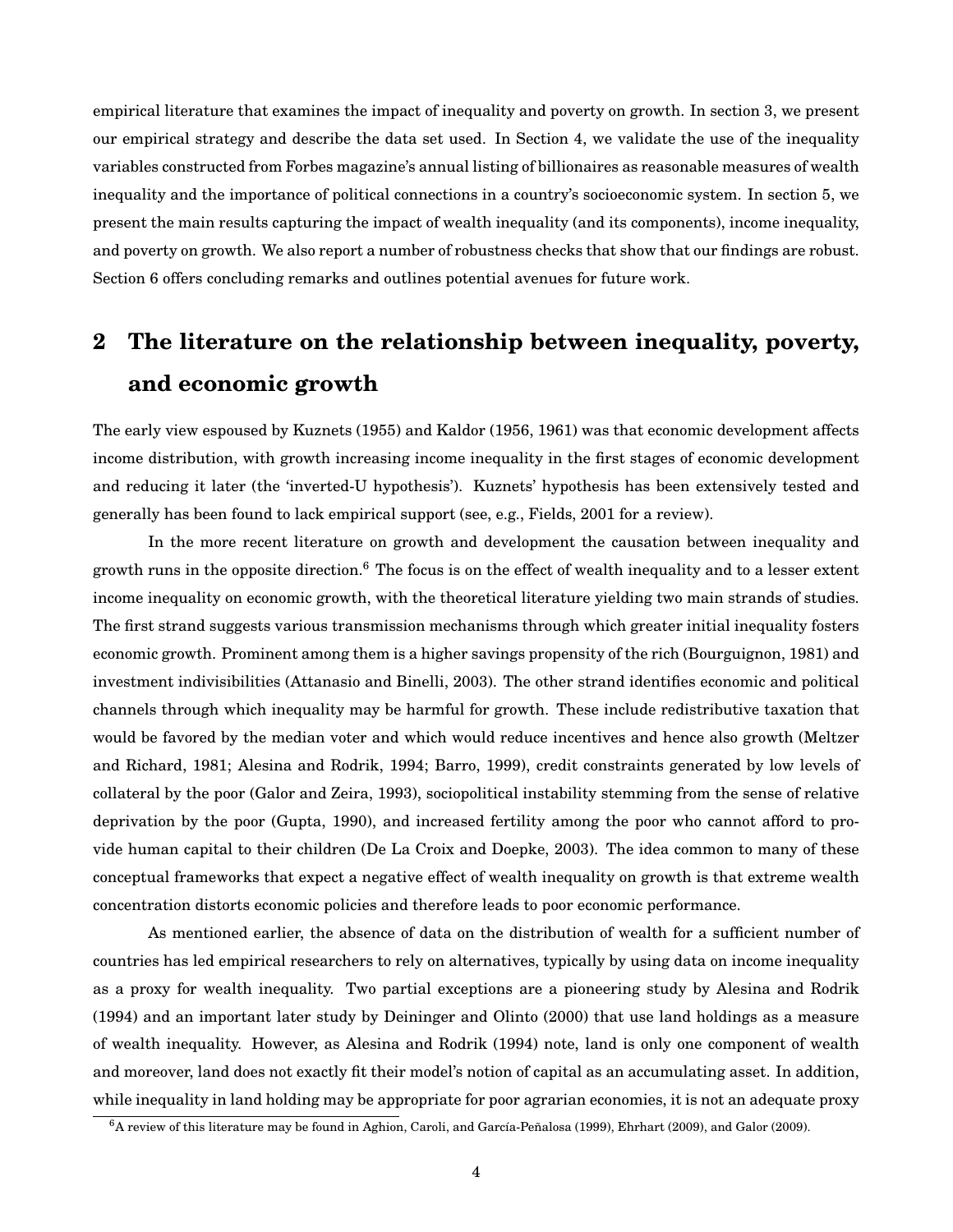for wealth inequality in more developed economies.<sup>7</sup> In addition, our calculations based on the 26 countries for which data exist indicate that there is no correlation between the Gini coefficient for land (sourced from Deininger and Olinto (2000)) and Gini coefficient for wealth, nor do we find a correlation between the 20 countries for which we have data on the Gini coefficient for land and the share of wealth going to the top decile of the population of a country.<sup>8</sup> In contrast, our measure of billionaire wealth normalized by GDP is positively correlated with the Gini coefficient for wealth and the share of wealth going to the top decile.

Interestingly, as Davies et al. (2008) point out, "in all countries which have the requisite data, wealth distribution is more unequal than income." This raises the question as to whether the estimated effect of income inequality on growth truly captures the impact of wealth inequality on growth and it provides one motivation for our study.

The empirical literature dealing with income inequality and economic growth is based on crosscountry regressions and, more recently, on panel data analysis. While cross-country regressions examine the long-run relationship and generally find a negative impact of income inequality on growth (see e.g., Alesina and Rodrik, 1994, Persson and Tabellini, 1994, and Perotti, 1996), panel data estimates aim at measuring the short and medium-term relationship and they obtain mixed evidence (see e.g., Forbes, 2000 and Barro, 2000).<sup>9</sup>

A possible reconciliation of the opposing views on whether inequality has a positive or negative impact on growth is made by Easterly (2007: 756) who notes:

One confusion in the theoretical and empirical analysis of inequality is between what we could call structural inequality and market inequality. Structural inequality reflects such historical events as conquest, colonization, slavery, and land distribution by the state or colonial power; it creates an elite by means of these non-market mechanisms. Market forces also lead to inequality, but just because success in free markets is always very uneven across different individuals, cities, regions, firms, and industries. So the recent rise in inequality in China is clearly market-based, while high inequality in Brazil or South Africa is just as clearly structural. Only structural inequality is unambiguously bad for subsequent development in theory; market inequality has ambiguous effects — it could have some of the adverse effects cited in the above models, but eliminating it would obviously have negative incentive effects.

As we discuss later, our first step toward quantifying the importance of political connections goes in the direction of operationalizing Easterly's notion of structural inequality.

Finally, an important motivation for our study comes from Morck, Stangeland, and Yeung (2000) who find that when they divide the world's billionaires into those who were self-made versus those who inherited their wealth, a country's per capita GDP grows faster if its self-made billionaire wealth is larger

<sup>7</sup>As a study of income tax returns by Bakija et al. (2012) suggests, professionals account for an overwhelming share of the top 1 percent of income earners in the U.S.: 31 percent started or manage nonfinancial businesses, about 16 percent are doctors, 14 percent are a part of the financial services industry, 8 percent are lawyers, 5 percent are scientists and engineers, and about 2 percent are a part of the sports, entertainment or media industries. It would be hard to argue that for such individuals, their holdings of land capture, to any reasonable degree, their asset holdings.

<sup>8</sup>Both measures of wealth inequality are sourced from Davies et al. (2008).

<sup>9</sup>Another strand of the literature examines the relationship between growth spells and inequality and finds that high levels of inequality increase the likelihood that a growth spell will end (Berg, Ostry and Zettelmeyer, 2012 and Ostry, Berg, and Tsangarides, 2014).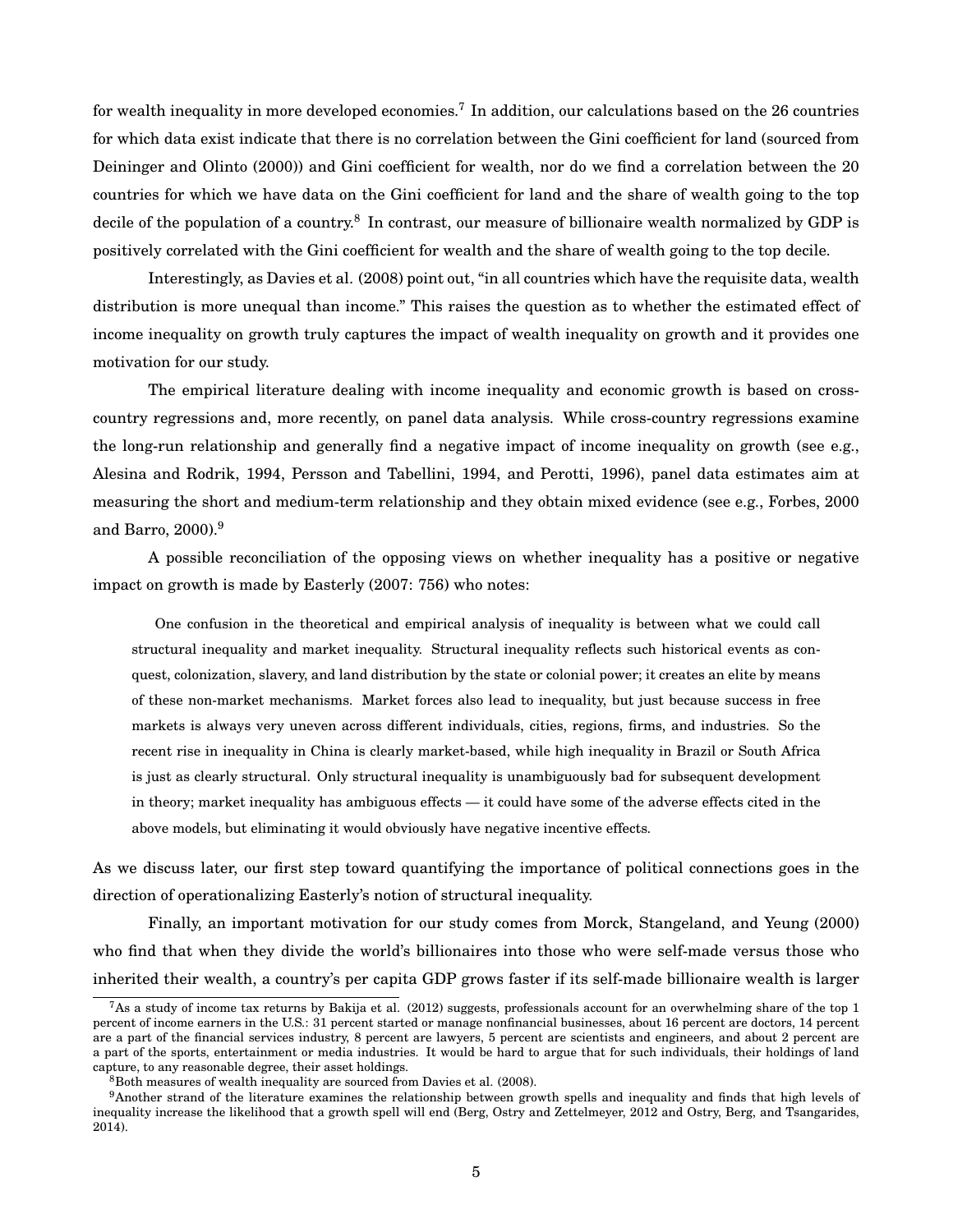as a fraction of GDP and slower if inherited billionaire wealth is larger as a fraction of GDP. They argue that the deleterious consequences of having the very wealthy control a very large fraction of a country's assets can lead to entrenchment, bias capital allocation, retard capital market development, obstruct entry by outsider entrepreneurs, and cumulatively retard economic growth. These observations lead Morck, Wolfenzon, and Yeung (2005) to speculate that "inequality involving new money wealth seems different from inequality involving old money wealth." They suggest that "economists need to think less about concentration of wealth per se and more about concentration of wealth in whose hands."

We use this finding as our point of departure in analyzing the relatively unexplored area of the effect of different sources and nature of wealth inequality on growth. In particular, many countries that generated low rates of economic growth were also characterized by a high level of wealth concentration among entrenched elites, frequently politicians and their cronies. The negative correlation between inequality and growth in a cross-section of countries could thus have more to do with the fact that a large share of the national wealth is held by a small number of politically connected families than with higher tax rates or higher expenditure on transfers and subsidies, which are among the channels through which inequality is often believed to affect growth.

The literature on the effect of poverty v. income inequality on economic growth is represented by an important contribution by Ravallion (2012) who uses country-level data based on household surveys to examine the effect of initial poverty and income distribution on subsequent economic growth. His dataset covers 90 countries with two surveys at varying points in time, and most of the estimation is hence carried out in a cross-sectional setting. For about two-thirds of the countries, there are three or more surveys and these countries are used for robustness checks, including the GMM estimation and allowing for country fixed effects. Ravallion's (2012) key cross-sectional result, obtained in an OLS model, is that poverty rather than income inequality affects growth and that the effect of poverty on growth is negative. Moreover, he finds that this result holds in the GMM model but vanishes in the specification with country fixed effects.

### **3 Data and Empirical Approach**

#### **3.1 Construction of data on Wealth Inequality**

The key new source of data that we use is Forbes magazine's annual listing of billionaires. Although Forbes has been publishing a list of the four hundred richest Americans since 1982, it was only in 1987 that it expanded its coverage to the richest individuals and families around the world.<sup>10</sup> We use this latter list and assign each billionaire to a country based on the locus of his business activities, which often coincides with his location. We generate three measures of wealth inequality defined for each year as the sum of the wealth of all the billionaires in a given country divided by either the country's GDP or physical capital stock

 $10$ The list of countries that appear on the Forbes' billionaire list in each year is provided in the Data Appendix A.2.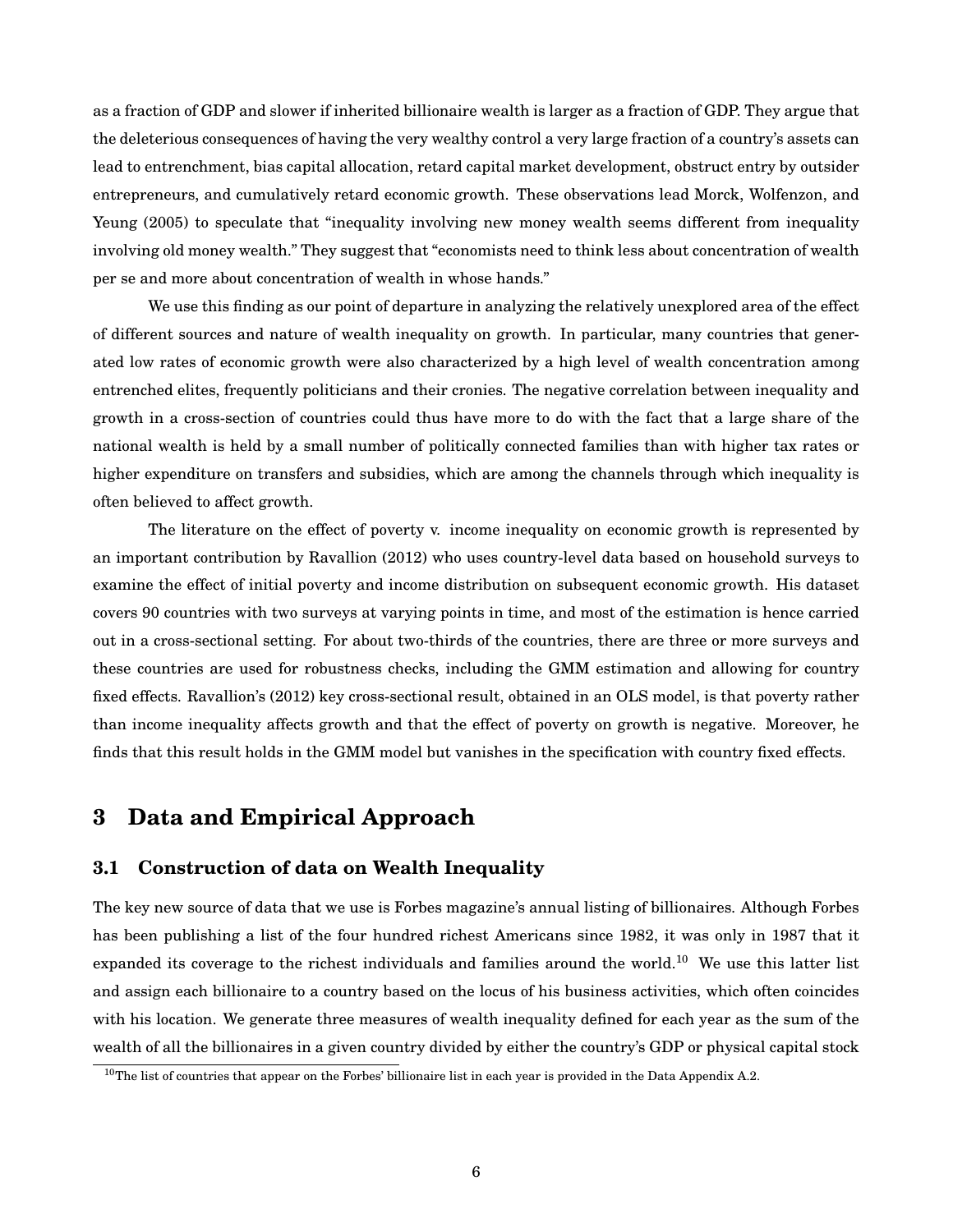or population.<sup>11</sup> Our first measure parallels that reported by The Economist (Oct. 13, 2012 issue, SS3-SS6) for several countries and in section 4.1 we show that our three measures are correlated with other measures of wealth inequality.

Because of the nature of construction of our wealth inequality variables, we focus on the effects of concentration of wealth at the top of the wealth distribution pyramid. Our paper hence belongs to the class of studies that examine inequality via the concentration of wealth or income in the top quantiles rather than taking into account the entire distribution (e.g., Davies et al., 2008, Piketty and Saez, 2003, and Wolff, 2006). Focusing on the top of the distribution is useful because over the last several decades concentration of income and wealth at the top has increased (e.g., Piketty and Saez, 2003, Kopczuk and Saez, 2004, and The Economist, 2012). It is also widely believed that this concentration affects economic and social outcomes (e.g., Stiglitz, 2012), and in a number of countries, including the United States and France, government tax policies have been focused on this group. Finally, as Voitchovsky (2012) notes, inequality in different parts of the income distribution has different effects on growth and a single inequality statistic for the entire distribution is insufficient to capture the effects of inequality on growth. Our results may therefore be seen as reflecting the impact of wealth inequality at the very top of the distribution on growth.

The second prong of our analysis focuses on examining the prediction that the effect of wealth inequality on growth depends on whether wealth has been acquired through political connections. We identify the fraction of billionaire wealth that has been generated through the use of political connections by classifying each billionaire into one of two categories: those who benefited from political connections and those who did not. We start by creating a dummy variable called "Political connections" and set it equal to 1 when we conclude through an *extensive* search on Factiva and LexisNexis using news sources from around the world that political connections had a material part to play in the success of the billionaire. We set this variable equal to 0 when we conclude that political connections have not been crucial to the billionaire's rise to riches even though he may have had prior political connections. The criterion we use for classifying billionaires as having benefited from political connections is that our extensive review of evidence indicates that the person would *not* have become a billionaire in the absence of political connections that resulted in favoritism and/or explicit government support.<sup>12</sup> Three examples of billionaires who are classified as politically connected are provided in the Data Appendix A.3. A full classification of billionaires into the two categories of politically connected and politically unconnected is available from the authors on request.

As our discussion indicates, our measure is conservative in that only individuals who quite clearly benefited from political connections as a means of becoming billionaires are included in the politically connected category. In fact, in classifying billionaires into the two categories, we distinguish between altering the playing field to benefit a particular individual or group of individuals from a generally pro-business regulatory environment. Thus for instance in Hong Kong or Singapore, all businessmen and entrepreneurs

 $11$ As billionaire wealth, GDP, and physical capital stock are expressed in nominal terms, the ratio of billionaire wealth to GDP or billionaire wealth to physical capital stock should not exhibit any secular trends because of inflation.

 $12$ We classify a billionaire as politically connected if either the person who originated the wealth benefited from political connections or if the person who was growing the wealth benefited from political connections.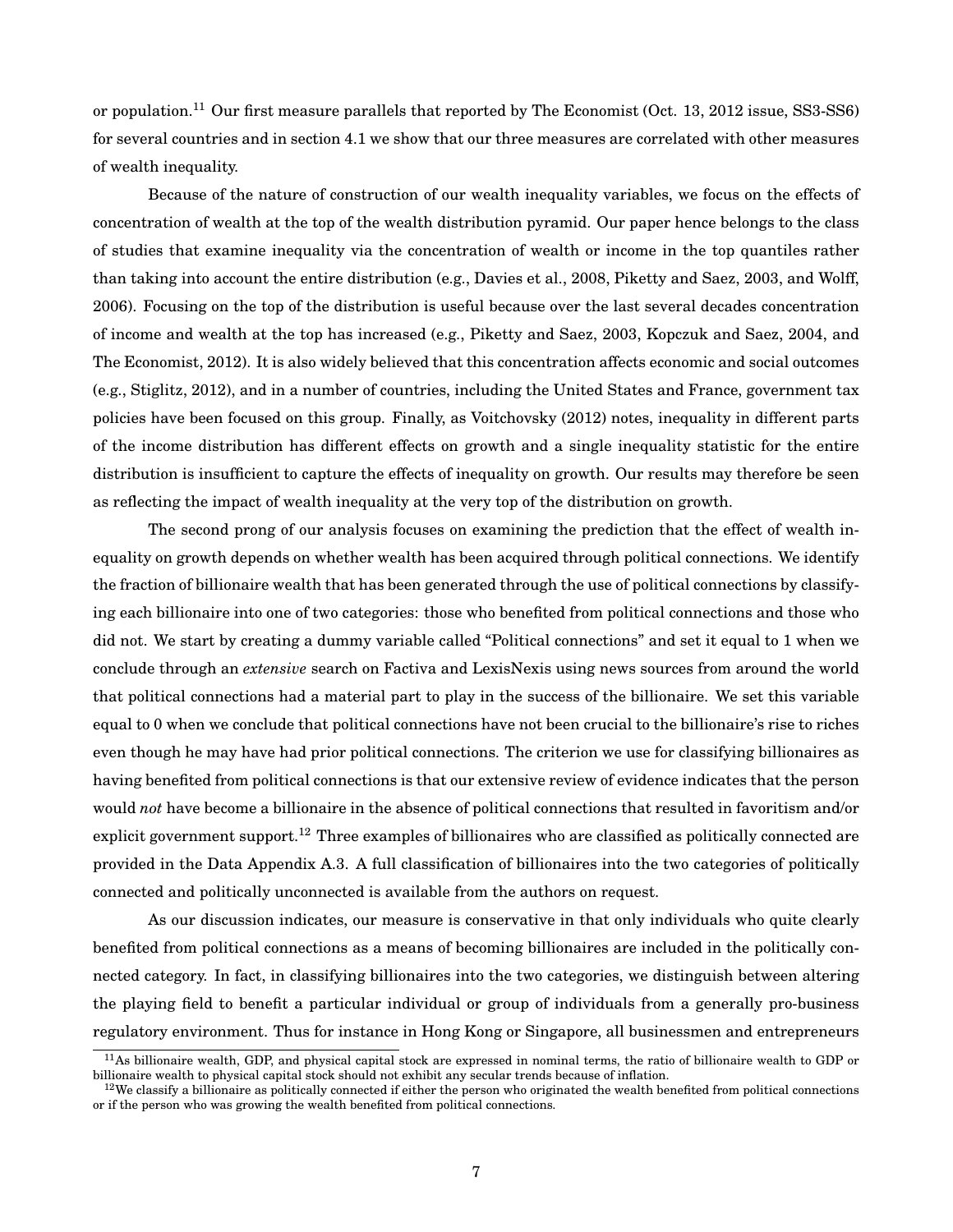benefit from the pro-business administrations.<sup>13</sup> This is different from the case of, say, Indonesia, where during the Suharto regime it really mattered whether one knew Suharto because that could make all the difference between obtaining a potentially lucrative import license or not (Mobarak and Purbasari, 2005). Or consider the case of Russia, which did not have a single billionaire until 1996, when we observe a sudden spurt in their number on account of the large-scale privatization of state assets that took place as part of Boris Yeltsin's re-election as President. In these cases, after the review of news sources from around the world, we conclude that these individuals profited from ties to politicians and would not have been billionaires without their support. Only in such cases do we classify billionaires as politically connected. In our sample, politically connected billionaires account for anywhere between 4% and 13% of total billionaire wealth, depending on the year under consideration.<sup>14</sup>, <sup>15</sup>

It turns out that countries where entrenched elites control a large fraction of the country's resources are also likely to be countries where a large fraction of billionaires have reached their status through the reliance on such political connections. In Section 4.2, we offer evidence that our measure of politically connected billionaire wealth is a reasonable proxy for the importance of political connections in a country by showing that it is highly correlated with two widely used measures of corruption and an instrument developed in Easterly (2007).

Our panel begins in 1987, the first year in which the Forbes magazine's list of billionaires from around the world was published. Replicating the 5-year panel structure in Forbes (2000) implies using lists from years 1987, 1992, 1997, and 2002. We do so, but because Forbes magazine changed its editorial criteria for inclusion in its billionaire list for the period 1997 to 2000, we substitute billionaire information from 1996 for 1997. Further details regarding the construction of the wealth inequality variable and the robustness of results to using the 1997 list instead of the 1996 list are provided in the Data Appendix A.1.

The unit of observation in our sample is a country-(5 year) period combination. Summary statistics for the country-period observations with billionaires in the Forbes' data are provided in Table 1.<sup>16</sup>

#### [Table 1 about here.]

As may be seen from the Table, the number of countries on the Forbes' list grows over time. While only 23 countries appear on the first list in 1987, 42 countries appear on the list by 2002. The average level of wealth inequality in these countries, calculated as the sum of all billionaire wealth in the country

<sup>&</sup>lt;sup>13</sup>In the 2011 Annual Report of Economic Freedom of the World (Gwartney, Hall, and, Lawson, 2011), Hong Kong and Singapore enjoy the highest rating for economic freedom, a distinction they have held in every single year the report was generated since 1990 (pp. 82 and 141).

 $^{14}$ By this measure, the countries with the highest level of politically connected wealth inequality are Malaysia, Colombia, Indonesia, Thailand, and Mexico.

 $15$ Overall, while our classification of billionaires into politically connected and politically unconnected may be viewed as being subjective, we note that the two most widely-used measures of corruption (the Corruption scores of the International Country Risk Guide (ICRG) of the University of Maryland and Transparency International's Corruption Perceptions Index) are also based on perceptions rather than on objective data. Perception is also at the heart of the classification scheme employed by Fisman (2001) in that his measure of the importance of political connections to firms in Indonesia is based on "the subjective assessments of a number of top consultants." Finally, we reiterate that our primary finding – the negative relationship between wealth inequality and economic growth – is *independent* of our classification of billionaires into politically connected or unconnected.

<sup>&</sup>lt;sup>16</sup>We lose 8 of the 134 country-period observations which have billionaires in the estimation because data on schooling is not available for these observations. These correspond to Saudi Arabia (all 4 years: 1987, 1992, 1996, and 2002), Liechtenstein (1996 and 2002), Russia (2002), and United Arab Emirates (2002).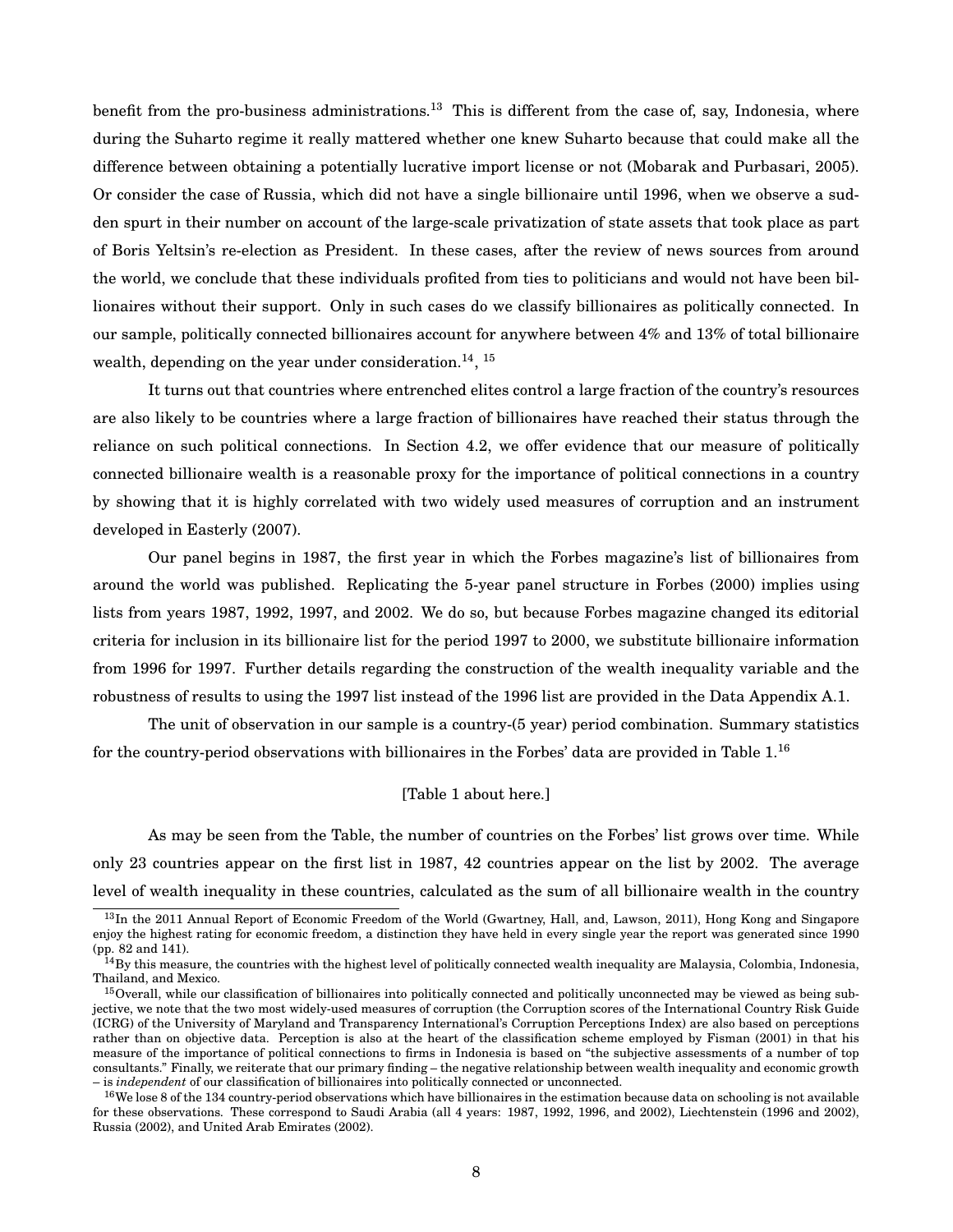normalized by GDP, varies between a low of 3.5% in 1987 and 1992 to a high of 7.6% in 1996. A list of countries which appear in the billionaire lists in each year of the sample is provided in Data Appendix A.2.

We supplement the sample that corresponds to the data from the Forbes magazine with countries that do not have billionaires but for which data on all other variables are available. We use these countries in our base regressions and assign them a value of zero for billionaire wealth inequality and its components. In our view, assigning a value of zero is reasonable given the comprehensive nature of Forbes magazine's coverage of billionaires. Nevertheless, it seems plausible that imputing a value of zero to the level of wealth inequality in countries which do not have billionaires on the Forbes' lists may introduce a bias in our estimated coefficients and our conclusions could change once we limit ourselves to only those countries which have billionaires at least once. We discuss the concerns regarding sample selection in detail in sub-section 5.3.1 on page 22 and describe the various approaches that we adopt to reassure the reader of the robustness of our results.

For income inequality we use data from the second round of the World Income Inequality Database compiled by the UNU - WIDER project on "Global Trends in Inequality and Poverty". This is the most recent data set on income inequality and it provides data on various measures of income inequality for over 150 countries with most observations drawn from the period between 1970 and 2006. We exclude from the data set all observations that do not cover an entire country or an entire population. Within the subset of surveys that meet our criteria, some inequality measures are based on the household, whereas others are based on the individual. Similarly, some inequality measures are based on income, while others are based on expenditure (or consumption). Given that the Gini coefficient is the most commonly available income inequality measure in the Database (and also the one used in the key study by Forbes, 2000), we use it instead of other possible measures.

Finally, for initial poverty we use the headcount index  $(H_{it})$ , given by the proportion of the population living in households with consumption per capita (or income when consumption is not available) below the poverty line and sourced from the World Bank's PovcalNet tool. Following Ravallion (2012), the poverty line is set at \$2 per person per day at 2005 PPP, which is the median poverty line amongst developing countries. For robustness, we also consider a lower line of \$1.25 a day which is the expected value of the poverty line in the poorest countries in terms of consumption per person and obtain similar results as those obtained with the \$2 per person per day definition.

#### **3.2 Empirical Approach**

The literature on the effects of income inequality and growth has generated concerns that cross-country, cross-sectional regressions lead to omitted variable bias (Forbes, 2000) and that results are not robust (Levine and Renelt, 1992, and Deininger and Squire, 1998). To overcome these concerns, we use panel data to examine the effects on growth of wealth inequality, income inequality, and poverty. We start by using a fixed effects specification that is similar to Forbes (2000), with the difference being that we use wealth distribution, income distribution, and poverty (rather than just income distribution) as our key regressors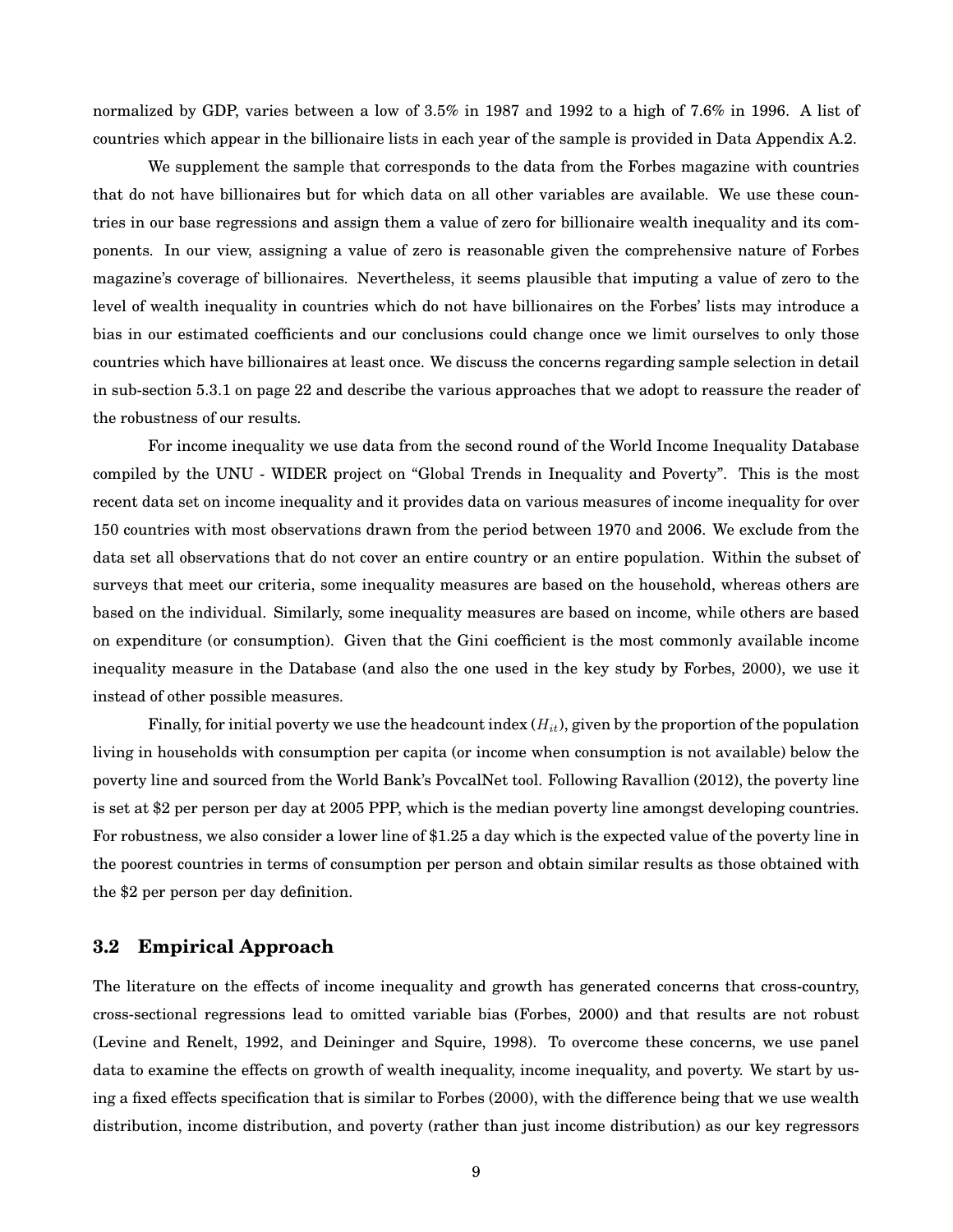of interest. As in Forbes (2000), we regress the real GDP growth rate per capita in a five-year period t on the values of the explanatory variables at the end of period t-1 (i.e., in the year preceding the start of the five-year period t). The literature has maintained that in a fixed effects model the values of the lagged variables may be viewed as being predetermined and therefore unlikely to suffer from problems related to reverse causality (endogeneity). Hence, the initial specification we use is:

$$
Growth_{i,t} = \beta_0 + \beta_1 Wealth\ inequality_{i,(t-1)} + \beta_2 Income\ inequality_{i,(t-1)} + \beta_3 HeadcountPowerty_{i,(t-1)} + (1)
$$

$$
\beta_4 Income_{i,(t-1)} + \beta_5 Schooling_{i,(t-1)} + \beta_6 PPP1_{i,(t-1)} + \beta_7 Dummy_{i,(t-1)} + \alpha_i + \eta_t + \nu_{i,t}
$$

where i denotes country and t annual time period (with  $t = 1, 2, ...$  T). Growth is measured as the average annual growth rate in real GDP per capita in country i in period t, while wealth inequality, income inequality, and headcount poverty have been defined above. "Income" is the real GDP per capita. "Schooling" is the average years of secondary schooling in the male and female populations aged 25 and above, and PPPI is the value of the investment deflator, used as a proxy for market distortions. "Dummy" is set to 1 for all country-period observations which have at least one billionaire and 0 for countries which do not. Country fixed effects  $\alpha_i$  are incorporated to account for time-invariant country idiosyncratic factors, while period fixed effects  $\eta_t$  control for global shocks in each period that are common across countries. Finally,  $\nu_{i,t}$  is the random error term. Throughout the paper, we cluster standard errors at the country level, thus allowing arbitrary country-specific serial correlation (Bertrand, Duflo, and Mullainathan, 2004).<sup>17</sup>

As mentioned above, the key new explanatory variable, wealth inequality, is constructed as total billionaire wealth normalized by the country's GDP or physical capital stock or population. The choice of these variables for normalizing is based on the fact that data on the total wealth holdings in each country, the preferred denominator, is unavailable. At the same time, it is essential to normalize the raw billionaire wealth holdings by a measure of the size of a given economy since not doing so would lead to artificially inflated values of wealth inequality for countries with a high per capita income and a large population. Thus, absent measures of wealth holdings for each country, we use GDP, physical capital stock, and population as alternatives for normalizing billionaire wealth.<sup>18</sup> When using a country's physical capital stock, we generate values of the physical stock of a country by the perpetual-inventory method (Nehru and Dhareshwar, 1993) and re-define wealth inequality as the ratio of the sum of billionaire wealth for a given country in a given year to the total estimated physical stock of capital in that country in that year.<sup>19</sup> As we show later, using GDP, physical capital stock, and population for normalizing billionaire wealth yield mostly similar results.

Since not all countries included in the estimation have billionaires in any given year, we control

<sup>&</sup>lt;sup>17</sup>We also clustered in both the country and time dimensions for our preferred specifications, following Petersen (2009) and Cameron, Gelbach, and Miller (2008, 2011). Using the "ivreg2" command, we found standard errors are generally *smaller* than what we obtain by clustering only at the country level. Given that, to be conservative, we report results clustering on just the cross-sectional (country) dimension. Further details are provided in the Appendix A.5.

<sup>&</sup>lt;sup>18</sup>Morck, Stangeland, and Yeung (2000) also use a similar measure in their paper and mention the lack of wealth-based Gini coefficients as an obstacle to estimating the effect of inequality in wealth distribution on economic growth.

<sup>19</sup>We use the Stata module, Stockcapit (Amadou, 2011) for this exercise.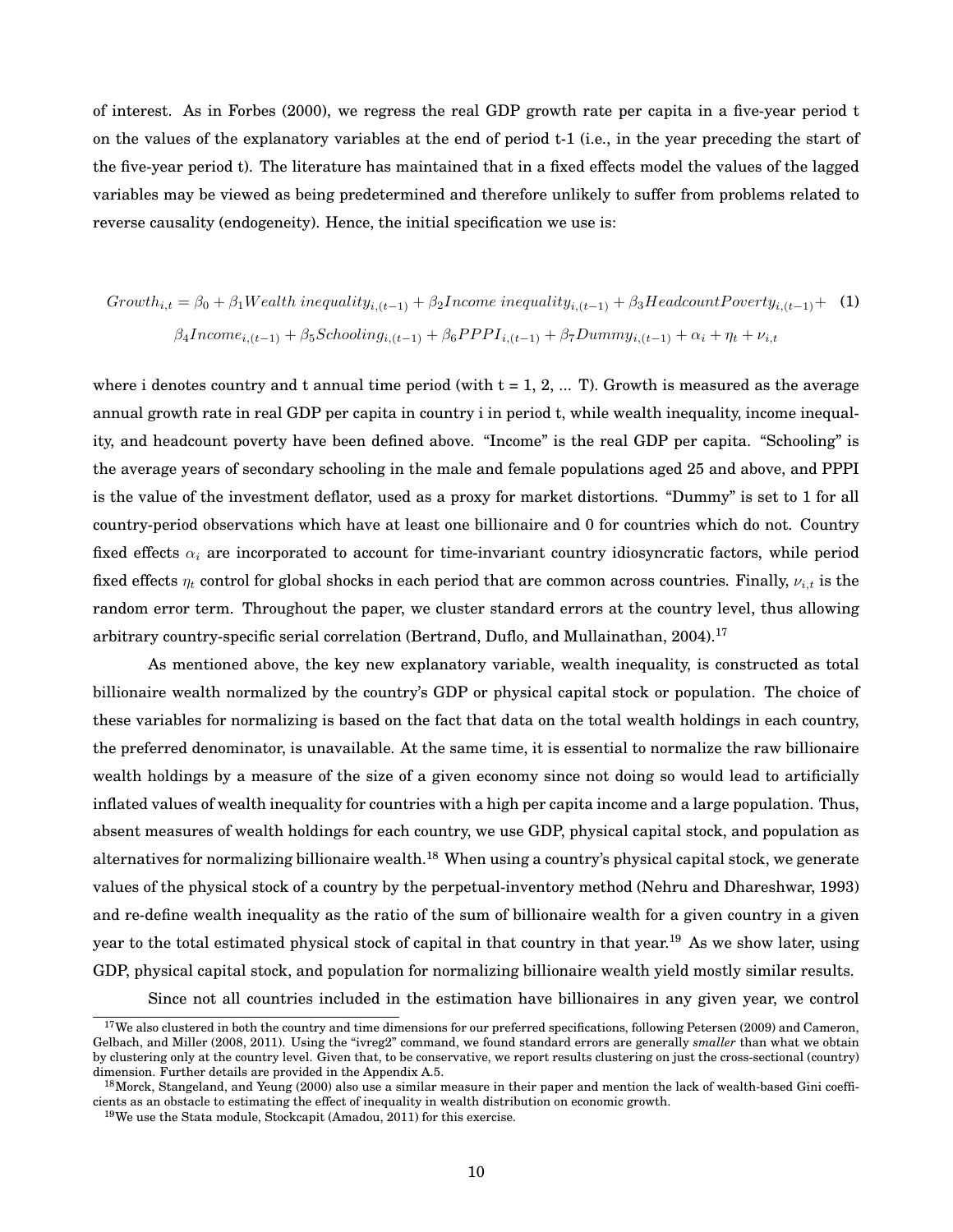for this feature by introducing a dummy variable that takes the value of 1 if a country had billionaires in a given year and 0 if it did not. Incorporating this dummy variable into the regression allows countryperiod observations without billionaires to have different fixed effects than countries with billionaires in any given period. Furthermore, including countries without billionaires allows us to estimate more precisely the effects of the other variables on economic growth.

As mentioned earlier, we develop a proxy variable for the importance of political connections based on a classification of whether political connections had a material role in the success of a given billionaire. We then add up the total wealth of all such politically connected billionaires, normalize the sum by the country's GDP or physical capital stock or population, and call the resulting variable "Politically connected wealth inequality." For the billionaires that did not materially benefit from political connections we add up their total wealth, normalize the sum by the country's GDP or physical capital stock or population and label the variable "Politically unconnected wealth inequality." Thus:

 $Billionaire wealth/GDP = Politically unconnected billionaire wealth/GDP +$ 

 $Politically connected billionaire wealth/GDP (2a)$ 

#### Equivalently,

Wealth Inequality = Politically unconnected wealth inequality+Politically connected wealth inequality (2b)

and analogously for normalization by physical capital stock and population.

The other variables used in specification (1) are relatively standard in the inequality-growth literature. The dependent variable, growth rate in real GDP per capita, is calculated as the average annual compounded growth rate over a 5-year period of Gross Domestic Product per capita in constant prices and expressed in national currency  $(IMF, 2009)<sup>20</sup>$  Initial income at the start of each period is measured by the log of real GDP per capita in International dollars in 2000 Constant Prices from the Penn World Tables v6.2. Schooling is measured as the average years of secondary schooling in the male and female population aged 25 and above (Barro and Lee, 2001). Because data on schooling are unavailable for years 1987, 1992, 1997, and 2002, data from 1985, 1990, 1995, and 2000 are used instead. Finally, PPPI, the Price Level of Investment is calculated by dividing the purchasing power parity (PPP) for investment goods by the US dollar exchange rate. It is used commonly as a proxy for market distortion that affects the cost of investment, such as tariffs, government regulations, corruption, and the cost of foreign exchange. This variable is common in growth regressions and it is also drawn from the Penn World Tables.<sup>21</sup> In addition, we include as key explanatory variables, initial poverty and headcount poverty, defined above. Summary statistics for the dependent variable and the explanatory variables for the sample included in the estimation sample are

<sup>20</sup>Sourced from:http://www.imf.org/external/pubs/ft/weo/2009/01/weodata/index.aspx.

 $^{21}$ Initial income and PPPI are obtained from the Penn World Tables (http://pwt.econ.upenn.edu/php\_site/pwt62/pwt62\_form.php). PPPI is frequently used in the macroeconomic and international literature and measures how the cost of investment varies between each country and the United States.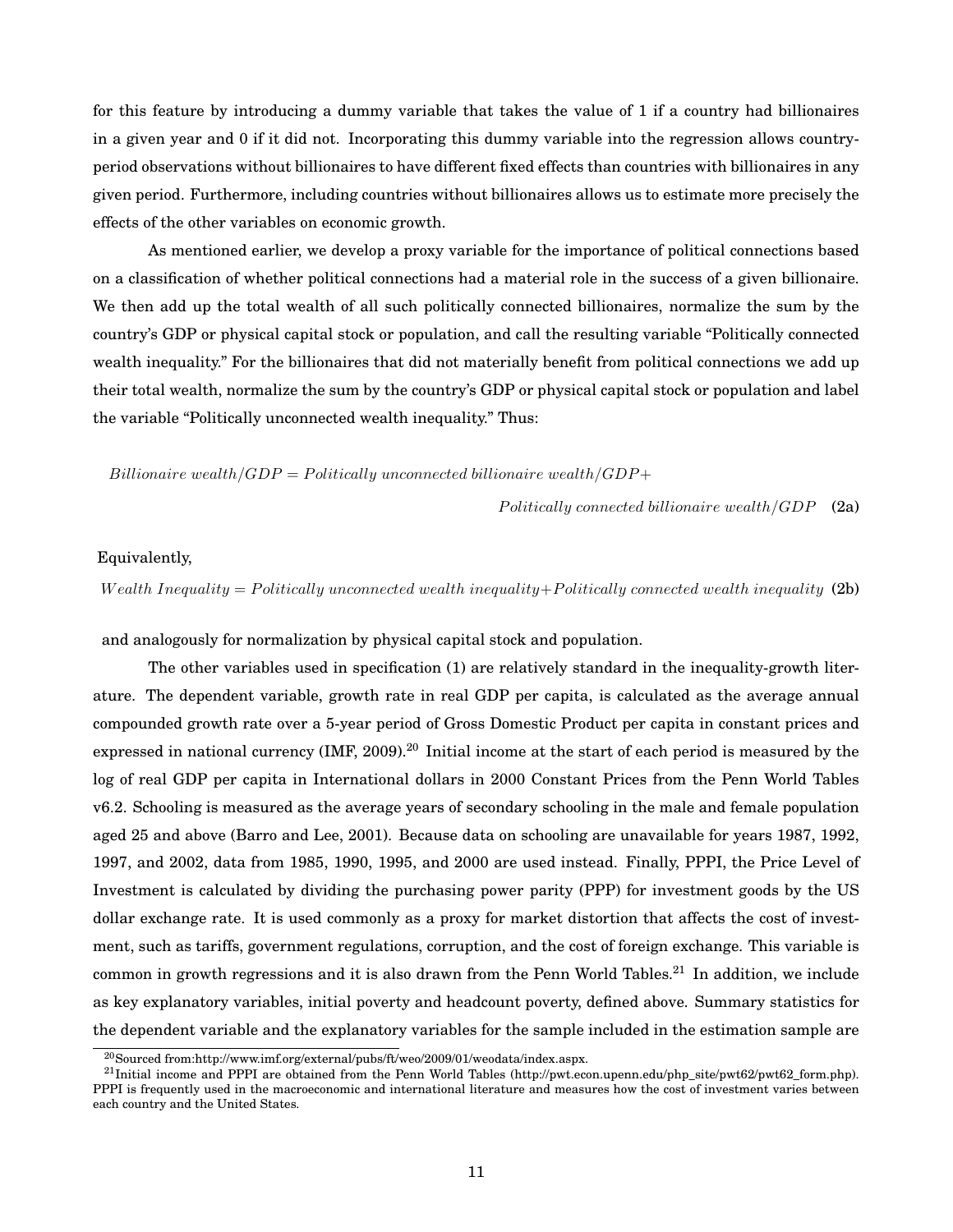presented in Table 2.

#### [Table 2 about here.]

Overall, three considerations have affected our choice of regressors in the basic specification: (i) comparability with the existing literature, (ii) need for parsimony, and (iii) possible endogeneity of some control variables that are typically used in standard growth equations, such as government expenditure and proxies for political and institutional instability (Perotti, 1996; Forbes, 2000).

### **4 The Validity of Billionaire Wealth as a Measure of Inequality**

In Section 3.1 we have described the nature of our measures of wealth inequality and provided justification for focusing on the top of the wealth distribution pyramid. In this section we provide additional information about the validity of our measures. $22$ 

#### **4.1 Wealth Inequality**

To assess further whether normalized billionaire wealth is a useful proxy for wealth inequality, we compare our measure with data on wealth inequality reported by Davies et al. (2008). These authors provide *crosssectional* data on the share of wealth that is held by the top decile of the population (and the Gini coefficient of wealth) for a set of 20 (26) countries, respectively, of which 18 (22) have billionaires in at least one of the four years of our sample (1987, 1992, 1996, and 2002). Comparisons of our billionaire wealth measure normalized by GDP with the closest-year values of the Davies et al. (2008) measures are reported in Table 3.

#### [Table 3 about here.]

The raw correlation coefficient and Spearman rank correlation coefficient for the share of wealth going to the top decile and the measure of wealth inequality that we construct (Panel A) for a sample of 18 countries are 0.54 (p-value = 0.0199) and 0.58 (p-value = 0.0122), respectively.<sup>23</sup> Examining the crosscountry correlation between the Gini coefficients of wealth available for 22 countries for the year 2000 from the Davies et al. (2008) data set and the measure of wealth inequality for 2002 constructed in this paper (Panel B) shows a positive and statistically significant correlation of 0.50 at the  $2\%$  level (p = 0.0188). These positive correlations suggest that our measure of wealth inequality is reasonable.

 $^{22}$ In this section, in the interest of brevity, we only include results when billionaire wealth is normalized by GDP. Results when billionaire wealth is normalized by physical capital stock or population are similar and are available on request. In addition, we note that billionaire wealth, normalized by GDP and billionaire wealth, normalized by physical capital stock are correlated with a correlation coefficient of 0.9552 (p < 0.001) and billionaire wealth, normalized by GDP and billionaire wealth, normalized by population are correlated with a correlation coefficient of 0.8085 (p < 0.001).

<sup>&</sup>lt;sup>23</sup>This analysis includes Denmark's reported share of wealth going to the top decile of 76.4. The Danish figure is "probably unreliable given the large negative asset holdings reported for half the Danish population" (Davies et al., 2008). Excluding Denmark, the raw correlation coefficient rises to 0.69 (p-value = 0.0023) and the Spearman rank correlation coefficient rises to 0.60 (p-value = 0.0116).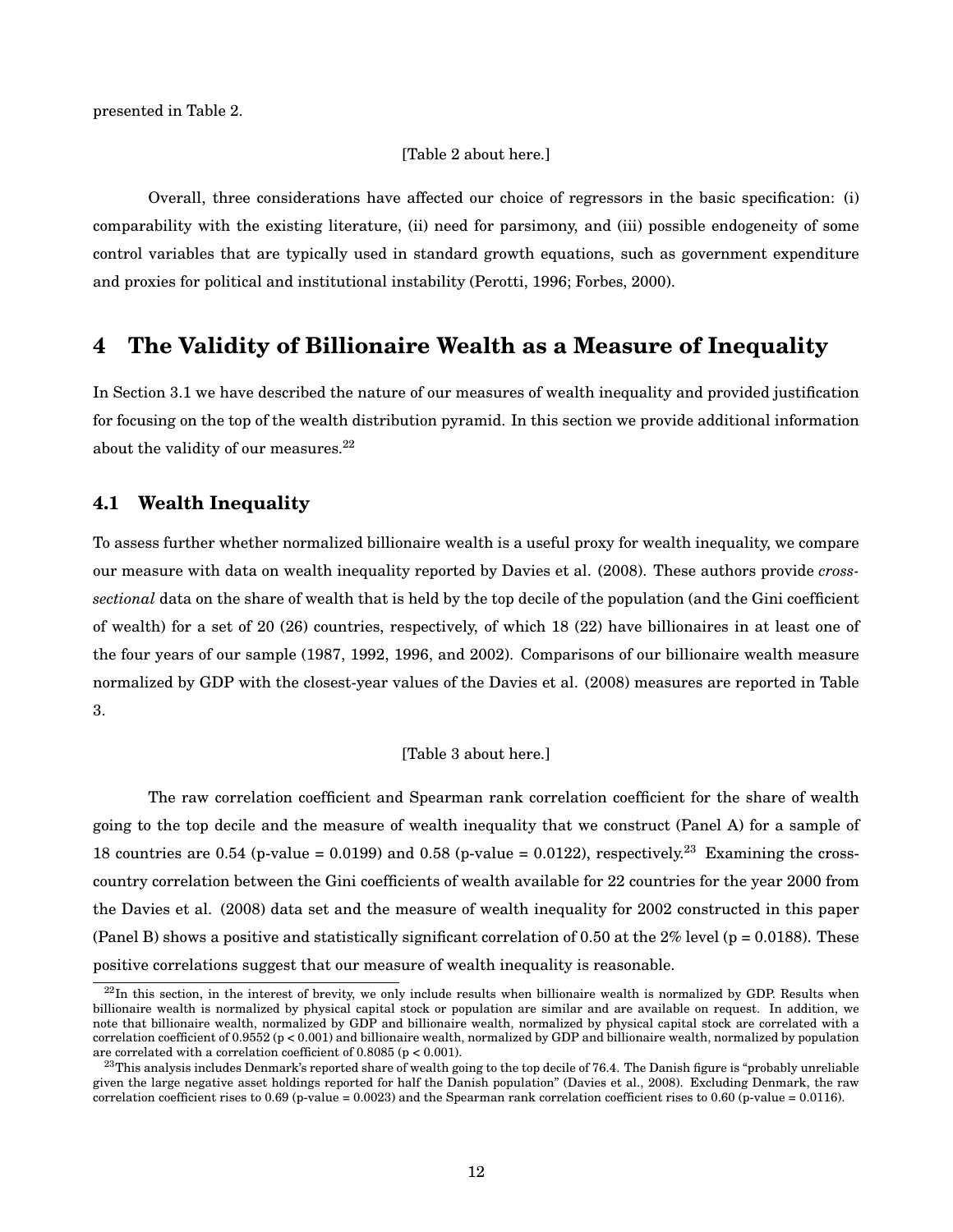Our data also reflect the general pattern of increasing inequality around the world that has been noted, among others, by Smeeding (2005), Brandolini and Smeeding (2009), Galbraith (2009), The Economist (2012), Piketty and Zucman (2014), and and Saez and Zucman (2014). For example, we find that in 8 of the 22 countries that have billionaires in each of the four years of our sample, wealth inequality, as measured by us, increases monotonically over time. This increase in inequality comes from the combined effect of an increase in the number of billionaires for each country, and a general trend of increasing average billionaire wealth for each country.

In addition, if we compare the level of inequality in 1987, the starting period of our sample, with that in 2002, the last year of our sample, we find that wealth inequality increased in 17 of the 23 countries during this period and declined in only 6 of them. To arrive at a similar measure for the global economy, we look at the same set of countries that have billionaires and limit ourselves to those for which data is available on all the control variables. We add up the total billionaire wealth of all these countries and normalize that by the sum of their GDPs to arrive at a measure of global wealth inequality. Such a measure of global wealth inequality more than doubles for the entire world during this period, starting from a relatively low value of 2.3% in 1987 and culminating in a value of 5.2% in 2002. This rise can be decomposed into a rise in the number of billionaires (or billionaire families) on the list from 167 in 1987 to 495 in 2002, and a rise in the average wealth per billionaire from \$2.16 billion in 1987 to \$3.46 billion in 2002. Based on these pieces of evidence, we feel that billionaire wealth, normalized by country GDP, physical capital or population, can serve as a reasonable proxy of wealth inequality for a country – measured as concentration of wealth at the top of the distribution.

#### **4.2 Validity of Politically Connected Wealth Inequality**

To assess whether politically connected billionaire wealth is a reasonable proxy for the importance of political connections and cronyism in a country, we examine the extent to which this measure accords with other proxies such as the extent of corruption in a society. One source of data on corruption is the aforementioned ICRG. Data on corruption in government are available on an annual basis for 100 to 140 countries (depending on the year) from 1984 through  $2009.<sup>24</sup>$  It thus overlaps with the four years in our sample. We examine the relationship between politically connected wealth inequality and the ICRG Corruption score for all countries that have billionaires using specification (3a) for each individual year and using (3b) when pooling data across all years:

Politically connected wealth inequality<sub>i</sub> = 
$$
\gamma_0 + \gamma_1 * ICRG
$$
 Corruption Score<sub>i</sub> +  $\nu_i$  (3a)

Politically connected wealth inequality<sub>i,t</sub> =  $\delta_0 + \delta_1 * ICRG$  Corruption Score<sub>i,t</sub> +  $\eta_t$  +  $\nu_{i,t}$  (3b)

<sup>&</sup>lt;sup>24</sup>Lower scores indicate "high government officials are likely to demand special payments" and that "illegal payments are generally expected throughout lower levels of government" in the form of "bribes connected with import and export licenses, exchange controls, tax assessment, police protection, or loans." The measure ranges in value from 0 to 6, with higher values indicating less corruption. In order to have a higher score correspond to a higher rather than lower level of corruption and also have it range from 0 to 1, we rescale the measure accordingly.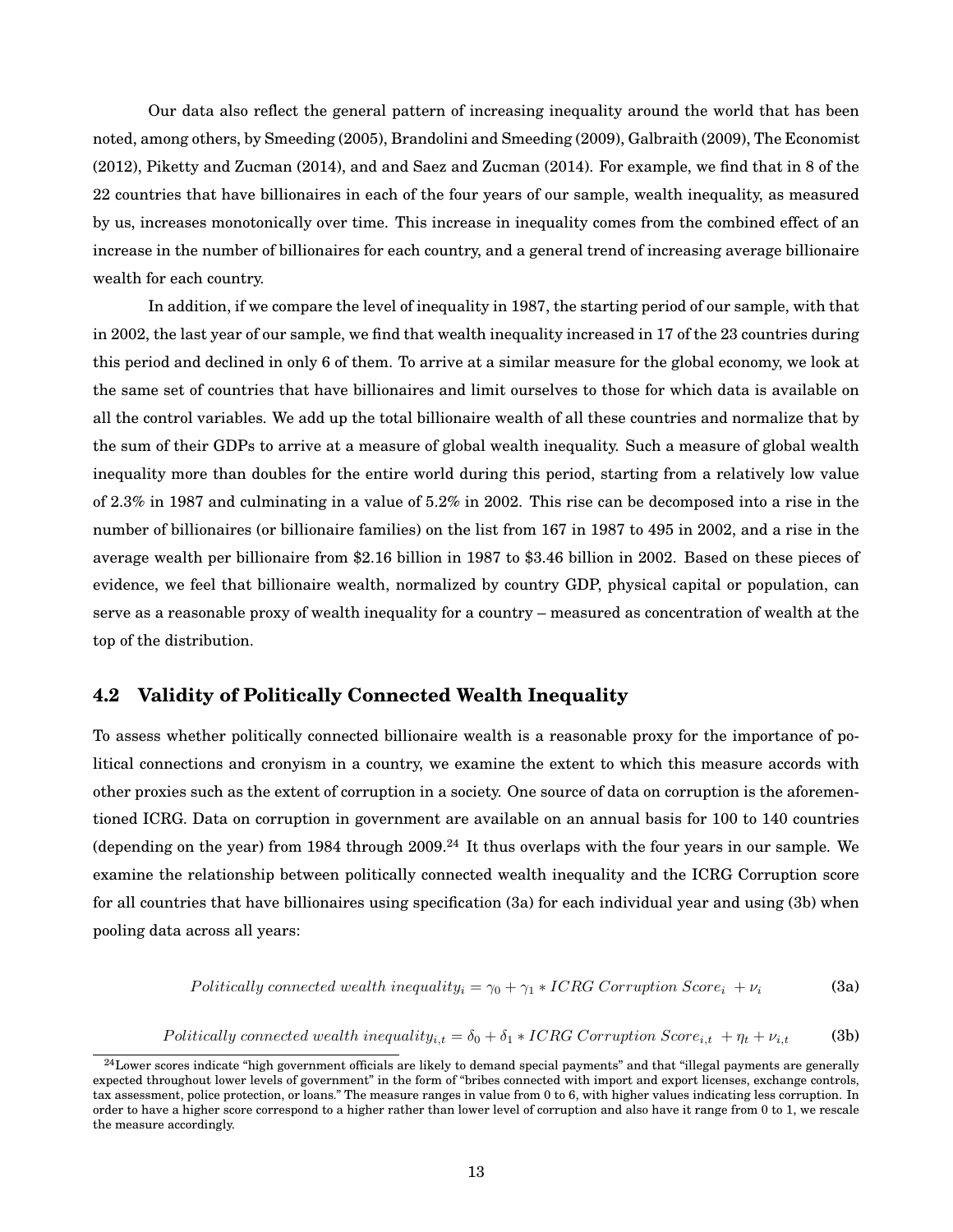where  $\nu_i$  and  $\nu_{i,t}$  are the random error terms in (3a) and (3b), respectively, and  $\eta_t$  in (3b) represent a set of period dummies. Results from estimating specification (3a) are reported in columns (1) through (4) of Panel A in Table 4. Results from estimating (3b) using a pooled OLS approach and a random effects specification are presented, respectively, in columns (5) and (6) of Panel A. The same exercise is repeated in panels B and C, using politically unconnected wealth inequality in Panel B and wealth inequality in Panel C.

#### [Table 4 about here.]

The coefficient in the first row of Panel A of Table 4 suggests that our measure of politically connected wealth inequality and the ICRG index of corruption are strongly and positively correlated with each other. Countries that are more corrupt are countries that have a higher fraction of society's resources controlled by politically connected billionaires. In contrast, politically unconnected billionaire wealth normalized by GDP (Panel B) and billionaire wealth normalized by GDP (Panel C) are not significantly correlated with the ICRG Corruption scores. If anything, the negative and statistically significant coefficients in columns (1) and (5) of Panel B of the table suggest that countries that are less corrupt are countries where a higher fraction of society's resources is controlled by billionaires who did not benefit materially from political connections.

We also note that for the five countries with the highest level of politically connected wealth inequality (Malaysia, Colombia, Indonesia, Thailand, and Mexico), the median ranking on the Transparency International's Corruption Perceptions Index<sup>25</sup> was 32 (out of 41 countries) in 1995 and 94 (out of 174 countries) in 2012. In contrast, for the six countries that had billionaires in every year of the sample and yet had no politically connected billionaires in any year (Hong Kong, Netherlands, Singapore, Sweden, Switzerland, and United Kingdom), the median ranking on the Corruption Perceptions Index was 9 (out of 41 countries) in 1995 and 8 (out of 174 countries) in 2012.<sup>26</sup> This also suggests the reasonableness of our classification scheme for billionaires as politically connected and politically unconnected.

Finally, in addition to the regressions presented in Table 4, we have also calculated simple univariate correlations between an IV developed in Easterly (2007) and our measure of political connectedness. Easterly's instrument builds on a body of work by Engerman and Sokoloff (Engerman and Sokoloff, 1997 and Sokoloff and Engerman, 2000) (henceforth ES). ES suggest that factor endowments are a central determinant of inequality, which Easterly (2007: 756) refers to as structural inequality and contends that:

. . . structural inequality in turn is a determinant of bad institutions, low human capital investment, and underdevelopment. ES argues that the land endowments of Latin America lent themselves to commodities featuring economies of scale and the use of slave labor (sugar cane is their premier example) and thus were historically associated with high inequality. In contrast, the endowments of North America lent themselves to commodities grown on family farms and thus promoted the growth of a large middle class. The ES work suggests a natural instrument for inequality: the exogenous suitability of land for wheat versus sugarcane.

<sup>&</sup>lt;sup>25</sup>A higher rank on the Corruption Perceptions Index indicates that a country is perceived as being more corrupt by experts knowledgeable about the country. In the most recent 2012 rankings by Transparency International, Denmark, Finland, and New Zealand shared the 1<sup>st</sup> spot and were viewed as the least corrupt countries in the world, whereas Afghanistan, North Korea, and Somalia shared the 174<sup>th</sup> spot and were perceived as most corrupt countries in the world.

<sup>26</sup>Full details are provided in Data Appendix A.4.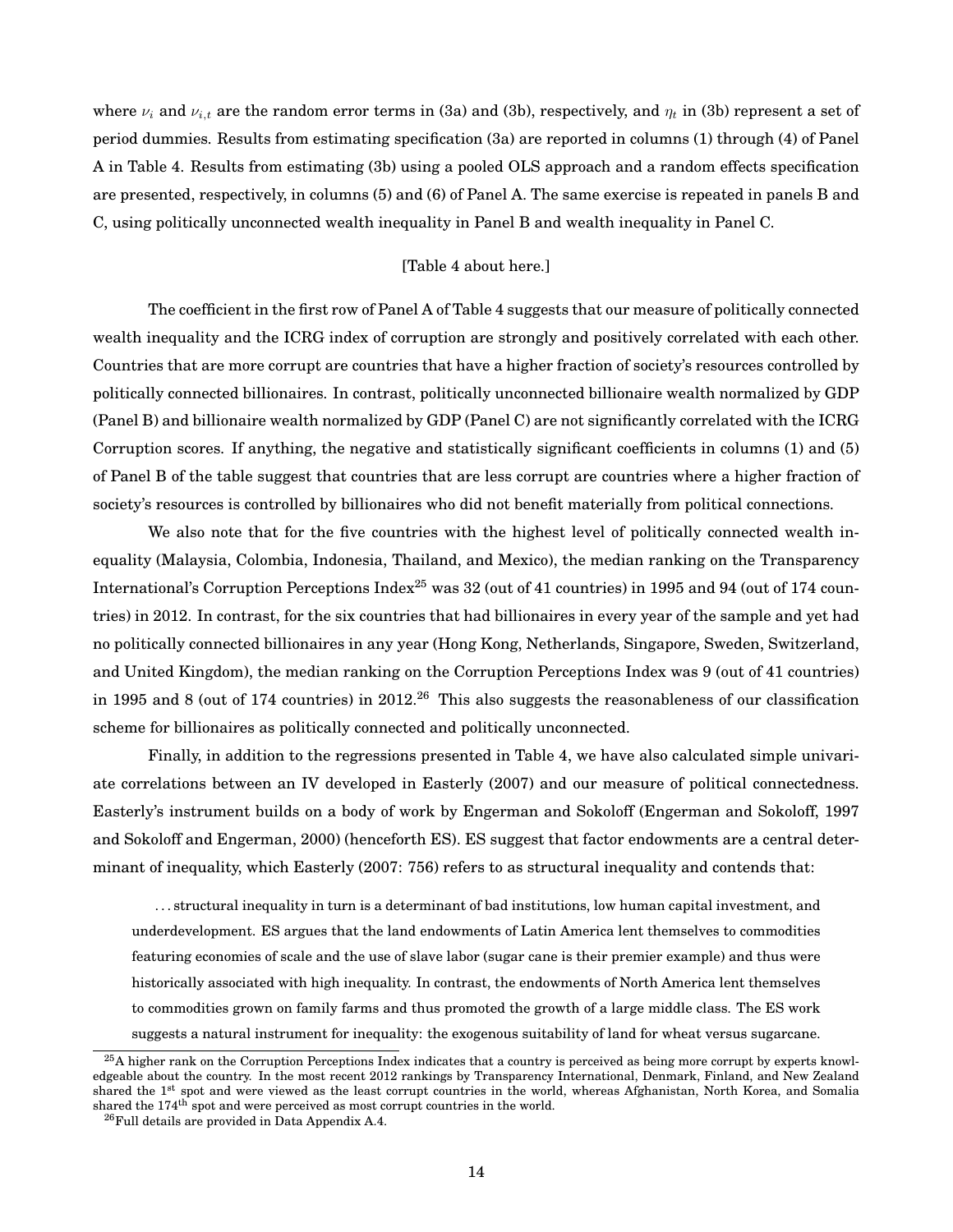This instrument is particularly attractive because it picks out the variation due to structural inequality rather than that due to market inequality.

Although it may appear that the suitability of land for wheat versus sugar is simply proxying for whether the country is in the tropics, Easterly provides evidence that there is considerable variation in this variable in both tropical and non-tropical areas. Furthermore, he finds that the differential explanatory power of this IV in the first stage regression survives intact when tropics is independently controlled for.

We examine the correlation between wealth inequality and its two components (politically unconnected and politically connected wealth inequality) and the IV used in Easterly (2007) - the exogenous suitability of land for wheat versus sugar (LWHEATSUGAR).<sup>27</sup> The value of the IV does not vary for a given country over time, and this relationship therefore can only be examined in models without country-specific fixed effects. We hence examine it in a cross-sectional setup. In order to maximize the size of our sample, we include all countries that have billionaires in any of the four years considered and we average the value of wealth inequality (and its components) across the four years. We find that while politically connected wealth inequality is correlated with the wheat-sugar ratio with a correlation coefficient of -0.425 (p-value = 0.010), neither wealth inequality nor politically unconnected wealth inequality are correlated with the wheat-sugar ratio (Correlation coefficients are -0.148 and 0.118 respectively with p-values of 0.382 and 0.486).

As may be seen from the analysis above, politically connected wealth inequality bears a statistically significant relationship with LWHEATSUGAR, whereas wealth inequality and politically unconnected wealth inequality do not. The negative correlation between LWHEATSUGAR and politically connected wealth inequality indicates that countries that have a higher proportion of land exogenously suitable for wheat relative to sugarcane (and which have relatively lower levels of structural inequality) are associated with lower levels of politically connected wealth inequality. Conversely, countries where more land is suitable for growing sugarcane than growing wheat are characterized by a higher level of structural inequality and are also associated with higher levels of politically connected wealth inequality. Overall, the results above offer suggestive evidence that politically connected wealth inequality maps onto Easterly's structural inequality, whereas wealth inequality and politically unconnected wealth inequality encompass both market-based and structural inequality and do not bear a statistically significant relationship with the instrument developed in Easterly (2007).

The results in Table 4 and the above analysis also suggest that our two components of wealth inequality are not strongly correlated with each other. A graph showing the patterns of correlation between these two components of wealth inequality for each year individually for those countries that have billionaires is provided in Figure 1. The lack of correlation between the two components of wealth inequality is evident from the figure and confirmed from the correlation coefficients of -0.2324, -0.1814, 0.0098, and -0.0661 for 1987, 1992, 1996, and 2002, respectively. In addition, the list of countries with the five highest levels of politically unconnected wealth inequality is completely disjoint from the list of countries with the

<sup>&</sup>lt;sup>27</sup>The LWHEATSUGAR ratio is defined by Easterly (2007) as LWHEATSUGAR=log  $[(1+\text{share of arable land suitable for wheat})$ (1+share of arable land suitable for sugarcane)]. Easterly uses data from the FAO about the percent of national arable land area suitable for different crops, taking into account such factors as soil, rainfall, temperature, and elevation.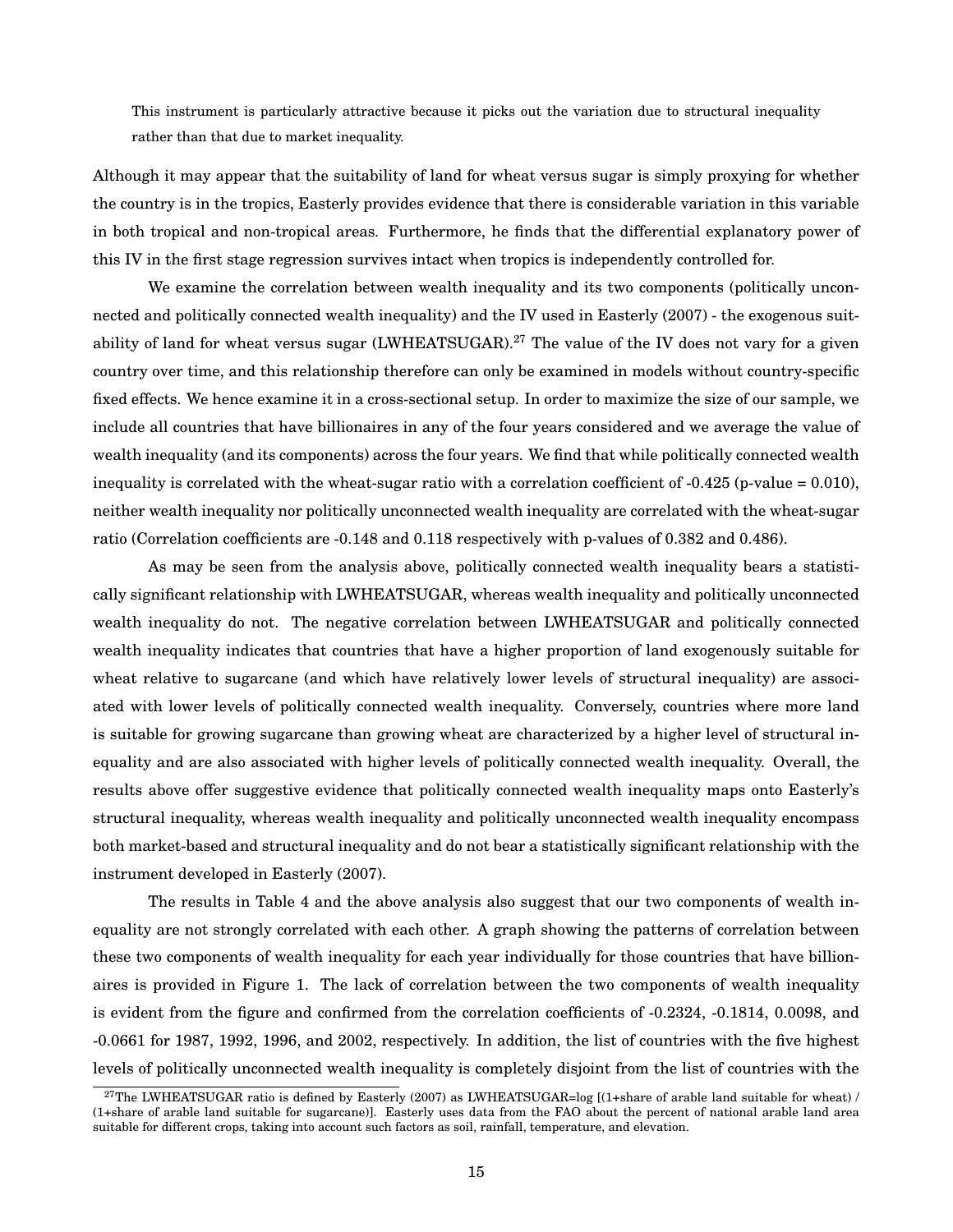five highest levels of politically connected wealth inequality.<sup>28</sup> The lack of high correlation between the two variables also permits us to include them simultaneously in the same regression.

[Figure 1 about here.]

### **5 Empirical Results**

In Section 5.1, we present the results from our base specification – a fixed effects model with lagged values of the explanatory variables in which billionaire wealth is normalized by GDP, physical capital stock, and population, respectively. In Section 5.2, we examine why our results differ from those obtained by Ravallion (2012) and Forbes (2000). Finally, in Section 5.3 we summarize the results of a number of robustness checks.

#### **5.1 Base Specification**

In Table 5 we report the estimates of equation (1), with wealth inequality, income inequality, and initial poverty being the key explanatory variables. The data are from countries reporting some incidence of poverty as measured by \$2 per day. The Hausman test indicates that the fixed effects specification is more appropriate than the random effects specification in each case and in Table 5 we therefore report the fixed effects estimates.<sup>29</sup> Estimates from the random effects specification yield similar results and they are reported in Table 8 as part of our robustness checks.

In column (1) of Table 5 we present results from the specification in which wealth inequality is defined as billionaire wealth divided by GDP, while estimates in columns (2) and (3) come from specifications where wealth inequality is defined as billionaire wealth divided by the country's physical capital stock and population, respectively.

#### [Table 5 about here.]

As may be seen from columns (1)-(3), the relationship between wealth inequality and economic growth is negative and significant at the 10% significance test level when billionaire wealth is divided by GDP, negative and significant at the 1% significance test level when billionaire wealth is divided by population, and negative with a p-value of 0.121 when billionaire wealth is divided by physical capital stock. The effect of income inequality on growth is positive but statistically insignificant when billionaire wealth is divided by GDP or population, and it is positive and significant at the 10% significance test level when billionaire wealth is divided by physical capital stock. The effect of poverty is insignificant in all three specifications. Our base estimates hence suggest that when all three key regressors are included in the equation, wealth inequality is systematically the most significant determinant of economic growth. Income

<sup>&</sup>lt;sup>28</sup>The countries with the highest level of politically unconnected wealth inequality are Hong Kong, Philippines, Singapore, Kuwait, and Switzerland, whereas the countries with the highest level of politically connected wealth inequality are Malaysia, Colombia, Indonesia, Thailand, and Mexico.

 ${}^{29}E.g.,$  for column (1),  $\chi$ 2 = 99.06, and Probability >  $\chi$ 2= 0.0000.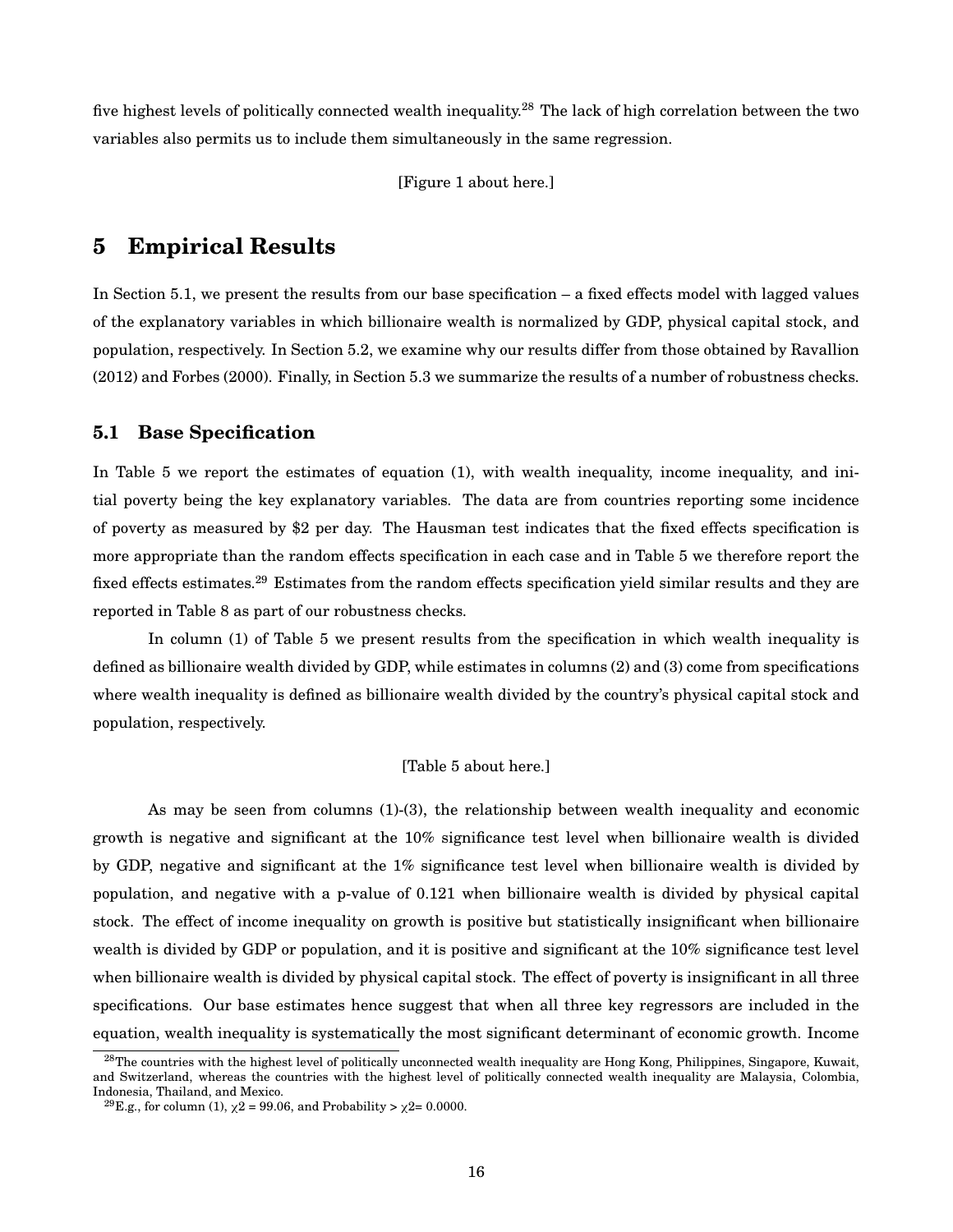inequality is of relatively marginal significance, while poverty is not statistically significant in any of the runs.

In columns (4)-(6) of Table 5, we report estimates from the specification where politically unconnected and politically connected billionaire wealth inequality are entered as two separate explanatory variables, along with income inequality and poverty. The results indicate that in all three specifications it is politically connected wealth inequality and economic growth that have a significant negative relationship while politically unconnected wealth inequality does not have such a relationship. The estimated effects of both income inequality and poverty are insignificant in all three specifications. These results hence suggest that it is important to distinguish the nature of wealth inequality in drawing inferences about the effect of wealth inequality on growth and they highlight the negative effect of politically connected wealth inequality in comparison to the insignificant impact of politically unconnected wealth inequality. Moreover, they strengthen our earlier finding that income inequality and poverty are not significant determinants of growth.

In terms of the economic significance of the estimated impact of wealth inequality, note that the - 0.132 coefficient on wealth inequality in column (1) implies that a one standard deviation (3.72%) increase in the level of wealth inequality would result in a 0.49% decrease in real GDP per capita growth. This is similar to the 0.6% estimate by Perotti (1996) and somewhat smaller than the 0.8% effect reported by Alesina and Rodrik (1994), with both of these studies using income inequality as a proxy for wealth inequality and examining the relationship in a cross-country cross-sectional framework. Using the estimates in column (4) of Table 5, one can show that a one standard deviation increase in the level of politically connected wealth inequality, holding constant the level of politically unconnected wealth inequality, results in a 0.60% slowdown in per capita GDP growth. Given that the mean per capita GDP growth over the period 1987-2007 was 1.9%, this slowdown of 0.60% represents nearly a third of the average growth rate in GDP per capita. The negative relationship between politically connected wealth inequality and growth is hence quite sizable.

The estimated effects of the control variables are in line with what has been reported elsewhere in the literature. The effect of initial income is negative and significant at the 1% test level, thus providing support for the conditional convergence hypothesis that countries relatively close to their steady-state output level will experience a slower rate of growth. The coefficient on the price level of investment is also negative as is common. The coefficient on the variables corresponding to male and female schooling are positive but not significant. These coefficients are similar to those found in other growth models estimated using the same technique (e.g., Caselli et al., 1996).

#### **5.2 Reconciling our results with those of Ravallion (2012) and Forbes (2000)**

In order to gain an understanding of what causes the difference between our results in Table 5 and those of Ravallion (2012), who reports a negative and significant effect of poverty on growth together with an insignificant effect of income inequality on growth, we next re-estimate our equations without wealth inequality as an explanatory variable. As may be seen in column (1) of Table 6, we find that the effect of poverty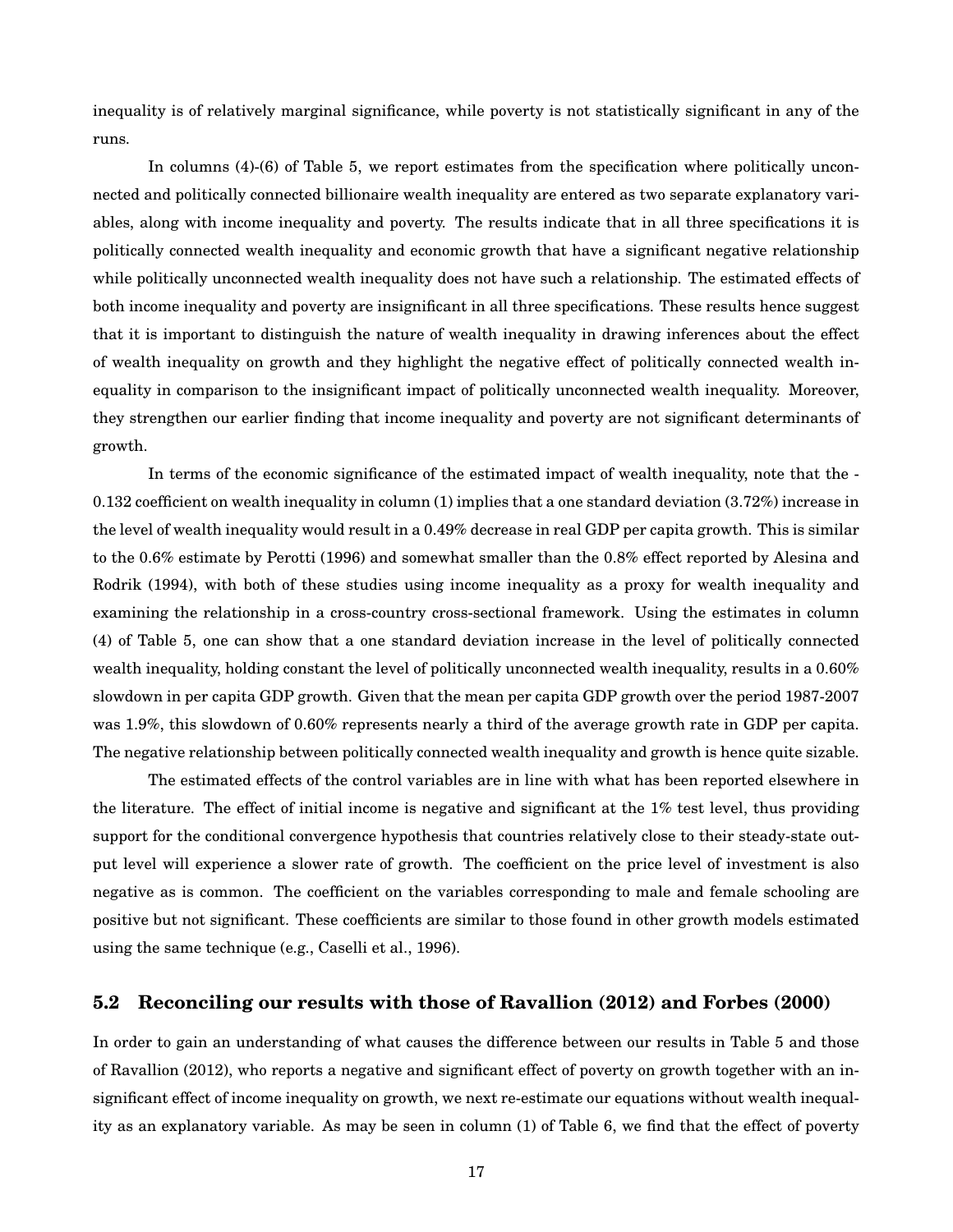on growth is still insignificant. Moreover, it remains insignificant even when we exclude both wealth and income inequality as explanatory variables (column (2) of Table 6). The insignificant effect of poverty also obtains in most random effects and most OLS estimations (not reported here), and in some of these estimations (including column (5) of Table 6) the effect of poverty on growth is actually positive. The difference in our and Ravallion's (2012) findings is striking and we conjecture that it stems from the fact that he uses primarily a cross-sectional OLS approach, while we, like Forbes (2000), use primarily panel data with country fixed effects.<sup>30</sup>

We next examine why our estimates may differ from those of Forbes (2000), who reports a positive and statistically highly significant effect of income inequality on growth. As may be seen from Column (1) of Table 6, when we re-estimate our equations without wealth inequality as an explanatory variable, we find that the effect of income inequality on growth is statistically insignificant. An insignificant effect of income inequality on growth is also found when both wealth inequality and poverty are excluded as explanatory variables in column (3) of the table. Hence, the inclusion or exclusion of additional explanatory variables, relative to those used by Forbes (2000), does not affect the significance of the coefficient on income inequality. Coefficients (4) through (6) replicate the results of specifications of columns (1) through (3) but use country random effects instead of country-specific fixed effects.

#### [Table 6 about here.]

We next check whether the difference between our and Forbes' (2000) results is brought about by the choice of countries. We exclude poverty and re-estimate our equations on the subset of countries used by Forbes (2000). The estimates, reported in Panel A of Table 7 show that our three measures of wealth inequality have a negative effect that is statistically significant at the 1% test level, while the effect of income inequality is positive but statistically insignificant. The use of Forbes' (2000) sample of countries hence does not materially affect the impact of wealth inequality, but it does not generate the positive effect of income inequality identified by Forbes (2000).

We next explore whether the difference in the time period covered by Forbes (2000) and our study (1965-1995 vs. 1987-2007) could explain the difference in our and Forbes' (2000) estimates. In order to do so, we use the same subset of countries as Forbes (2000) but allow the effects of wealth and income inequality to vary between the 1987-1997 and 1997-2007 periods. The estimated coefficients, reported in Panel B of Table 7 show that the effects of our three measures of wealth inequality are negative in the second period and since the differences in these effects between the second and first period are not statistically significant, they are negative and significant in the entire 1987-2007 period. The estimated effect of income inequality is insignificant in the second period, but the coefficient on income inequality interacted with the dummy variable for the first period (1987-1997) is positive and statistically significant in the specification where wealth inequality is excluded. These results are hence consistent with Forbes' (2000) finding that the effect of income inequality was positive in 1987-1997 (the part of our sample period that overlaps with that of

 $30$ Recall that Ravallion (2012) finds that his estimates continue to be statistically significant in the GMM model. However, his estimated negative effect of poverty on growth becomes insignificant when he switches from an OLS to fixed effects estimation.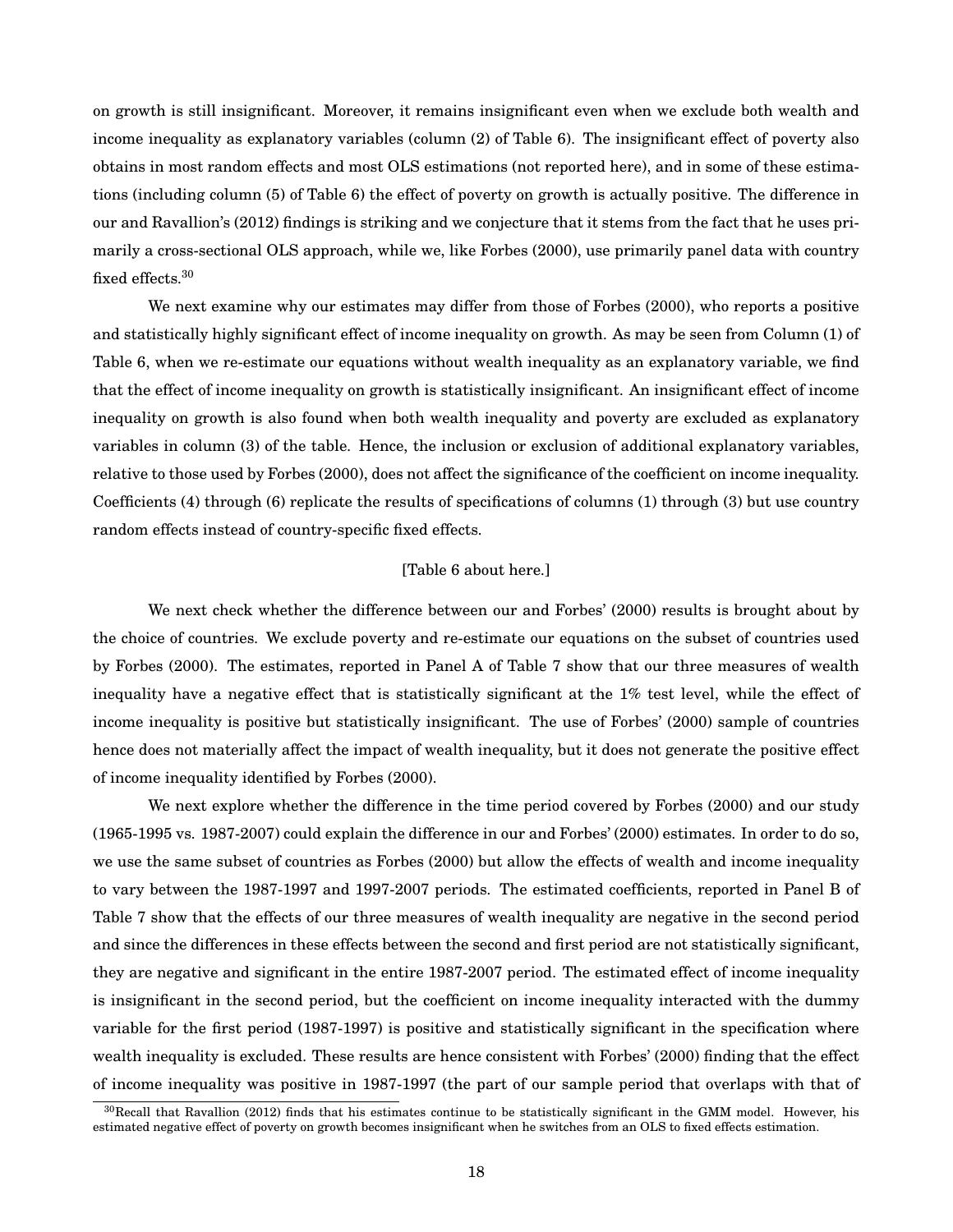Forbes, 2000) when wealth inequality was not included as a regressor. That pattern is reaffirmed when we look at the estimated coefficients from the full model reported in columns (2)-(4) of Panel B of Table 7. The coefficient on income inequality is generally significant in these specifications in the first (1987-97) period, and it becomes insignificant thereafter.

#### [Table 7 about here.]

Our estimates in Tables 6 and 7 hence support the conclusion we drew earlier that wealth inequality and economic growth have a negative relationship. Moreover, we find that the effect of initial poverty is statistically insignificant irrespective of whether wealth inequality is included or excluded as a regressor as long as the variable is introduced in a panel set-up with country fixed or random effects – a likely reason why our estimated effect of poverty differs from the negative OLS estimate of Ravallion (2012). Finally, we are able to replicate Forbes' (2000) positive effect of income inequality on growth in the early (1987-1997) period when wealth inequality is excluded, but we show that the effect becomes less robust when wealth inequality is included. Interestingly, the effect of income inequality becomes insignificant in the post-1997 period, suggesting that wealth rather than income inequality has started to play an increasingly important part. It is worth noting that our results are consistent with those of Deininger and Olinto (2000) who include land inequality (their proxy for wealth inequality) and income inequality in the same specification in a panel setup. They find that the coefficient on land inequality is negative and significant, while the coefficient on income inequality is positive and occasionally significant.

#### **5.3 Additional Robustness Checks**

In this section we report the results of additional robustness checks and show that the results for the base specification presented in Section 5.1 hold up. In order to conserve space, in Table 8 we report estimated coefficients for the wealth inequality variable (or its components) from the various regressions corresponding to specific robustness checks without including coefficients on the other control variables. Full results are available from the authors on request.

- (a) *RC1: Robustness to Forbes magazine's choice of countries for the billionaires in the data set:* As described in Data Appendix A.1, in a total of 30 (less than 2%) of the 1,652 entries we assign a person a different country than what was assigned to him by Forbes magazine. We examine the robustness of our results to Forbes magazine's assignment of country and find that the results remain essentially unchanged.
- (b) *RC2: Use of alternative econometric approaches:*

(i) Use of a random effects instead of a fixed effects specification: Our use of the country fixed effects model is justified by the results of the Hausman test. In all cases, the Hausman test rejects the null hypothesis of no correlation between the unobserved country-specific random effects and the explanatory variables, implying that random effects estimates are biased and inconsistent. However, we have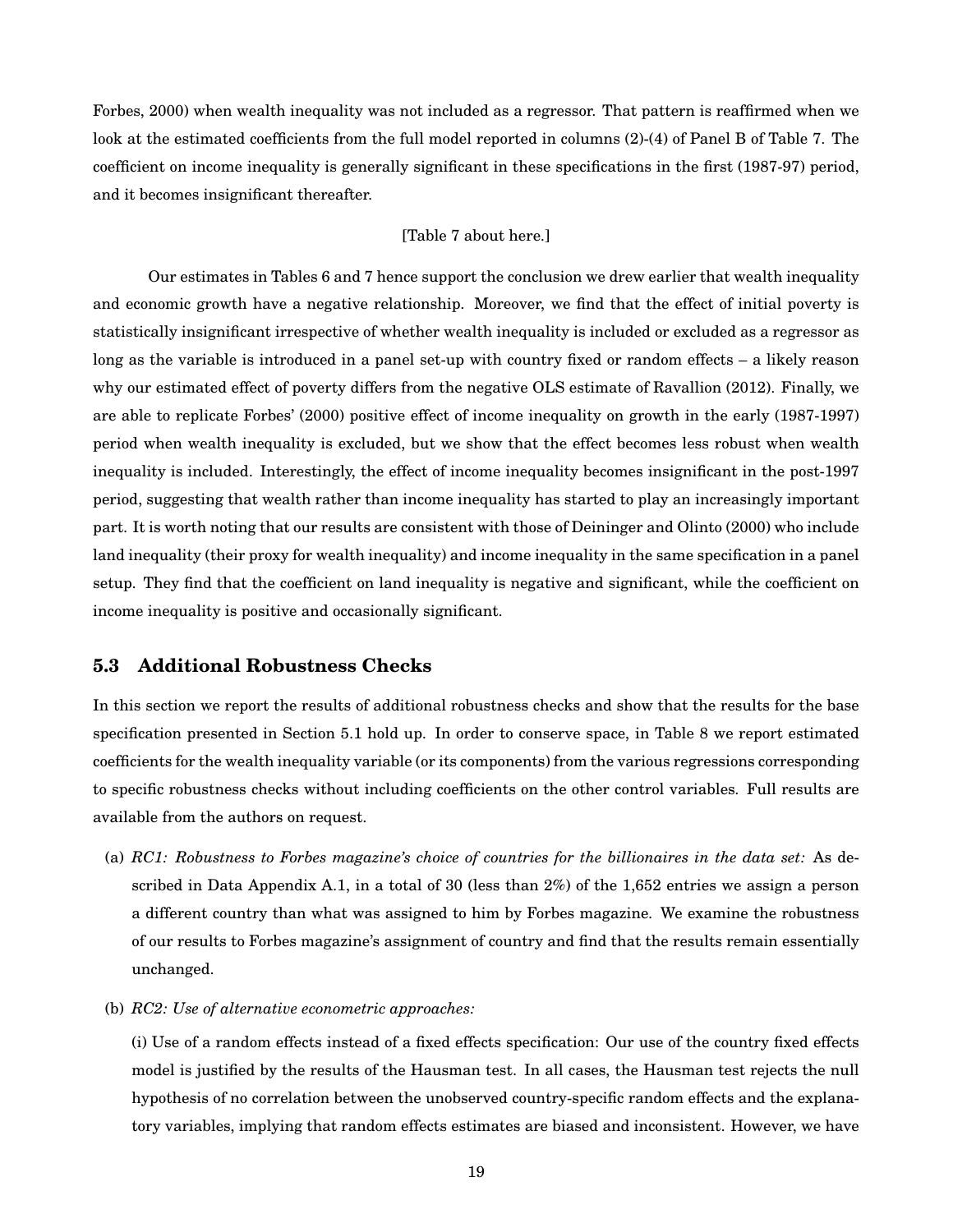also estimated the random effects specification as Griliches and Hausman (1986) stress that observing similar estimates across alternative panel data estimation techniques signals the absence of serious errors-in-variables problems. Using the random effects specification, we find the wealth inequality has a negative and generally statistically significant effect on growth at the 10% level in the first specification, 13% level in the second, and 1% level in the third specification. Similarly, politically connected wealth inequality has a coefficient that is negative and statistically significant at the 1% level in all three specifications. Politically unconnected wealth inequality continues to be statistically insignificant all throughout.

(ii) Using instrumental variables: Finding valid IVs in a non-experimental setting is obviously difficult. We have, in the end, found two IVs that satisfy the formal statistical test criteria, although they have conceptual weaknesses. They yield similar results as the other methods that we use. The first IV strategy relies on decomposing billionaire wealth normalized by GDP into the product of average billionaire wealth divided by per capita income and the number of billionaires divided by population. It is motivated by the fact that the average billionaire wealth in any given country is strongly correlated with the contemporaneous average billionaire wealth in the region to which a country belongs.<sup>31</sup> Beyond its association with average billionaire wealth of a country, one may argue that the average billionaire wealth in other countries in the same region does not affect a country's economic growth. On this basis one can use average regional billionaire wealth, excluding the own country, as an instrument for own-country billionaire wealth.

The other IV that we have used is the exchange rate. This choice may be motivated by the fact that Forbes magazine only includes people on the list if their wealth is in excess of \$1 billion when expressed in USD. One can therefore use the exchange rate as an IV under the assumption that it affects measured wealth inequality but does not affect growth through other means. We obtain estimates that are very similar to what we found using regional average billionaire wealth. The results using either IV approach are available from the authors on request.

(iii) Using dynamic panel methods of estimation: In the absence of suitable instruments that satisfy both the validity and exclusion restrictions, we turn to the system-GMM estimator following others in the literature (e.g. Hausman, Hwang, and Rodrik, 2007, Marrero and Rodríguez, 2013, and Rajan and Subramanian, 2008). The system-GMM estimator approach is based on the use of internal instruments (lagged levels and lagged differences) and estimates a system of equations in both first-differences and levels. We use the estimator developed by Blundell and Bond (1998) and find that in two of the three specifications in which wealth inequality is introduced, it is significant at the 10% level (or better) and in the third specification, it falls short of statistical significance with a p-value of 0.138. When we introduce the two components of wealth inequality separately in the regressions, we find that politically connected wealth inequality is statistically significant at the 10% level in two of the

<sup>&</sup>lt;sup>31</sup>The world was divided into five regions: The Americas (excluding North America), Asia, Europe, Middle East & Africa, and North America (including Canada, Mexico, and the U.S.).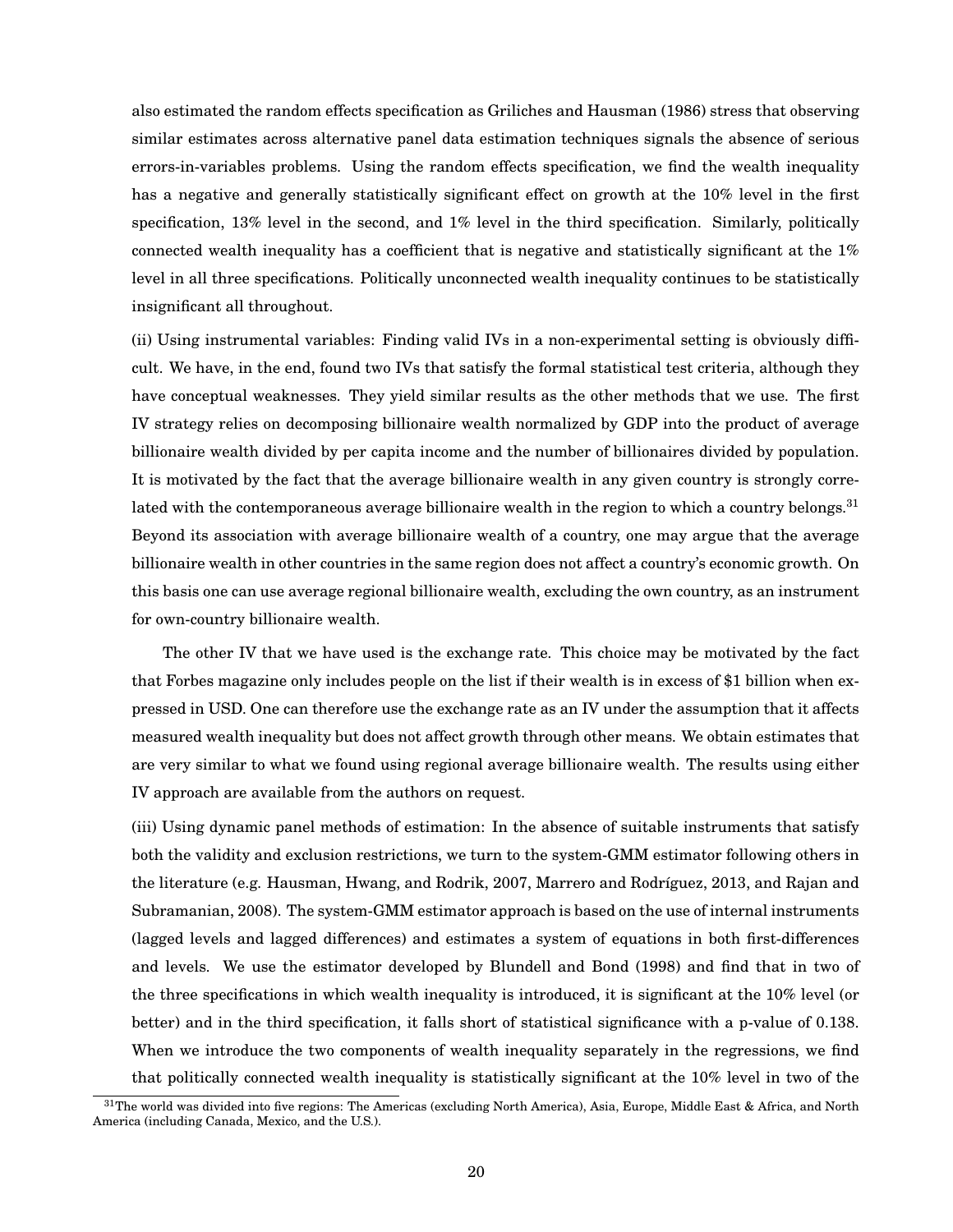three specifications whereas politically unconnected wealth inequality is statistically insignificant in all three specifications.

We use the one-step system-GMM estimator with robust standard errors as these standard errors are robust to heteroskedasticity and are more reliable for finite sample inference compared to the two-step variant (Blundell and Bond, 1998, Bond et al., 2001, and Marrero and Rodríguez, 2013). One potential issue with the use of the system-GMM estimator is that the Sargan test of overidentifying restrictions is rejected raising questions about the validity of the instrument set. Given that, we also use the Arellano and Bond (1991) difference-GMM estimator to examine the robustness of the relationship between economic growth and wealth inequality, income inequality, and headcount poverty. The pattern of results is identical to that obtained using the system-GMM estimator and confirm the key findings of the paper. In addition, the Sargan test of overidentifying restrictions is not rejected for the difference-GMM estimator suggesting the validity of the instruments used.

#### (c) *RC3: Robustness to inclusion of additional explanatory variables:*

(i) Adding a measure of institutional quality: The inclusion of country fixed effects deals with the problem of omitted variable bias in that all country-specific factors that are invariant over time (e.g. a country's legal origin) are controlled for by the country fixed effect. However, the fixed effects specification does not deal with country-specific factors that may vary over time. Given the importance that the literature assigns to institutional quality (e.g., Rodrik, Subramanian, and Trebbi, 2004), we examine the robustness of our results to the inclusion of a measure of institutional quality. We employ the very widely used Economic Freedom Index constructed by the Fraser Institute and we find that controlling for this aggregate measure of institutional quality does not alter any of the findings of our paper.

(ii) Controlling for the exchange rate: The Forbes' billionaire list converts wealth in local currency into U.S. dollars using the current exchange rates. Fluctuations in the exchange rates thereby induce a variation in the measure of wealth inequality even when the true underlying level of wealth inequality in the country is unchanged. We examine the robustness of our results to inclusion of the exchange rate as a control. We also re-estimate the regression only on those observations for which the variation in the exchange rate from one period to the next is within 5% to 95% of the distribution of change in exchange rates. In both cases, we find that our basic results continue to hold and are robust to the inclusion of the exchange rate control.

(d) *RC4: Using \$1.25 per day per person as the poverty line:* Thus far we have used a headcount measure of poverty based on the fraction of individuals consuming less than \$2 per person per day, as used by Ravallion (2012). In addition, like him, we also consider for robustness a lower consumption threshold of \$1.25 per day per person which is the expected value of the poverty line in the poorest countries. The results obtained with such a threshold are very similar to those obtained previously.

[Table 8 about here.]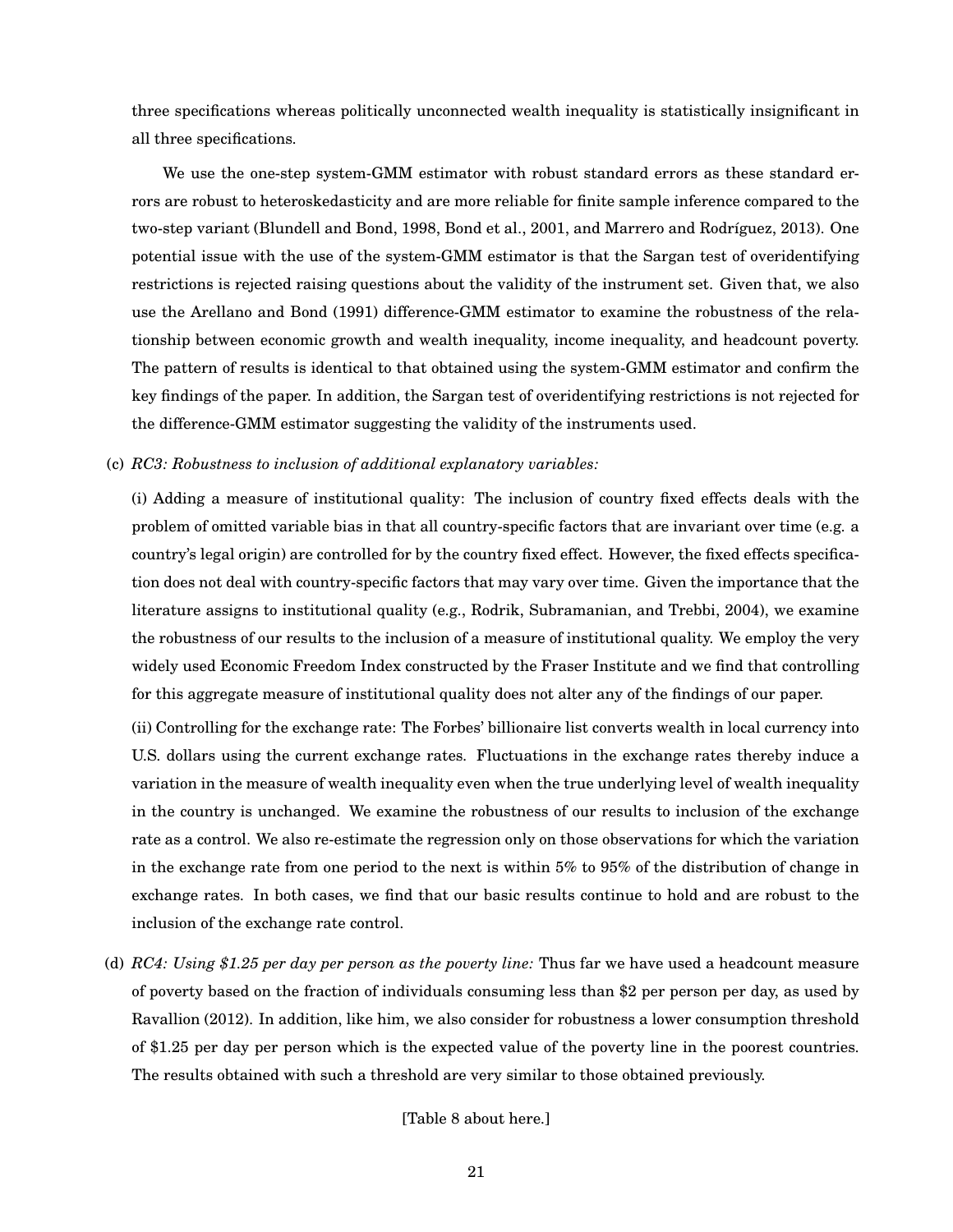#### **5.3.1 Robustness to sample selection issues:**

Our measure of wealth inequality relies on the presence of billionaires (with wealth measured in USD) on Forbes' annual lists of billionaires. In the process, we impute a value of zero to the level of wealth inequality for those countries which do not have any billionaires. This could be problematic either because data are incomplete or because they are missing for many smaller countries with weak institutions and high levels of tax evasion and/or fuzzy accounting. Thus, even if some rich people in some countries are not classified as billionaires by the Forbes magazine, it does not mean that wealth inequality is not acute in those countries.

We consider the inability to construct measures of wealth inequality that are not zero for countries of the world which do not have billionaires as a limitation of our analysis and agree that there may be an element of sample selection in generating our measure of wealth inequality. However, we are unable to address that potential concern by estimating the regressions only on the sample of countries that are included on the Forbes' lists without making any other revisions for the reasons described here. The independent variable, headcount poverty, is defined as the proportion of the population living in households with consumption per capita less than \$2 per person per day at 2005 PPP and is directly sourced from the World Bank's PovcalNet tool. This measure of poverty is unavailable for much of the developed world.<sup>32</sup> Therefore to include country-period observations only for countries that have billionaires, we would have to limit ourselves to country-period observations with billionaires that also have enough people consuming less than \$2 per person per day for the World Bank poverty statistics to exist. Those criteria are simultaneously satisfied for only 39 country-period observations which correspond to 15 countries.<sup>33</sup> The small sample size obtained by including all independent variables, limiting ourselves to only countries which have billionaires, and not imputing a value of headcount poverty makes it not very meaningful to estimate our regressions on this greatly reduced sample.

We therefore address this concern in two ways: First, we impute a value of headcount poverty  $= 0$  for all countries for which the per capita income exceeds \$12,523, as this income corresponds to the highest income level for any country-period observation for which the level of headcount poverty is positive. Implicitly the assumption is that for all countries for which income exceeds \$12,523 per capita, the level of headcount poverty, as defined by the \$2 per day measure, is zero. This is a reasonable assumption as some of the country-period observations to the right of the threshold of \$12,523 are: Spain (all years), Portugal (1992, 1997, and 2002), and Israel (all years): countries for which we feel confident in asserting that there were no individuals consuming less than the equivalent of \$2 a day. The regression results with this imputation estimated only on those sample of countries that show up at least once in the Forbes' billionaire lists are presented in columns (1) through (3) of Table 9. Subsequent columns of Table 9 consider the effects of the components of wealth inequality on economic growth.

#### [Table 9 about here.]

 $32$ As the World Bank's documentation notes, "International poverty estimates are available for low and middle-income countries only."

<sup>&</sup>lt;sup>33</sup>Those 15 countries are Brazil, Chile, China, Colombia, Ecuador, India, Indonesia, Malaysia, Mexico, Peru, Philippines, South Africa, Thailand, Turkey, and Venezuela.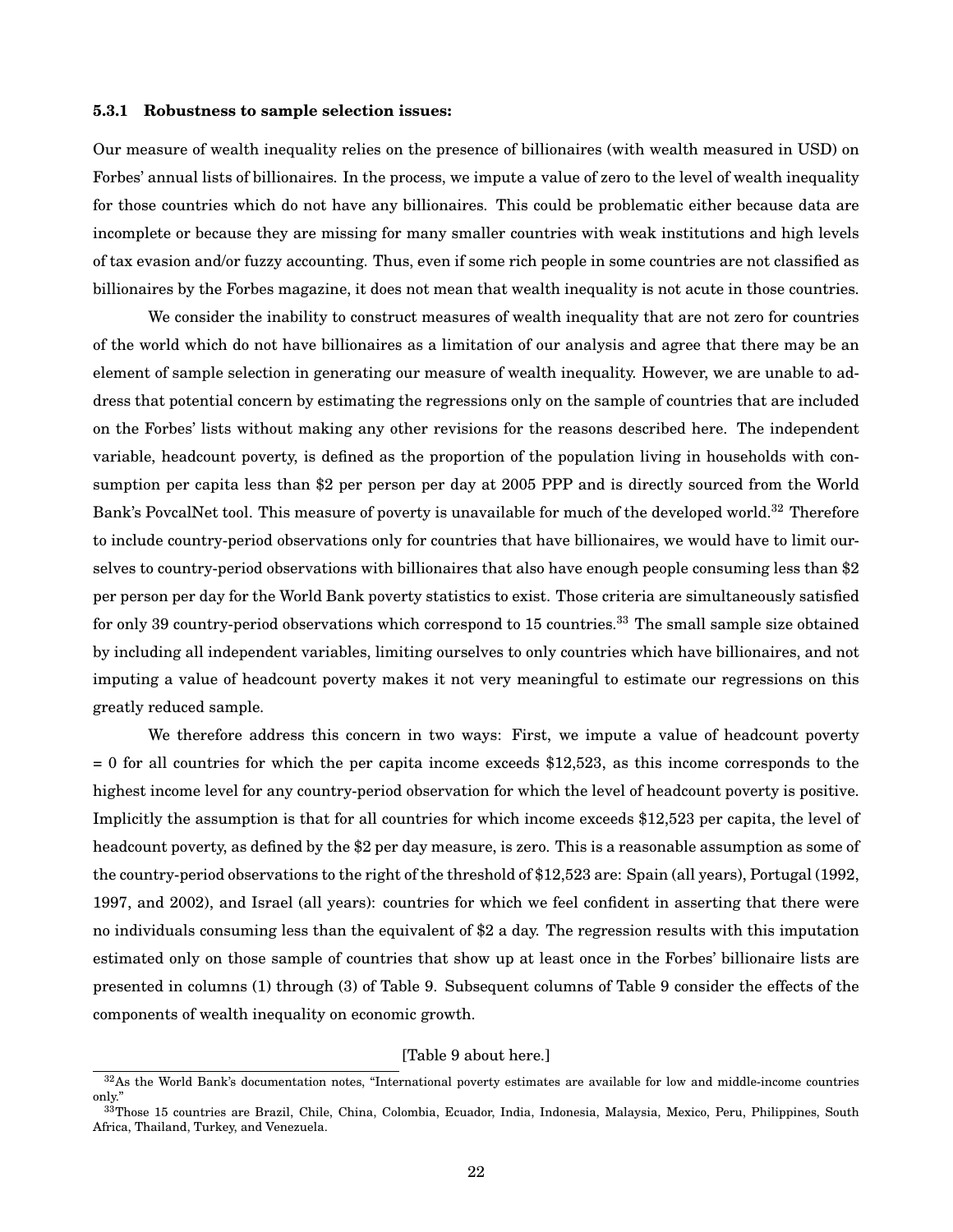We observe that the levels of statistical significance of our results do not change from those that were reported in the paper. Even though the absolute magnitude of the coefficients differ between the base specifications and those reported in Table 9, the implied effect on economic growth arising from an increase in the level of wealth inequality is similar as the standard deviation for wealth inequality differs between the two samples because of differences in sample composition. In particular, for the specification when billionaire wealth is normalized by population, the estimated effect on economic growth for a one standard deviation increase in the level of wealth inequality is -0.66% in the base specification (Col. (3) of Table 5) and -0.43% in the sample limited to countries which have billionaires at least once (Col. (3) of Table  $9$ ).<sup>34</sup> Our conclusion that it is politically connected wealth inequality that has a significant negative relationship with growth, while politically unconnected wealth inequality does not is also generally reaffirmed on the basis of results in Table 9. Politically connected wealth inequality is statistically significant at the 5% level in all three specifications whereas politically unconnected wealth inequality is insignificant in two of the three specifications. Income inequality and headcount poverty continue to be insignificant in all three specifications in columns (4) through (6).

Another approach that we adopt towards addressing the concern of sample selection is to drop the independent variable headcount poverty (rather than impute values) and estimate the effects of wealth inequality on growth limiting ourselves to only those countries which show up at least once on the Forbes' billionaire datasets. Such a parsimonious specification focuses on the effect that wealth and income inequality have on economic growth and the control variables included are limited to those in Perotti (1996): lagged GDP per capita, male and female years of schooling, the price level of investment, and country and period fixed effects. The pattern of coefficients obtained with such a specification is similar to that obtained earlier and suggests that wealth inequality has a negative relationship with economic growth. In contrast, income inequality is not statistically significant in these specifications and a pattern suggesting that it does not have a relationship with economic growth is established.

Lastly, we also use dynamic methods of panel estimation to examine the robustness of the results to these issues of sample selection. We follow our earlier approach of using the Blundell-Bond one-step estimator with standard errors clustered by country and limit ourselves to only countries which have billionaires at least once.<sup>35</sup> The results from the dynamic panel estimation reaffirm our conclusion that wealth inequality has a negative and statistically significant relationship with economic growth as it is statistically significant at the 5% level in all three specifications.<sup>36</sup> These additional results are available from the authors on request.

 $34$ The coefficient on wealth inequality, when billionaire wealth is normalized by population, is -50.07 in column (3) of Table 5. One standard deviation for this measure of wealth inequality is 0.000132 and hence the estimated effect on economic growth of a one standard deviation increase in the level of wealth inequality  $= -50.07 * 0.000132 = -0.66\%$ . Likewise, the coefficient on wealth inequality in column (3) of Table 9 when billionaire wealth is normalized by population is -3.591. One standard deviation for this measure of wealth inequality is 0.00121 and hence the estimated effect on economic growth of a one standard deviation increase in the level of wealth inequality =  $-3.591 * 0.00121 = -0.43%$ .

 $35$ This approach, like the first, also requires us to impute a value of headcount poverty = 0 for rich countries, defined as countries with an annual income per capita exceeding \$12,523.

<sup>36</sup>Using the Arellano and Bond (1991) difference-GMM estimator, we obtain coefficients that are similar in magnitude as those obtained with the system-GMM estimator but have larger standard errors.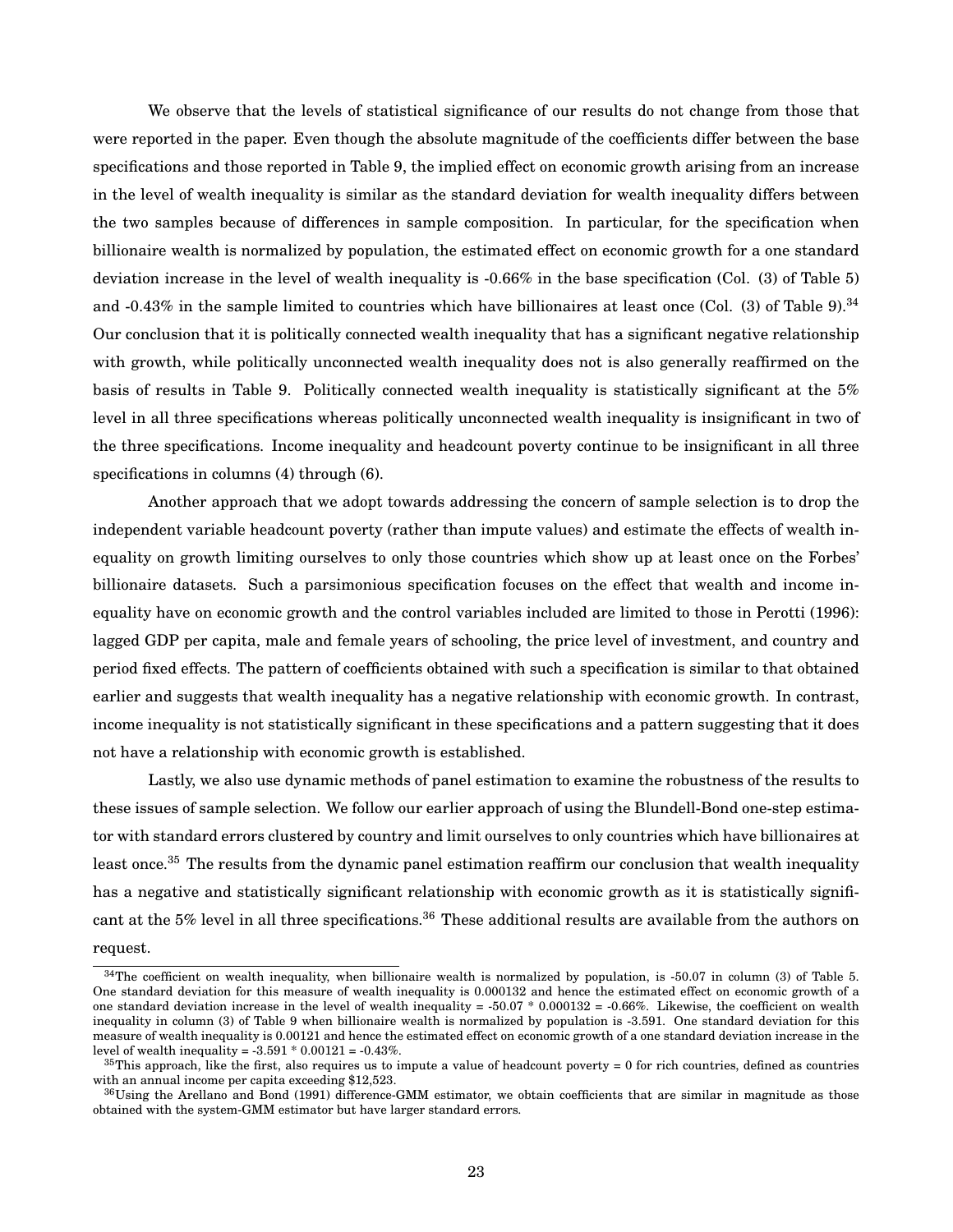### **6 Concluding Remarks**

A central question in the social sciences is whether inequality in control over a society's resources facilitates or hinders economic growth. The issue has been intensively studied but is far from settled, in part because theoretical arguments have been largely based on the distribution of wealth, while empirical studies have been forced to use the distribution of income as a proxy. We bridge this gap by deriving the first global measure of wealth inequality, focusing on the concentration of wealth at the very top of the pyramid, and estimating the effect of this wealth inequality on economic growth. In addition, motivated by Ravallion's (2012) recent finding that poverty rather than income inequality determines economic growth, we provide a comparison of the effects of wealth inequality, income inequality, and poverty on growth. Finally, we generate measures of politically connected and politically unconnected wealth inequality and estimate their respective effects on growth.

Our first set of findings suggests that wealth inequality tends to have a negative effect on economic growth, income inequality has no or at most a weak positive effect on growth, and the effect of poverty on growth is insignificant. The reason why the positive growth effect of income inequality found in a leading earlier study (Forbes, 2000) is less statistically significant in our data appears to be brought about by the exclusion of wealth inequality in Forbes' (2000) specification and by weakening of the previously positive growth effect of income inequality from the mid-to-late 1990s on. As to the fact that we find an insignificant effect of poverty on economic growth, we conclude that it stems from the fact that Ravallion (2012) uses primarily a cross-sectional OLS approach, while we, like Forbes (2000), use primarily panel data with fixed effects.

Our second key finding is that when we enter politically connected and unconnected wealth as two separate explanatory variables into our regressions, our estimates suggest that it is politically connected wealth inequality that has a significant negative effect on growth, while the effects of politically unconnected wealth inequality, income inequality, and poverty are all insignificant.

Our finding that it is politically connected rather than politically unconnected wealth that is likely to dampen growth may be illustrated by two country-specific examples. The first example is Mexico's telecom industry where the world's wealthiest individual, Carlos Slim Helu, built his fortune. Comparing prices of residential and business telecommunications in all OECD countries, OECD's (1999) report concluded that "in both cases Mexico's prices are well above the OECD average." OECD (1999) also found that the cost of the basket of telecommunications services used by consumers in Mexico, measured in US dollars using Purchasing Power Parity indices, is about three times that of the OECD. Moreover, Mexican investment in information and communications technologies, a field that is dominated by Carlos Slim Helu's Telmex, was at 3.1 percent of GDP, lagging developed countries such as Japan at 7.4 percent, the United States at 8.8 percent, and even regional peers with healthier competition in telecom such as Chile at 6.7 percent and Brazil at 6.9 percent (Foreign Policy, October 11, 2007). Finally, the high price of telecommunication services coupled with the low levels of investment have resulted in by far the lowest penetration rate of telephones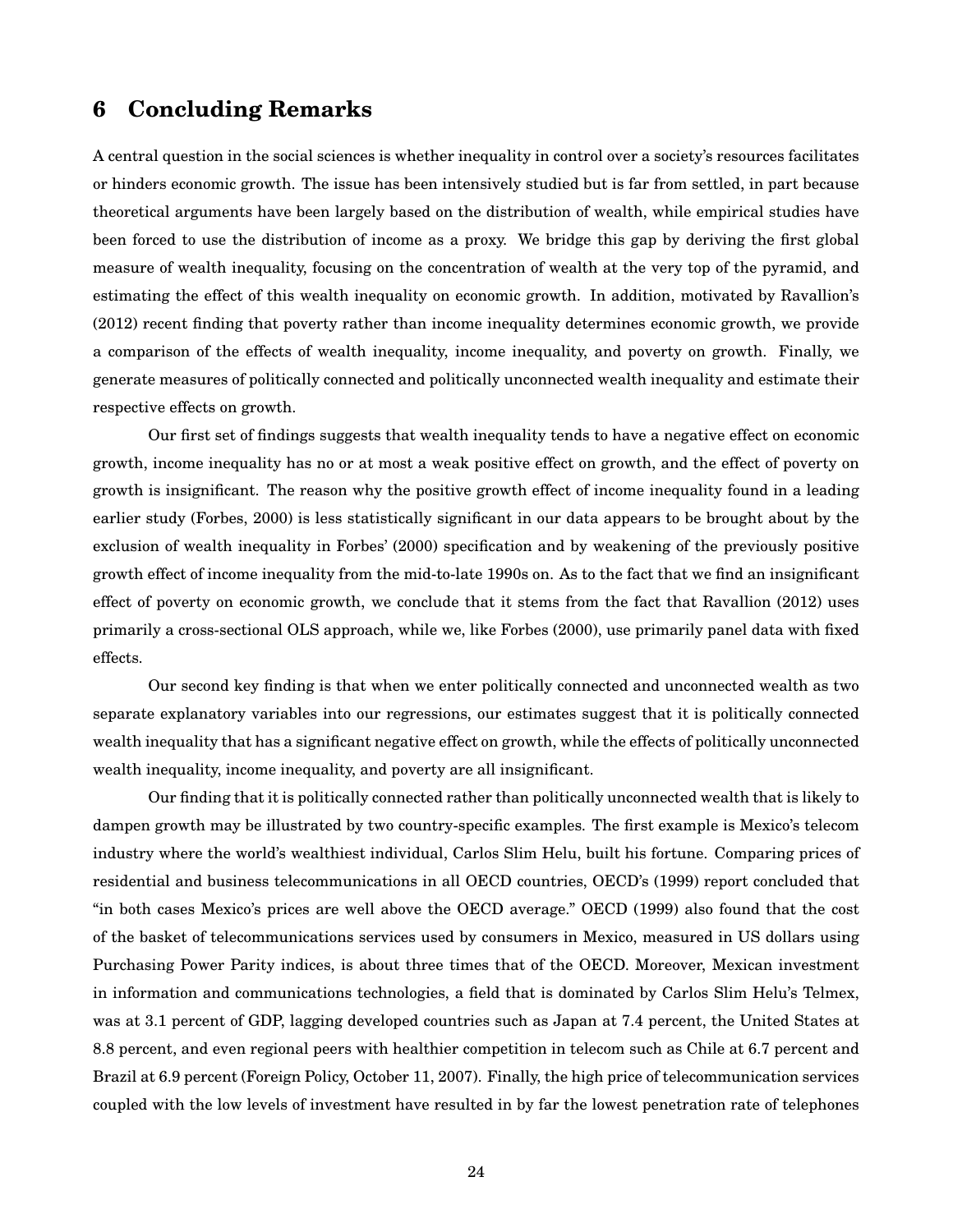among OECD countries.<sup>37</sup> This is in spite of the fact that Telmex was given the right to charge high access rates to competitors because it was to use the extra income to get more phones to more people (OECD, 1999).

Indonesia's tobacco industry provides another telling example of the effects of political connectedness.<sup>38</sup> The influence of the tobacco industry on government policy is enormous and Indonesia is the only country in Asia to have not signed the WHO Framework Convention on Tobacco Control (WHO FCTC), a treaty that as of September 2013 had been signed by 177 parties, including Iran, North Korea, Syria, and Sudan. The FCTC addresses a number of issues, such as promoting taxation as a way to reduce cigarette consumption, imposing restrictions on smoking in public places, enacting comprehensive bans on tobacco advertising, promotion and sponsorship within five years of ratification, putting larger health warnings on cigarette packs, and intensifying the fight against tobacco smuggling (The Jakarta Post, 2008). Indonesia has not signed the convention in spite of the fact that it is a country in which Muslims constitute approximately 86 percent of the population and "smoking is either completely prohibited in Islam or abhorrent to such a degree as to be prohibited." (WHO Regional Office for the Eastern Mediterranean). The effect of the tobacco industry on the Indonesian economy is also evident from the fact that Indonesia's average tobacco tax of 37 per cent is the lowest in Southeast Asia and well below the global average of 70 per cent of the sales price (South China Morning Post, 2008).

These and other examples, together with our econometric results, suggest that the policy debate about sources of economic growth ought to focus on the distribution of wealth rather than on the distribution of income. Moreover, particular attention ought to be paid to politically connected concentration of wealth as a possible cause of slower economic growth. Further research in this area is obviously needed, especially with respect to the effects of wealth inequality at different parts of the wealth distribution, the possibly declining effect of unequal distribution of income on growth, and the role of poverty.

 $37$ As OECD (1999) reported, at the start of 1998 Mexico had less than 10 telephones per 100 inhabitants, while Poland, the next worst performer among OECD countries, had 20. Moreover, no new access lines were added in Mexico in 1996 and 1997.

 $38$ Two of the three richest billionaire entities in Indonesia as of 2012, R. Budi & Michael Hartono and Susilo Wonowidjojo, owe their fortunes to tobacco-related industries (Forbes, 2012).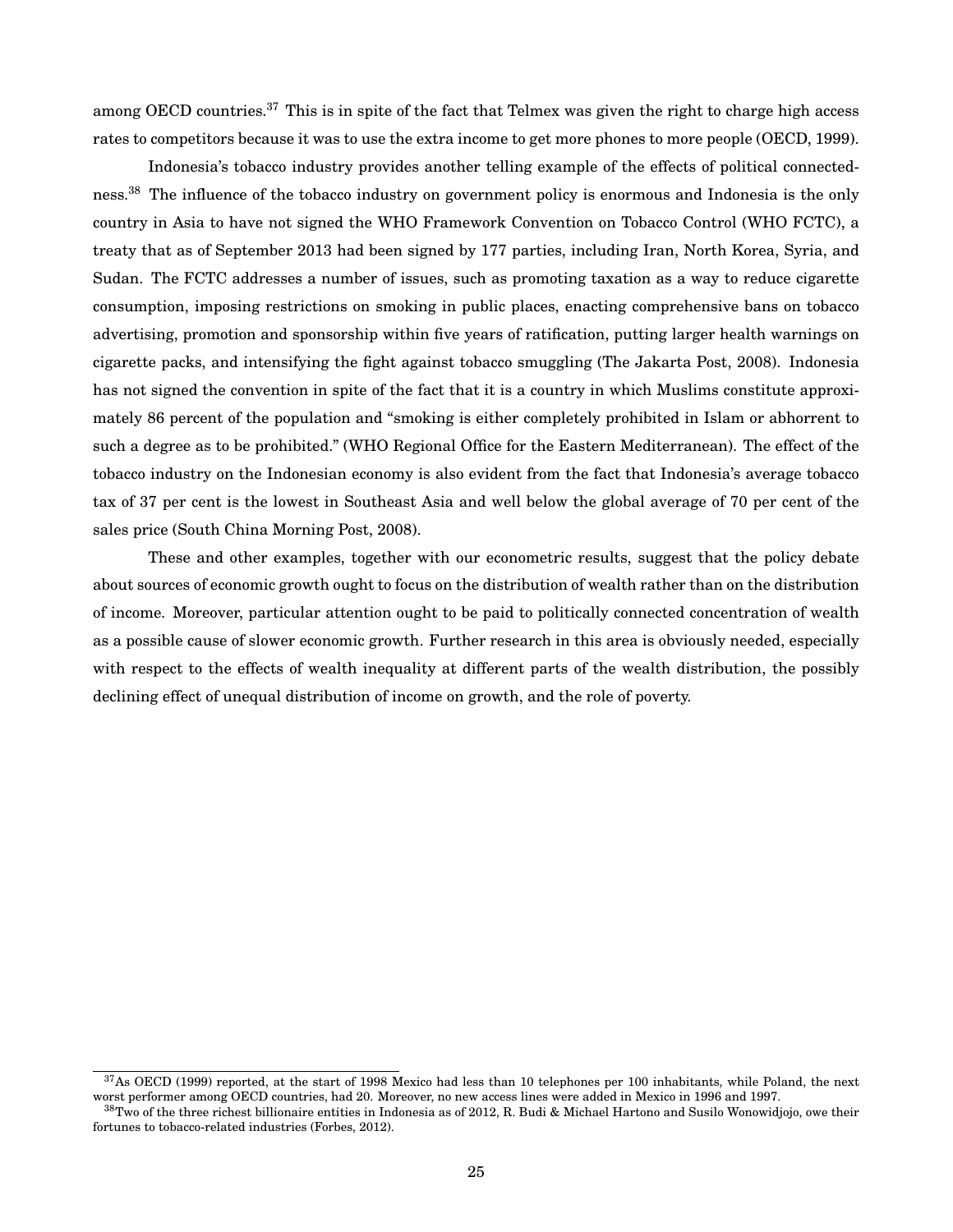### **References**

- [1] Aghion, Philippe, Eve Caroli, and Cecilia García-Peñalosa, "Inequality and Economic Growth: The Perspective of the New Growth Theories," *Journal of Economic Literature* 37:4 (1999), 1615–1660.
- [2] Alesina, Alberto and Dani Rodrik, "Distributive Politics and Economic Growth," *Quarterly Journal of Economics* 109:2 (1994), 465–490.
- [3] Arellano, Manuel, and Stephen Bond, "Some tests of specification for panel data: Monte Carlo evidence and an application to employment equations," *Review of Economic Studies* 58: 2 (1991), 277–297.
- [4] Attanasio, Orazio and Chiara Binelli, "Inequality, Growth and Redistributive Policies," in Conference on Poverty, Inequalities and Growth: What's at stake for development aid?, Afd/EUDN, Paris, (2003).
- [5] Bakija, Jon, Adam Cole and Bradley Heim, "Jobs and Income Growth of Top Earners and the Causes of Changing Income Inequality: Evidence from U.S. Tax Return Data," Working Paper, (2012).
- [6] Barro, Robert J., "Inequality, growth, and investment," NBER Working Paper No. 7038, (1999).
- [7] ——— "Inequality and Growth in a Panel of Countries," *Journal of Economic Growth* 5:1 (2000), 5–32.
- [8] Barro, Robert J. and Jong-Wha Lee, "International Data on Educational Attainment: Updates and Implications," *Oxford Economic Papers* 53:3 (2001), 541–563.
- [9] Baum, Christopher, Mark E. Schaffer, and Steven Stillman, "Enhanced routines for instrumental variables/generalized method of moments estimation and testing," *Stata Journal* 7:4 (2007), 465–506.
- [10] Bénabou, Roland, "Inequality and Growth," NBER Chapters, in NBER Macroeconomics Annual 11 (1996), 11–92, (Cambridge: National Bureau of Economic Research, Inc.)
- [11] Berg, Andrew, Jonathan D. Ostry, and Jeromin Zettelmeyer, "What Makes Growth Sustained?" *Journal of Development Economics* 98:2 (2012), 149–166.
- [12] Bertrand, Marianne, Esther Duflo, and Sendhil Mullainathan, "How Much Should We Trust Differences-in-Differences Estimates?" *Quarterly Journal of Economics* 119:1 (2004), 249–275.
- [13] Blundell, Richard and Stephen Bond, "Initial conditions and moment restrictions in dynamic panel data models," *Journal of Econometrics* 87:1 (1998), 115–143.
- [14] Bond, Stephen, Anke Hoeffler, and Jonathan Temple, "GMM Estimation of Empirical Growth Models," CEPR Discussion Papers, No. 3048, (2001).
- [15] Bourguignon, François, "Pareto-Superiority of Unegalitarian Equilibria in Stiglitz' Model of Wealth Distribution with Convex Savings Function," *Econometrica* 49:6 (1981), 1469–1475.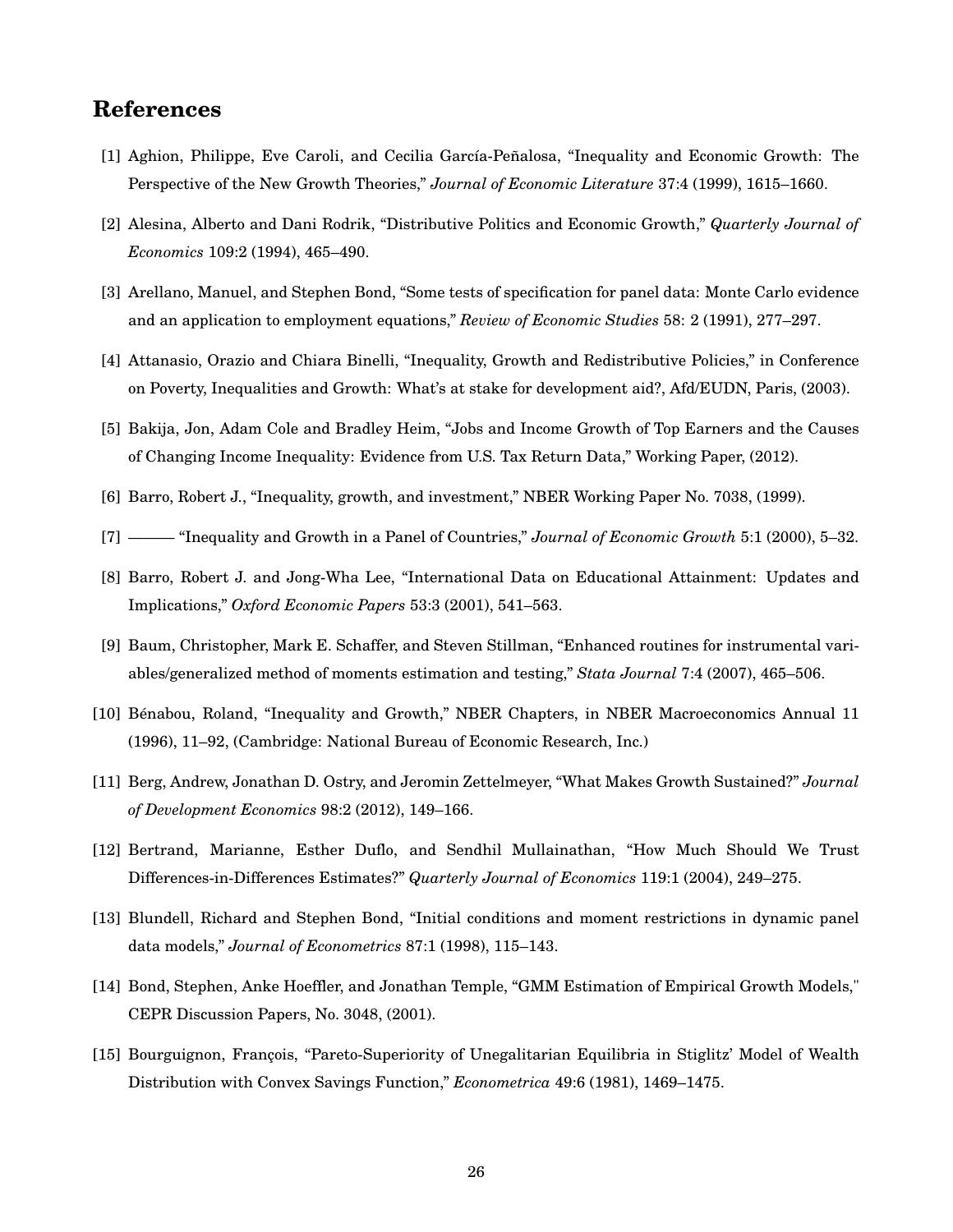- [16] Brandolini, Andrea and Timothy Smeeding, "Income Inequality in Richer and OECD Countries (pp. 71–100)," in W. Salverda, B. Nolan, and T. M. Smeeding (Ed.), Oxford Handbook of Economic Inequality, (Oxford, Oxford University Press, 2009).
- [17] Cameron, A. Colin, Jonah G. Gelbach, and Douglas L. Miller, "Bootstrap-Based Improvements for Inference with Clustered Errors." *Review of Economics and Statistics* 90:3 (2008), 414–427.
- [18] ———"Robust Inference with Multi-Way Clustering." *Journal of Business and Economic Statistics* 29:2 (2011), 238–249.
- [19] Cameron, A. Colin and Douglas L. Miller, "A Practitioner's Guide to Cluster-Robust Inference," *Journal of Human Resources*, Forthcoming.
- [20] Caselli, Francesco, Gerardo Esquivel, and Fernando Lefort, "Reopening the Convergence Debate: A New Look at Cross-Country Growth Empirics," *Journal of Economic Growth* 1:3 (1996), 363–389.
- [21] Davies, James B., Susanna Sandström, Anthony Shorrocks, and Edward N. Wolff, "The World Distribution of Household Wealth," World Institute for Development Economic Research (UNU–WIDER) Working Paper No. DP2008/03, (2008).
- [22] Deininger, Klaus W. and Pedro Olinto, "Asset distribution, inequality, and growth," World Bank Policy Research Working Paper Series, No. 2375, (2000).
- [23] Deininger, Klaus W. and Lyn Squire, "New Ways of Looking at Old Issues: Inequality and Growth," *Journal of Development Economics* 57:2, (1998), 259–287.
- [24] De La Croix, David, and Matthias Doepke, "Inequality and growth: Why differential fertility matters," *American Economic Review* 93:4 (2003), 1091–1113.
- [25] Diallo Ibrahima Amadou, "STOCKCAPIT: Stata module to calculate physical capital stock by the perpetual-inventory method," Statistical Software Components S457270, Boston College Department of Economics, revised 17 Jun 2011.
- [26] Easterly, William, "Inequality does cause underdevelopment: Insights from a new instrument," *Journal of Development Economics* 84:2 (2007), 755–776.
- [27] Ehrhart, Christophe, "The effects of inequality on growth: a survey of the theoretical and empirical literature," ECINEQ Working Paper No. 2009-107, (2009).
- [28] Engerman, Stanley L. and Kenneth L. Sokoloff, "Factor Endowments, Institutions, and Differential Paths of Growth Among New World Economies: A View from Economic Historians of the United States (pp. 260–304)," in Stephen Haber (Ed.), How Latin America Fell Behind, (Stanford: Stanford University Press, 1997).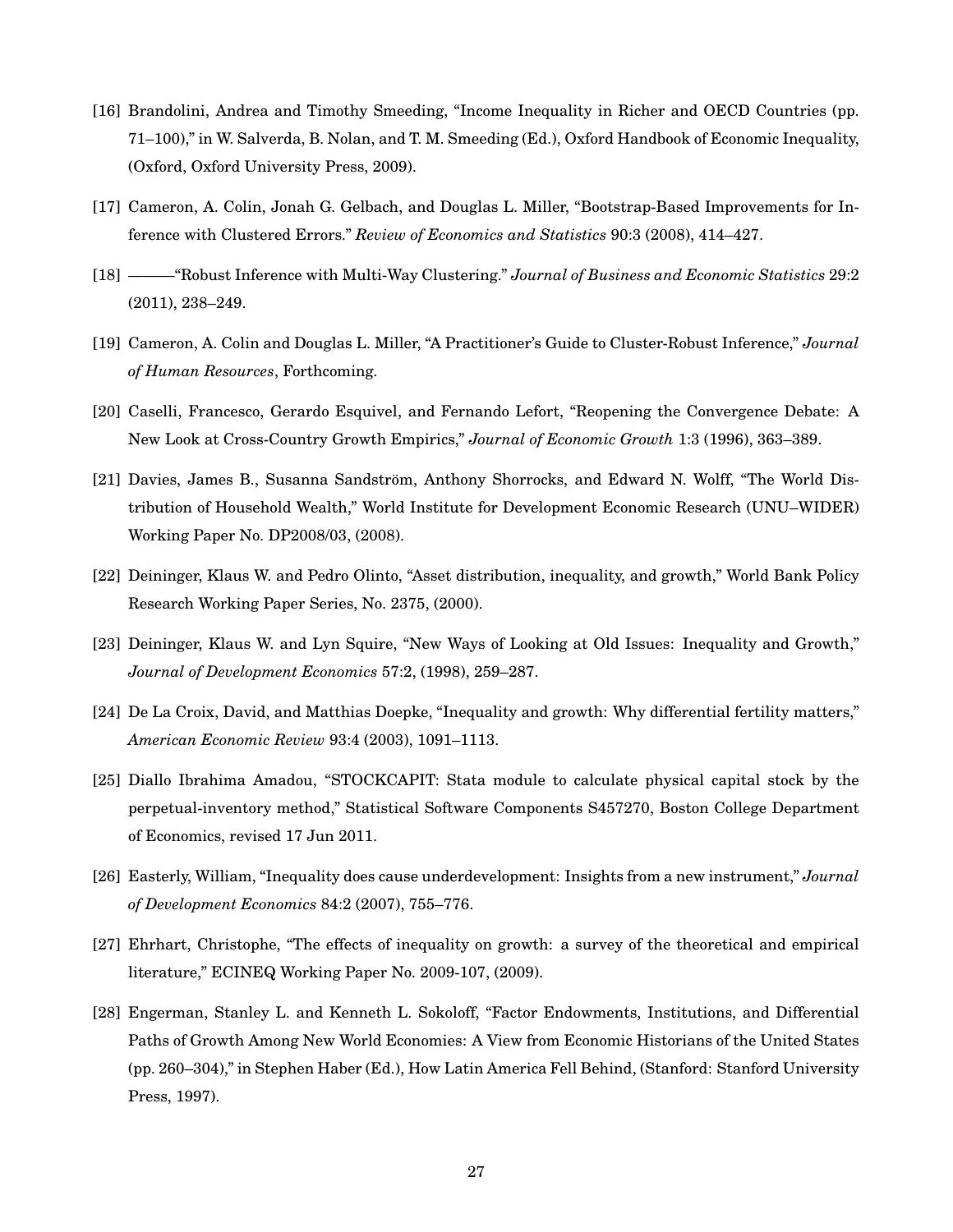- [29] Fields, Gary S., "Distribution and development: A new look at the developing world," (Russell Sage Foundation, New York: The MIT Press, 2001).
- [30] Fisman, Raymond, "Estimating the Value of Political Connections," *American Economic Review* 91:4 (2001), 1095–1102.
- [31] Forbes, Kristin J "A Reassessment of the Relationship between Inequality and Growth," *American Economic Review* 90:4 (2000), 869–887.
- [32] Forbes Magazine, List of Billionaires, 1987, 1992, 1996, 1997, and 2002 issues.
- [33] Galbraith, James, "Inequality, unemployment and growth: New measures for old controversies," *Journal of Economic Inequality* 7:2 (2009), 189–206.
- [34] Galor, Oded, and Joseph Zeira, "Income Distribution and Macroeconomics," *Review of Economic Studies* 60:1 (1993), 35–52.
- [35] Galor, Oded, "Inequality and Economic Development: The Modern Perspective" (Edward Elgar Publishing Ltd., Northampton, MA, 2009).
- [36] Griliches, Zvi, and J.A. Hausman, "Errors in variables in panel data," *Journal of Econometrics* 31:1 (1986), 93–118.
- [37] Gupta, Dipak, "The Economics of Political Violence" (Praeger, New York, 1990).
- [38] Gwartney, James, Joshua Hall, and Robert Lawson, "2011 Economic Freedom Dataset," published in Economic Freedom of the World: 2010 Annual Report, Economic Freedom Network (2011), Data retrieved from http://www.freetheworld.com/2011/2011/Dataset.xls.
- [39] Hausmann, Ricardo, Jason Hwang, and Dani Rodrik, "What You Export Matters," *Journal of Economic Growth* 12:1 (2007), 1–25.
- [40] Heston, Alan, Robert Summers, and Bettina Aten, "Penn World Table Version 6.2," Center for International Comparisons of Production, Income and Prices at the University of Pennsylvania, (Sep. 2006).
- [41] International Country Risk Guide, http://www.icrg.net, (2005).
- [42] Kaldor, Nicholas, "Alternative theories of distribution," *Review of Economic Studies* 23:2 (1956), 83–100.
- [43] ——— "Capital accumulation and economic growth (pp. 177–202)," in F.A. Lutz and D.C. Hague (Eds.), The Theory of Capital, (St. Martin's Press, New York, 1961).
- [44] Kopczuk, Wojciech, and Emmanuel Saez, "Top Wealth Shares in the United States, 1916–2000: Evidence from Estate Tax Returns," *National Tax Journal*, 57:2 (2004), 445–488.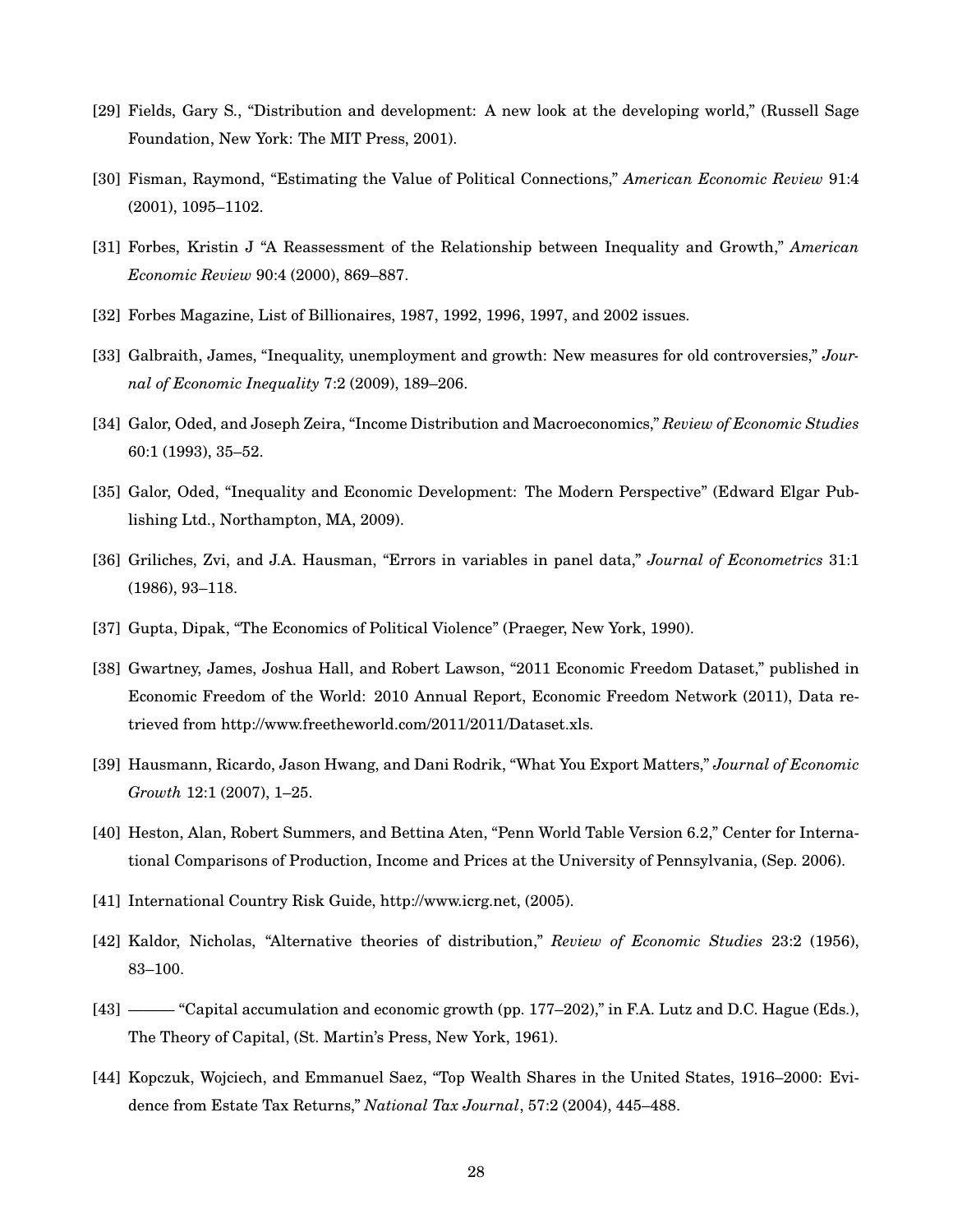- [45] Kuznets, Simon, "Economic Growth and Income Inequality," *American Economic Review* 45:1 (1955), 1–28.
- [46] Levine, Ross, and David Renelt, "A Sensitivity Analysis of Cross-Country Growth Regressions," *American Economic Review* 82:4 (1992), 942–963.
- [47] Marrero, Gustavo A. and Juan G. Rodríguez, "Inequality of opportunity and growth," *Journal of Development Economics* 104 (2013), 107–122.
- [48] Meltzer, Allen, and Scott Richard, "A rational theory of the size of government," *Journal of Political Economy* 89:5 (1981), 914–927.
- [49] Mobarak, Ahmed Mushfiq and Denni Purbasari, "Political Trade Protection in Developing Countries: Firm Level Evidence from Indonesia," Working Paper, (2005). SSRN: http://ssrn.com/abstract=770949.
- [50] Morck, Randall, David Stangeland, and Bernard Yeung, "Inherited Wealth, Corporate Control, and Economic Growth: The Canadian Disease (pp. 319–369)," in Randall Morck (Ed.), Concentrated Corporate Ownership, (Chicago: University of Chicago Press, 2000).
- [51] Morck, Randall, Daniel Wolfenzon, and Bernard Yeung, "Corporate Governance, Economic Entrenchment, and Growth," *Journal of Economic Literature* 43:3 (2005), 655–720.
- [52] Nehru, Vikram, and Ashok Dhareshwar, "A New Database on Physical Capital Stock: Sources, Methodology and Results," *Revista de Analisis Economica* 8:1 (1993), 37–59.
- [53] Nickell, Stephen "Biases in dynamic models with fixed effects," *Econometrica* 49:6 (1981), 1417–1426.
- [54] Organisation for Economic Cooperation and Development (OECD), "Regulatory reform in Mexico," (1999).
- [55] Ostry, Jonathan D., Andrew Berg, and Charalambos G. Tsangarides, "Redistribution, Inequality, and Growth," IMF Staff Discussion Note 14/02, (2014).
- [56] Perotti Roberto, "Growth, Income Distribution and Democracy: What the Data Say," *Journal of Economic Growth* 1:2 (1996), 149–187.
- [57] Persson, Torsten and Tabellini, Guido, "Is Inequality Harmful for Growth?" *American Economic Review* 84:3 (1994), 600–621.
- [58] Petersen, Mitchell, "Estimating Standard Errors in Finance Panel Data Sets: Comparing Approaches," *Review of Financial Studies* 22:1 (2009), 435–480.
- [59] Piketty, Thomas, "Capital in the Twenty-First Century," (Harvard University Press, Cambridge, MA, 2014).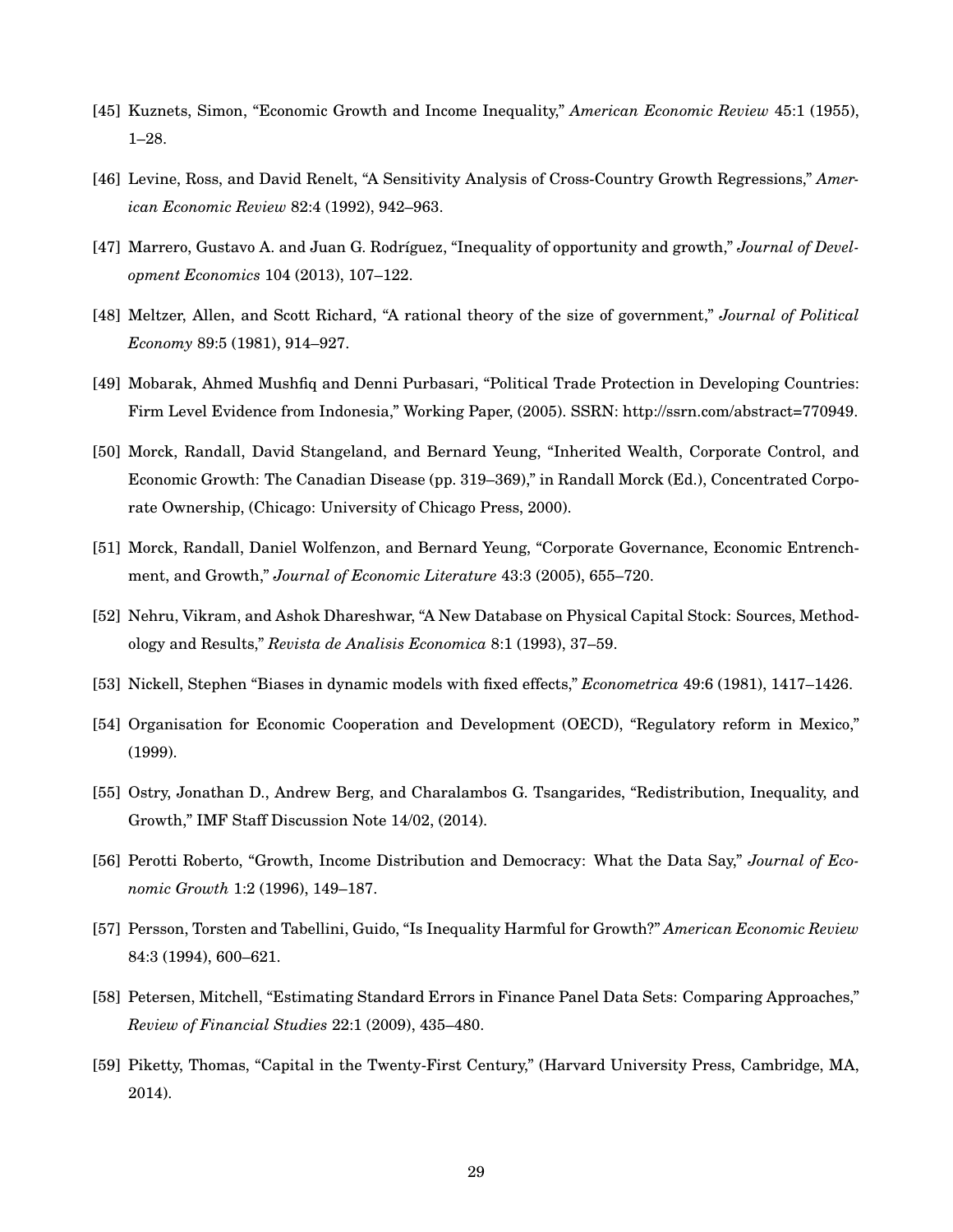- [60] Piketty, Thomas and Emmanuel Saez, "Income Inequality in the United States, 1913-1998," *Quarterly Journal of Economics* 118:1 (2003), 1–39.
- [61] Piketty, Thomas and Gabriel Zucman, "Capital is Back: Wealth-Income Ratios in Rich Countries 1700- 2010," *Quarterly Journal of Economics* 129:3 (2014), 1255–1310.
- [62] Rajan, Raghuram G. and Arvind Subramanian, "Aid and Growth: What Does the Cross-Country Evidence Really Show?" *Review of Economics and Statistics* 90:4 (2008), 643–65.
- [63] Ravallion, Martin, "Does aggregation hide the harmful effects of inequality on growth?" *Economics Letters* 61:1 (1998), 73–77.
- [64] ———"Why Don't We See Poverty Convergence?" *American Economic Review* 102:1 (2012), 504–523.
- [65] Rodrik, Dani, Arvind Subramanian, and Francesco Trebbi, "Institutions Rule: The Primacy of Institutions Over Geography and Integration in Economic Development," *Journal of Economic Growth* 9:2 (2004), 131–165.
- [66] Saez, Emmanuel and Gabriel Zucman, "Wealth Inequality in the United States since 1913: Evidence from Capitalized Income Tax Data," NBER Working Paper No. 20625, (2014).
- [67] Smeeding, Timothy M., "Public Policy, Economic Inequality, and Poverty: The United States in Comparative Perspective," *Social Science Quarterly* 86:S1 (2005), 955–983.
- [68] Sokoloff, Kenneth L. and Stanley L. Engerman, "Institutions, Factor Endowments, and Paths of Development in the New World," *Journal of Economic Perspectives* 14:3 (2000), 217–232.
- [69] South China Morning Post, "Where there's smoke," (25 September, 2008).
- [70] Stiglitz, Joseph E., "The Price of Inequality," (W. W. Norton & Company, New York, 2012).
- [71] Stock, James H., and Mark W. Watson, "Introduction to Econometrics (2nd Edition)," (Addison Wesley, Boston, MA, 2002).
- [72] The Economist, "For richer, for poorer," (2012).
- [73] Thompson, Samuel B. "Simple formulas for standard errors that cluster by both firm and time," *Journal of Financial Economics* 99:1 (2011), 1–10.
- [74] Voitchovsky, Sarah, "Does the Profile of Income Inequality Matter for Economic Growth?: Distinguishing between the Effects of Inequality in Different Parts of the Income Distribution." *Journal of Economic Growth* 10:3 (2005), 273–296.
- [75] Wijaya, Astrid, "Government powerless against tobacco giants," The Jakarta Post, Jakarta, (November 13 2008).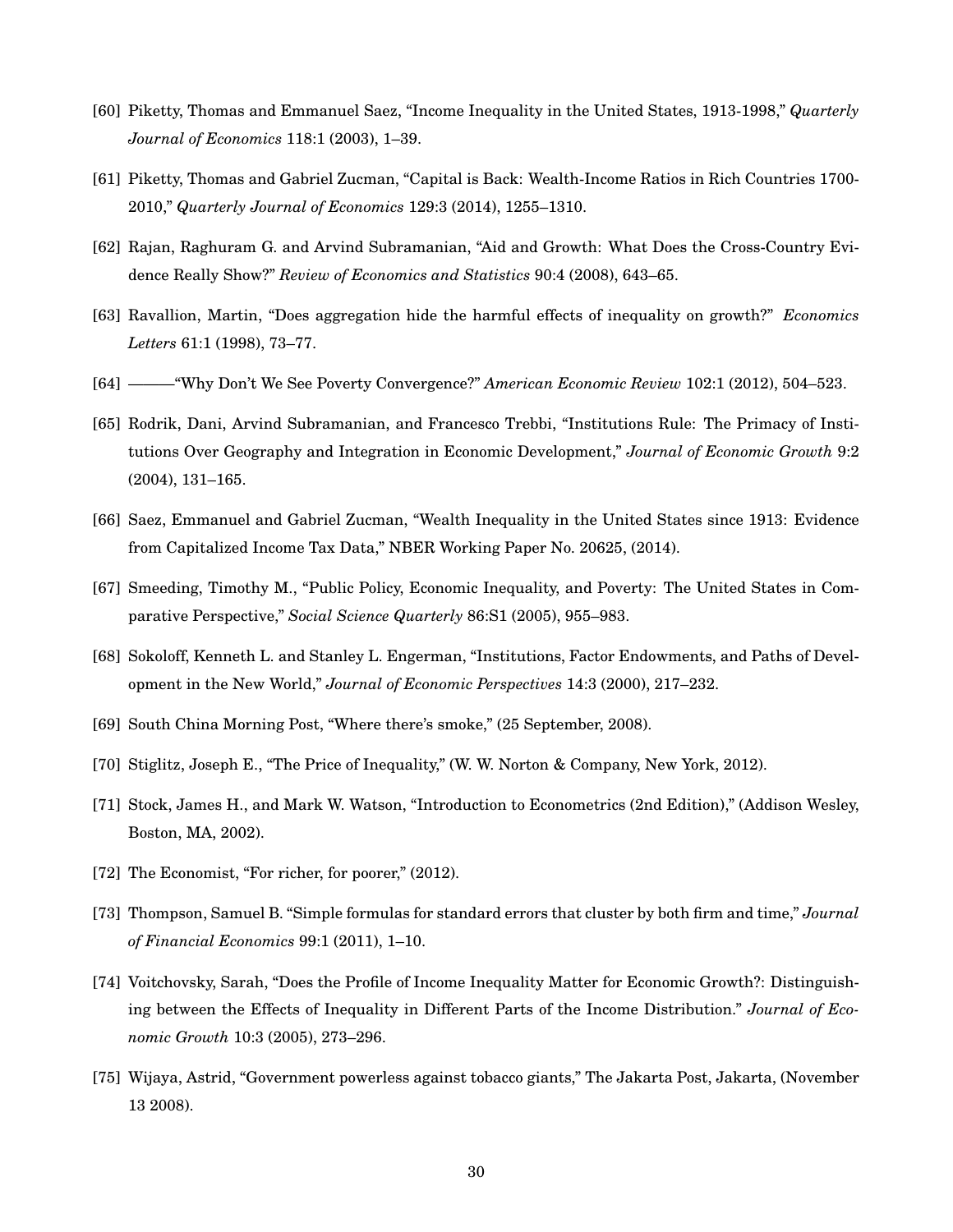- [76] Winter, Brian, "How Slim Got Huge," Foreign Policy, (October 11, 2007).
- [77] Wolff, Edward N. "International Perspectives on Household Wealth," (Elgar Publishing Ltd., Northampton, MA, 2006).
- [78] World Bank, Development Research Group, PovcalNet: the on-line tool for poverty measurement (Washington DC: World Bank, 2013). Available: http://iresearch.worldbank.org/PovcalNet/index.htm?0
- [79] World Institute for Development Economics Research, World Income Inequality Database, (Helsinki: WIDER, 2004). Available: http://www.wider.unu.edu/research/Database/en\_GB/wiid/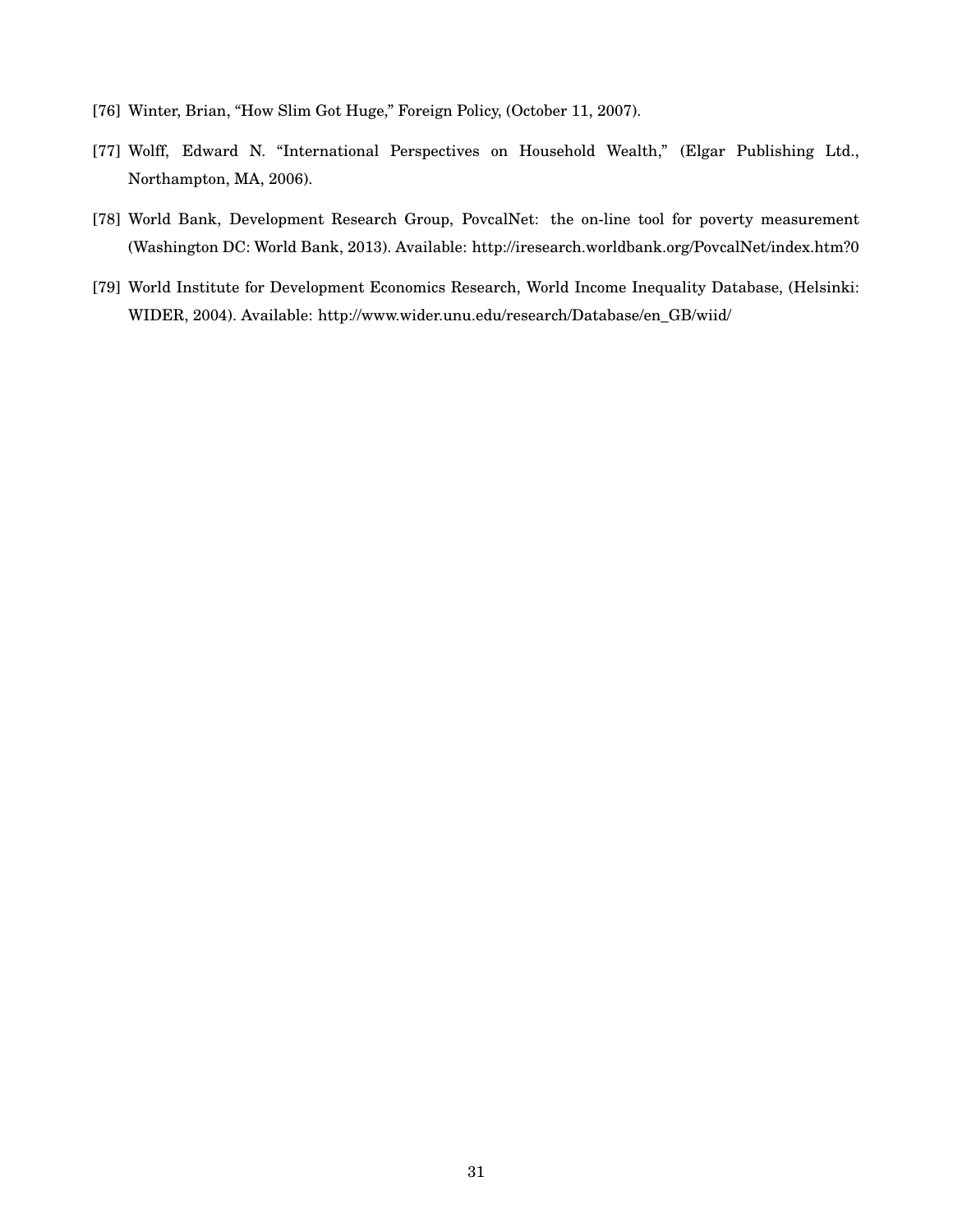### **A Data Appendix**

#### **A.1 Construction of billionaire lists**

Forbes Magazine published a list of the four hundred richest individuals in the United States, the so-called Forbes Four Hundred for the first time in 1982. It was then followed by the publication of a list of individuals and families from all countries from around the world having more than \$1 billion in wealth (in nominal terms) in 1987. Since then, these lists have been published annually. For all countries of the world but the United States, we exclusively rely on the wealth data provided in the billionaire lists. In the case of the United States only, where additional information is available from the Forbes Four Hundred, we also use the information contained therein and aggregate the wealth of family members whose individual amounts of wealth are below a billion dollars but cumulatively sum up to more than a billion dollars. We add them to the list of billionaires to get an augmented list. This step is necessary in order to make the numbers comparable for the United States over all four years of the sample. All of our results are robust to the exclusion of United States from the sample.

In the vast majority of the cases, the locus of business activities for a billionaire is the same as the person's country of origin and/ or his country of birth. However, they do not match up in all cases. When that happens, we depart from Forbes magazine's chosen categorization of country and instead assign him to the country where he presently resides and maintains his business activities. For example, in the case of Stelios Haji-Ionnanou of EasyAir whose business activities are currently based in the U.K. where he spends a considerable fraction of his time, we classify him as British. However considering his Greek origin, Forbes classifies him as Greek. Likewise in the case of Lakshmi Mittal of ArcelorMittal who Forbes classifies as Indian considering that he is of Indian origin, we choose to classify him as British since he moved out of India in the late 1970s and has been settled in London, U.K. since 1995. However such circumstances arise in only 30 of the 1,652 entries on our list, or less than 2% of the total number of entries. These 30 billionaires who we categorize against a particular country different from Forbes' initial classification account for less than 2% of the total billionaire wealth and the results we obtain for wealth inequality are robust to whether we go with our choice of a country or with Forbes' magazine original assignment of country.

Finally, Forbes magazine changed its editorial policy for four years, between 1997 and 2000. In these years, they included only those billionaires who were either self-made (e.g. Warren Buffett) or those who inherited their wealth and were actively managing it themselves (e.g. Carlos Slim Helu of Mexico). This leads to the exclusion of billionaires from around the world who simply inherited their wealth and were no longer actively involved themselves in growing their businesses, such as the duPonts and Rockefellers in the U.S., the Quandt family of Germany (the largest share holder of BMW), and Liliane Bettencourt of France (the largest share holder of L'Oreal) to provide a few examples.<sup>39</sup> Thus while the three other years of the

<sup>&</sup>lt;sup>39</sup>This is how Forbes described its change in editorial policy in 1997: "Ten years ago Forbes started counting billionaires outside the U.S. We found 96. Last year, 298–plus 149 American billionaires. With stock markets around the world up an average 23% in the last year, the billionaire population, like the deer population, is sure to have increased. Bowing to economic reality, we have revised our selection process this year. A billion bucks no longer gets you in. You've got to have made it yourself, or you've got to be actively managing it. This eliminates a fair number of jet-setters and Palm Beach residents. We have culled the roster of billionaires down to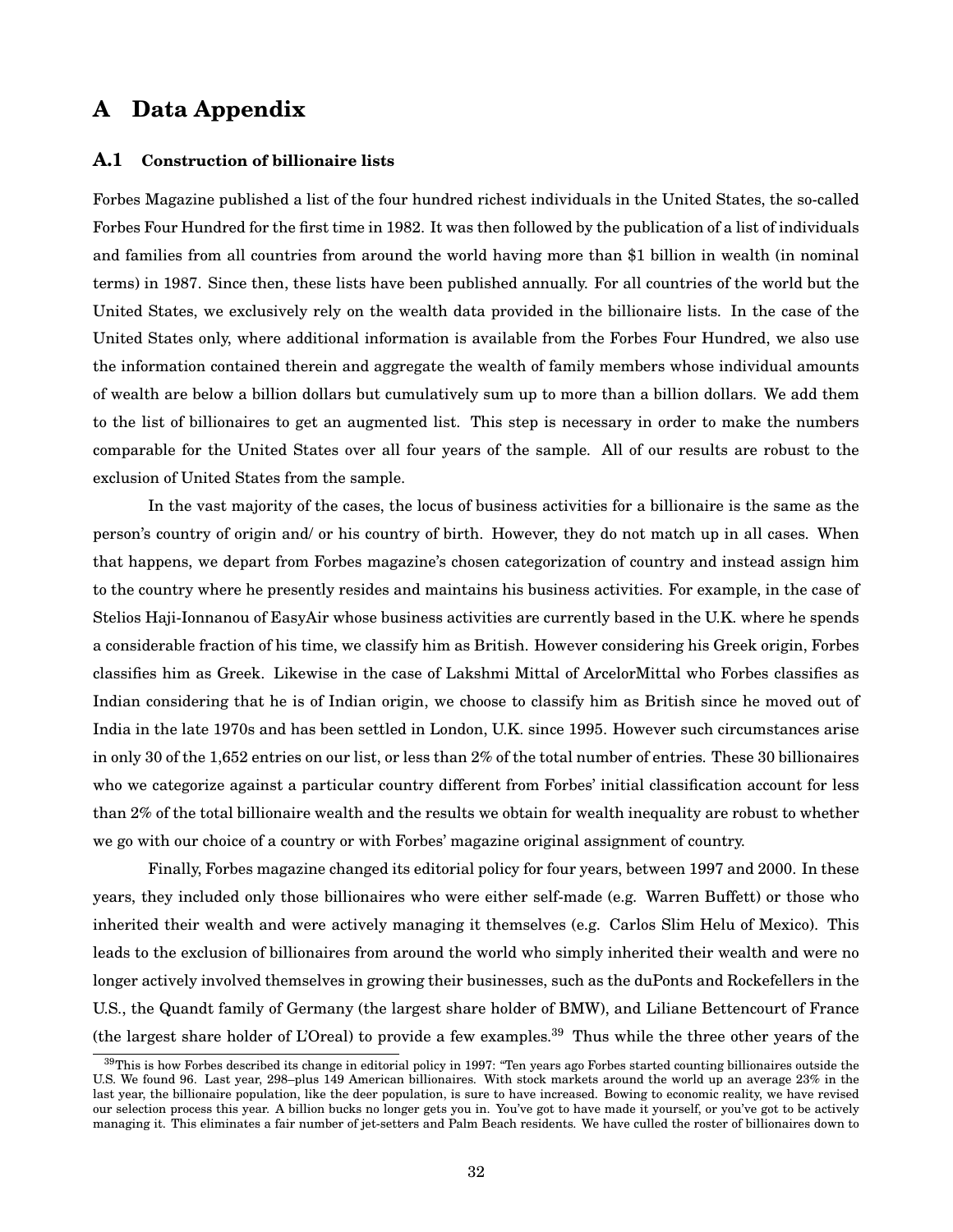panel – 1987, 1992, and 2002 included all categories of billionaires, including those who simply inherited their wealth and were not actively managing it themselves such as those mentioned above, the 1997 list, generally failed to include them by design making it challenging to have the lists comparable across the four years. Given this limitation of the 1997 list, we use the 1996 list instead, assuming that had Forbes chosen to include all billionaires in their 1997 listing, then the measures of wealth inequality and political connections we would have arrived at for 1997 are similar to what we arrive at by looking at the 1996 list. That said, the correlation coefficient between wealth inequality, constructed from the 1996 and 1997 lists is 0.9456 (p-value < 0.0001) and that between politically connected wealth inequality for the two years is 0.9600 (p-value < 0.0001). The regression results obtained by using the 1997 list instead of the 1996 list are similar to those reported in the paper and are available on request.

## **A.2 Countries that appear on the Forbes' billionaire list at least once in the four years – 1987, 1992, 1996, and 2002 and level of wealth inequality in those countries**

[Table A.1 about here.]

#### **A.3 Classifying billionaires as politically connected or not**

The following are three examples of brief news reports that resulted in classification of billionaires as "politically connected."

1. The first example is of an Indonesian magnate, Prajogo Pangestu.

In any case, there's no denying that Indonesian government agencies have helped Mr. Prajogo make the leap from a successful timber merchant to a major corporate force. His Barito Group of companies, for example, is the state banking system's largest borrower, with loans of more than \$1 billion outstanding, and benefits from an *unusually attractive 1992 debt rescheduling* [Emphasis added] that stretched repayment periods on about \$460 million in timber industry borrowings into the next century. Mr. Prajogo, Mr. Bambang and their partners also stand to gain from a change of government policy last year that allowed them to proceed with their postponed \$1.6 billion PT Chandra Asri petrochemical project, the products of which will be protected by *steep new tariffs* [Emphasis added] on imports. (The Wall Street Journal Asia, 1993)

2. We next provide Forbes magazine's description of the Birla family, India's only billionaire entry until 1996:

The nationalists who later became free India's power elite rewarded the Birla family with lucrative contracts. After independence, the Birlas continued their lavish contributions to the

<sup>200</sup> people around the globe, the Global Superrich."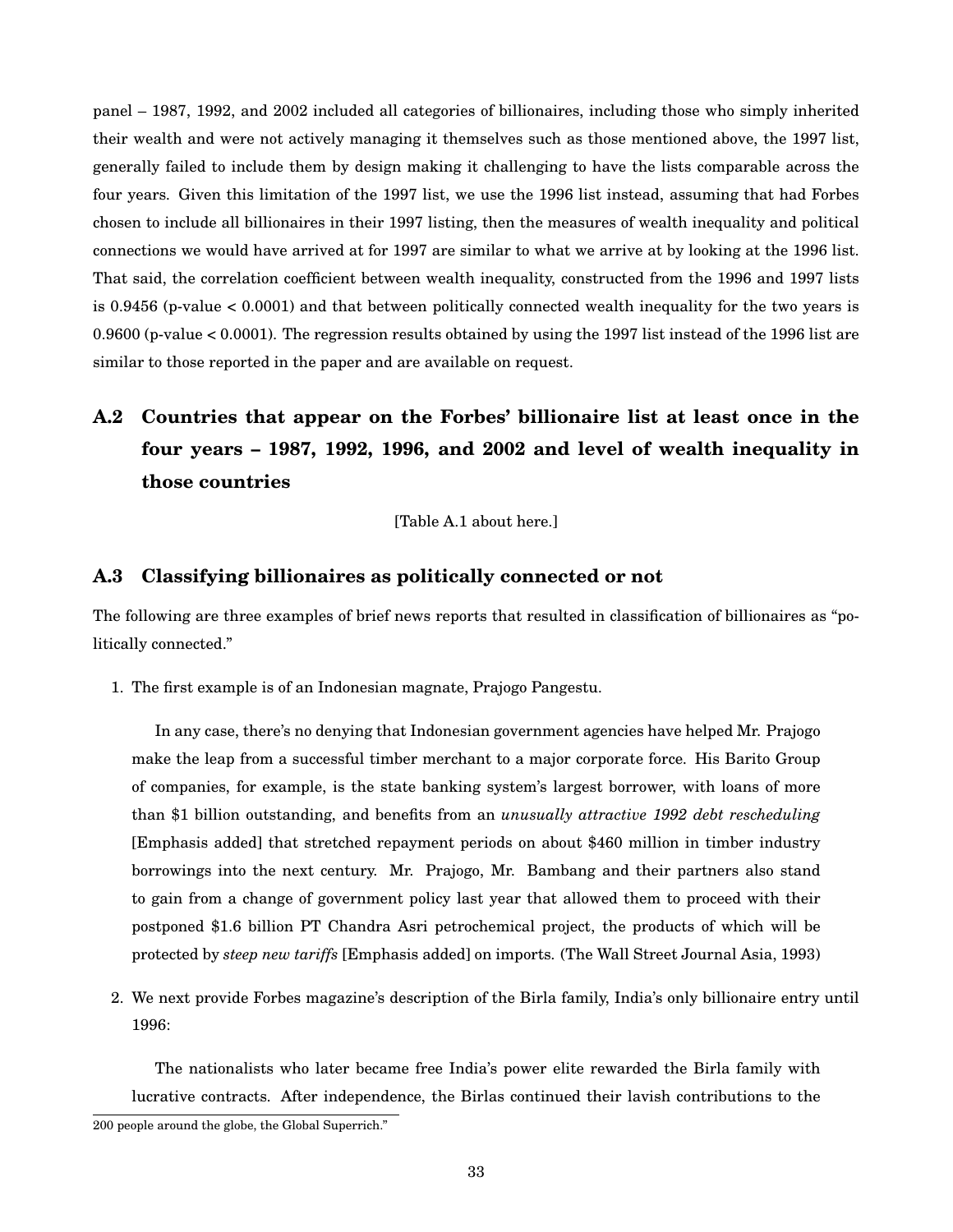ruling Congress Party. So accomplished are they in manipulating the bureaucracy, and so vast their network of intelligence, that they frequently obtain preemptive licenses, *enabling them to lock up exclusive rights for businesses as yet unborn* [Emphasis added] (Forbes, 1987).

3. Lastly, the following description pertains to Russian billionaire, Mikhail Fridman who shows up on the Forbes' list in 2002:

Mikhail Fridman founded OAO Alfa Bank in 1991 and soon after recruited Pyotr Aven, former minister of foreign economic relations, to raise Alfa's political profile. The partners were among a handful of businessmen who helped to finance Boris Yeltsin's re-election campaign in 1996. The Kremlin *rewarded* these men by selling them state-owned oil and metals companies at *bargainbasement prices* [Emphasis added] (The Wall Street Journal, 2001).

## **A.4 Ranking of countries with the highest and lowest levels of politically connected billionaire wealth on Transparency International's Corruption Perceptions Index for 1995 and 2012**

The following table offers the rank on Transparency International's Corruption Perceptions Index (CPI) for the six countries with the lowest average level of politically connected wealth inequality which show up in each of the four years of our sample and the five countries with the highest average level of politically connected wealth inequality. Transparency International (TI) was formed in May 1993 but the first CPI was not published until 1995. We report the rank of each country on the CPI for 2012, the last year for which the index is available and 1995. A country that has an higher absolute rank on the index is perceived as more corrupt than a country with a lower absolute rank on the index. For example, Indonesia ranked at 118 in 2012 is perceived as more corrupt than Hong Kong which is ranked at 14 on the index.

[Table A.2 about here.]

#### **A.5 The effects of clustering standard errors in two dimensions**

We have explored the use of appropriate econometric techniques to adjust for clustering standard errors in two dimensions – country and time. The user-written Stata command, "ivreg2" (Baum, Schaffer, and Stillman, 2007) was chosen for this purpose. The choice of "ivreg2" is explained by the fact that the standard error of 0.0737 we obtain with it when we cluster by country is close to the standard error of 0.0771 obtained using "xtreg" with country-specific fixed effects and clustering along that dimension. The following table notes the various standard errors that are obtained for wealth inequality when billionaire wealth is normalized by GDP in our base specification that includes income inequality, headcount poverty, and all other control variables.

[Table A.3 about here]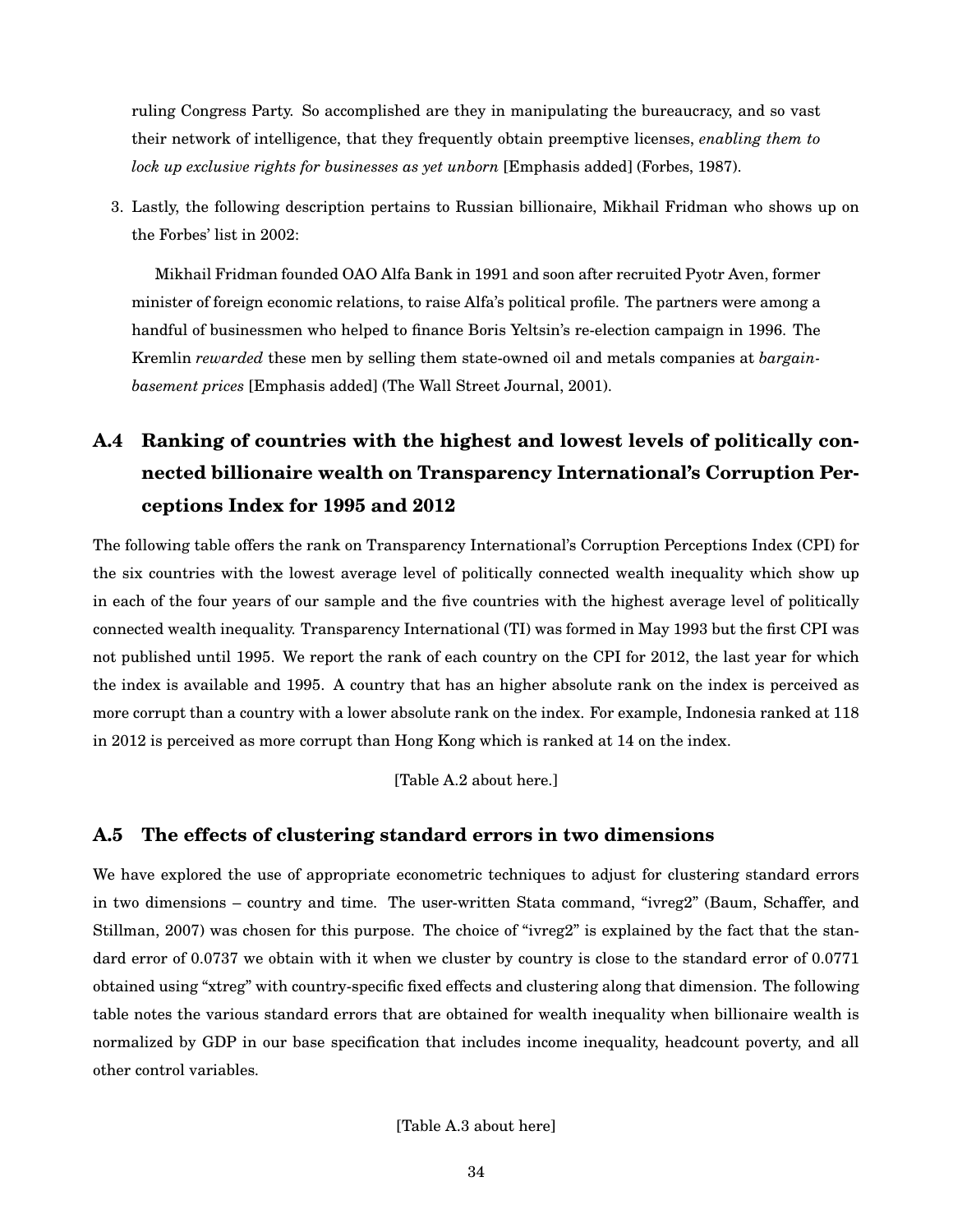The next two tables show how the standard errors change when billionaire wealth is normalized by physical capital stock and (separately) by population:

#### [Table A.4 about here]

#### [Table A.5 about here]

As the tables suggest, the standard error obtained by clustering in two dimensions is *smaller* than the standard error obtained by clustering along just the country dimension in two of the three cases. This result is not unusual and has been noted by (among others) Cameron and Miller (forthcoming) who observe that: "if clustering has a modest effect, so cluster-robust and default standard are similar in expectation, then cluster-robust may be smaller due to noise." The pattern of standard errors that we observe also makes sense when we note that the standard errors obtained by clustering along the time dimension alone in tables A3 and A4 are *smaller* than the OLS standard errors and the Huber-White standard errors which are robust to heteroskedasticity. Therefore, it is not surprising that the standard error on wealth inequality in these two tables by clustering along both dimensions is *smaller* than the standard error obtained by clustering just along the country dimension.<sup>40</sup> Thus to be conservative, throughout the paper, we have reported the standard error obtained by clustering just along the country dimension as it is generally the largest standard error we obtain with various alternative approaches to clustering.

Considering the small number of clusters along the time dimension, we also explored the use of the wild bootstrapping method proposed by Cameron, Gelbach, and Miller (2008). The use of such an estimation calls for specifying a null. Imposing a null hypothesis is practically done by estimating the model with the original sample, but leaving out the key regressor for which bootstrap test statistics are to be calculated. With that approach, we obtain a 95% confidence interval of  $[-0.1436, -0.03216]$  for wealth inequality, when billionaire wealth is normalized by GDP and the null for the country dummies are not specified. If the null for the country dummies is also provided along with the null on the other control variables, we obtain a 95% confidence interval of [-0.1324, 0.03422].

Therefore, on the basis of the results we obtain with "ivreg2" and "cgmwildboot", we feel confident that our conclusion with respect to the negative relationship between wealth inequality and economic growth is relatively robust to different approaches of clustering, including clustering in both dimensions.

<sup>40</sup>As Thompson (2011) and Cameron, Gelbach, and Miller (2011) make clear, the relationship between the variance-covariance matrix where "i" and "t" are the two dimensions is: V(s.e. clustered by i & t) = V(s.e. clustered by i) + V(s.e. clustered by t) -V<sub>white</sub>.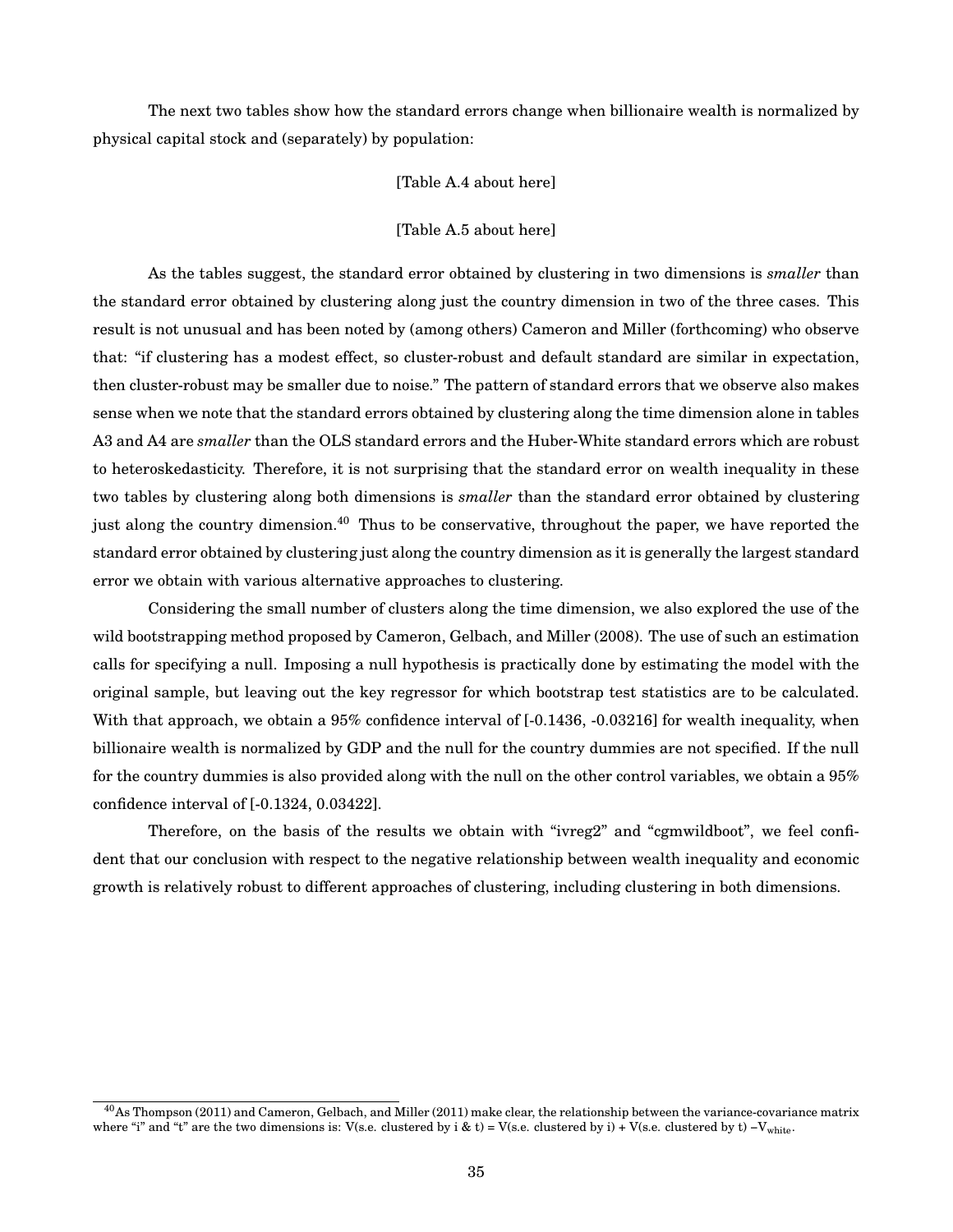| Table 1. Dummary Statistics for Forbes Bimonalic data                               | 1987     | 1992     | 1996      | 2002    |
|-------------------------------------------------------------------------------------|----------|----------|-----------|---------|
| No. of countries with billionaires                                                  | 23       | 31       | 38        | 42      |
| Total billionaire wealth (billions \$)                                              | \$353    | \$612    | \$1,152   | \$1,649 |
| Billionaire wealth, normalized by GDP                                               | $3.5\%$  | $3.5\%$  | $7.6\%$   | 5.4%    |
| Billionaire wealth, normalized by physical<br>capital stock                         | $0.69\%$ | $0.90\%$ | $1.7\%$   | $1.2\%$ |
| Billionaire wealth, normalized by<br>population                                     | 0.035%   | 0.047%   | 0.11%     | 0.10%   |
| Politically unconnected billionaire wealth<br>$(billions $)$                        | \$307    | \$544    | \$1,028   | \$1,581 |
| Politically unconnected billionaire wealth,<br>normalized by GDP                    | 2.7%     | 2.5%     | $6.2\%$   | $4.9\%$ |
| Politically unconnected billionaire wealth,<br>normalized by physical capital stock | 0.56%    | $0.71\%$ | 1.5%      | $1.1\%$ |
| Politically unconnected billionaire wealth,<br>normalized by population             | 0.032%   | 0.043%   | $0.099\%$ | 0.098%  |
| Politically connected billionaire wealth<br>$(billions$ \$)                         | \$46     | \$68     | \$124     | \$69    |
| Politically connected billionaire wealth,<br>normalized by GDP                      | 0.86%    | $0.95\%$ | $1.4\%$   | 0.52%   |
| Politically connected billionaire wealth,<br>normalized by physical capital stock   | $0.13\%$ | 0.19%    | 0.27%     | 0.082%  |
| Politically connected billionaire wealth,<br>normalized by population               | 0.0029%  | 0.0043%  | 0.0075%   | 0.0034% |

Table 1: Summary statistics for Forbes' billionaire data

The summary statistics are calculated only for the countries with billionaires when they have data on all the covariates. In the process, we lose between 1 to 4 countries given the lack of data on control variables depending on the year.

The billionaire list for 1996 is used instead of the billionaire list for 1997. Reasons for using the 1996 list instead of the 1997 list are mentioned in the text and details are provided in the Data Appendix A.1.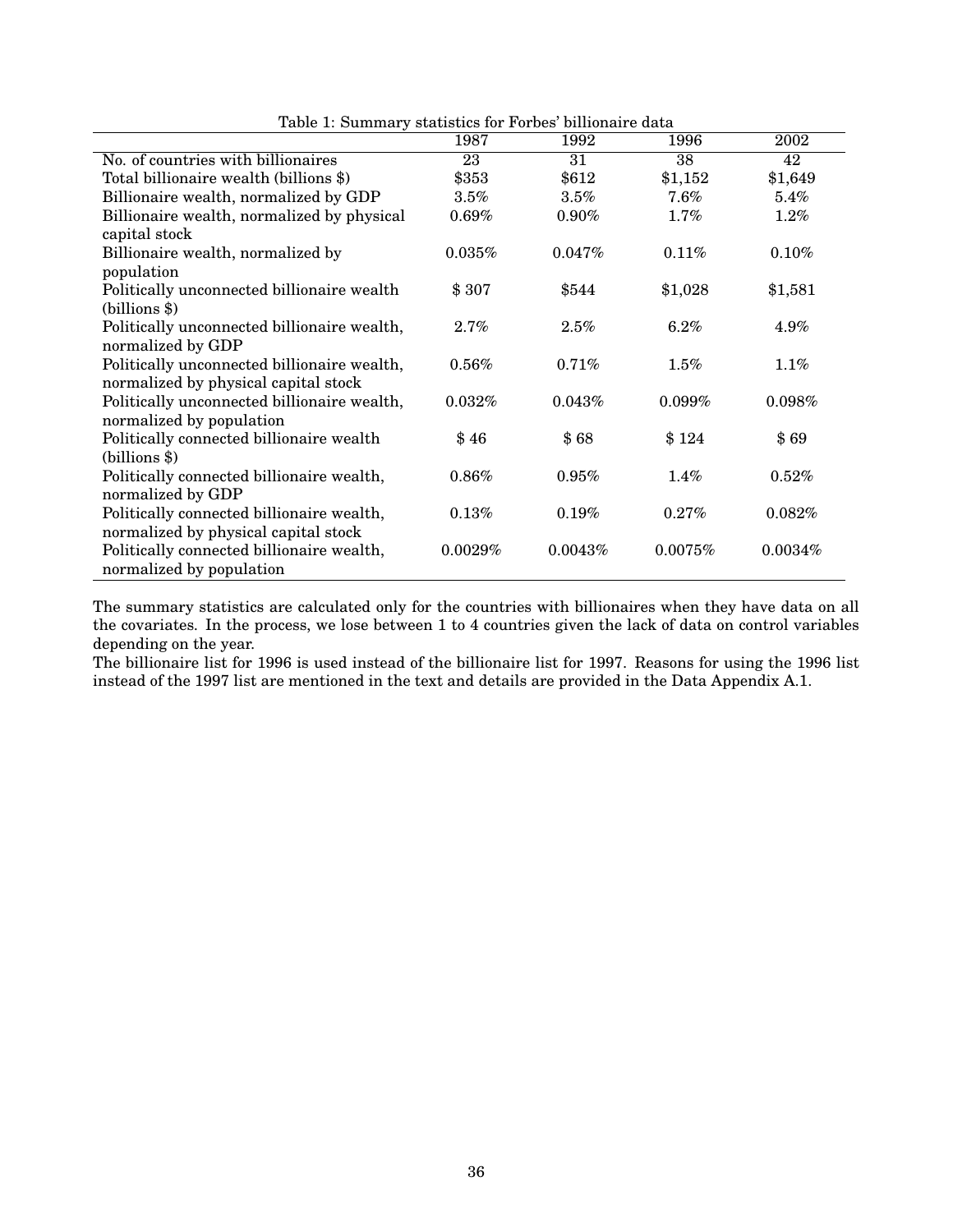Table 2: Descriptive Statistics for dependent variable and all control variables

|             | Definition                           | Source                           | Period/Year   | Mean    | Std.<br>Dev.    |          | Minimum Maximum |
|-------------|--------------------------------------|----------------------------------|---------------|---------|-----------------|----------|-----------------|
|             |                                      | <b>IMF</b> World                 | $1988 - 1992$ | $1.6\%$ | $3.9\%$         | $-7.4%$  | 9.2%            |
| Growth Rate | Growth in real GDP per               | Economic                         | $1993 - 1997$ | $1.7\%$ | $3.8\%$         | $-11.4%$ | 10.3%           |
|             | capita                               | Outlook                          | $1998 - 2002$ | $1.2\%$ | $2.2\%$         | $-3.4\%$ | 7.4%            |
|             |                                      | Database                         | $2003 - 2007$ | $3.8\%$ | 1.7%            | $0.5\%$  | 10.4%           |
|             | Ln of Real GDP per                   |                                  | 1987          | 8.09    | 0.71            | 6.58     | 9.23            |
|             | capita in 2000 constant              | Penn                             | 1992          | 7.98    | 0.81            | 6.60     | 9.19            |
| Income      | Prices (In International             | World                            | 1997          | 8.14    | 0.79            | 6.67     | 9.31            |
|             | dollar per person)                   | Tables v6.2                      | 2002          | 8.24    | 0.76            | 6.79     | 9.44            |
|             | Average years of                     |                                  | 1985          | 0.67    | 0.45            | 0.05     | 1.60            |
| Female      | secondary schooling in               | Barro &                          | 1990          | 0.82    | 0.61            | 0.05     | 2.20            |
| Schooling   | the female population                | Lee $(2001)$                     | 1995          | 1.00    | 0.68            | 0.06     | 2.49            |
|             | aged 25 and above                    |                                  | 2000          | 1.13    | 0.67            | 0.08     | 2.61            |
|             | Average years of                     |                                  | 1985          | 1.05    | 0.47            | 0.30     | 1.96            |
| Male        | secondary schooling in               | Barro &                          | 1990          | 1.16    | 0.61            | 0.13     | 2.37            |
| Schooling   | the male population                  | Lee $(2001)$                     | 1995          | 1.27    | 0.70            | 0.17     | 3.12            |
|             |                                      |                                  | 2000          | 1.38    | 0.69            | 0.16     | 3.10            |
|             | aged 25 and above                    |                                  |               |         |                 |          |                 |
|             | Price level of                       |                                  | 1987          | 69.8    | 62.9            | 24.9     | 367.6           |
|             | investment, measured                 | Penn                             | 1992          | 74.6    | 46.5            | 31.7     | 325.0           |
| PPPI        | as the PPP of                        | World                            | 1997          | 68.7    | 21.8            | 22.4     | 111.4           |
|             | investment/exchange                  | Tables v6.2                      | 2002          | 62.1    | 25.8            | 27.0     | 138.6           |
|             | rate relative to the USA             |                                  |               |         |                 |          |                 |
|             |                                      | Forbes'                          | 1987          | 0.2%    | $0.6\%$         | $0.0\%$  | 2.3%            |
| Wealth      | Billionaire wealth,                  | listings &                       | 1992          | 0.7%    | $1.5\%$         | $0.0\%$  | 7.2%            |
| Inequality  | divided by GDP                       | own                              | 1996          | $2.6\%$ | 6.2%            | $0.0\%$  | 28.2%           |
|             |                                      | estimates                        | 2002          | 1.2%    | $2.6\%$         | $0.0\%$  | 10.1%           |
| Politically |                                      | Forbes'                          | 1987          | $0.0\%$ | 0.2%            | $0.0\%$  | $1.1\%$         |
| Unconnected | Politically unconnected              | listings &                       | 1992          | $0.3\%$ | $0.9\%$         | $0.0\%$  | 4.7%            |
| Wealth      | billionaire wealth,                  | own                              | 1996          | 1.8%    | $4.3\%$         | $0.0\%$  | 25.6%           |
| Inequality  | divided by GDP                       | $estimates\;$                    | 2002          | $0.9\%$ | $2.0\%$         | $0.0\%$  | 10.1%           |
|             |                                      |                                  | 1987          | 0.2%    | $0.5\%$         | $0.0\%$  | $2.3\%$         |
| Politically | Politically connected                | Forbes'                          | 1992          | $0.4\%$ | $1.0\%$         | $0.0\%$  | $4.3\%$         |
| Connected   | billionaire wealth,                  | listings &                       | 1996          | $0.9\%$ | $3.0\%$         | $0.0\%$  | 18.5%           |
| Wealth      | divided by GDP                       | own                              | 2002          | $0.3\%$ | $1.3\%$         | $0.0\%$  | $8.0\%$         |
| Inequality  |                                      | estimates                        |               |         |                 |          |                 |
|             | Gini coefficient of any              | UNU-                             | 1987          | 45.5    | 10.4            | 22.7     | 62.0            |
| Income      | quality level and with               | <b>WIDER</b>                     | 1992          | 48.7    | 9.3             | 29.4     | 69.5            |
| Inequality  | either person or                     | World                            | 1997          | 50.9    | $\!\!\!\!\!8.2$ | 29.5     | 71.0            |
|             | household as the unit of<br>analysis | Income<br>Inequality<br>Database | 2002          | 50.6    | 8.0             | 26.7     | 66.6            |
|             | Percentage of the                    | World                            |               |         |                 |          |                 |
| Headcount   | population in                        | Bank                             | 1987          | 47.0    | 31.9            | 0.1      | 96.5            |
|             | households with                      |                                  | 1992          | 48.5    | 31.8            | 0.2      | 95.2            |
| Poverty     | consumption per capita               | PovcalNet                        | 1997          | 43.2    | 30.5            | $0.5\,$  | 92.4            |
|             | below \$2/ day                       | tool                             | 2002          | 39.1    | $27.2\,$        | 0.2      | 90.7            |

Panel A: Summary Statistics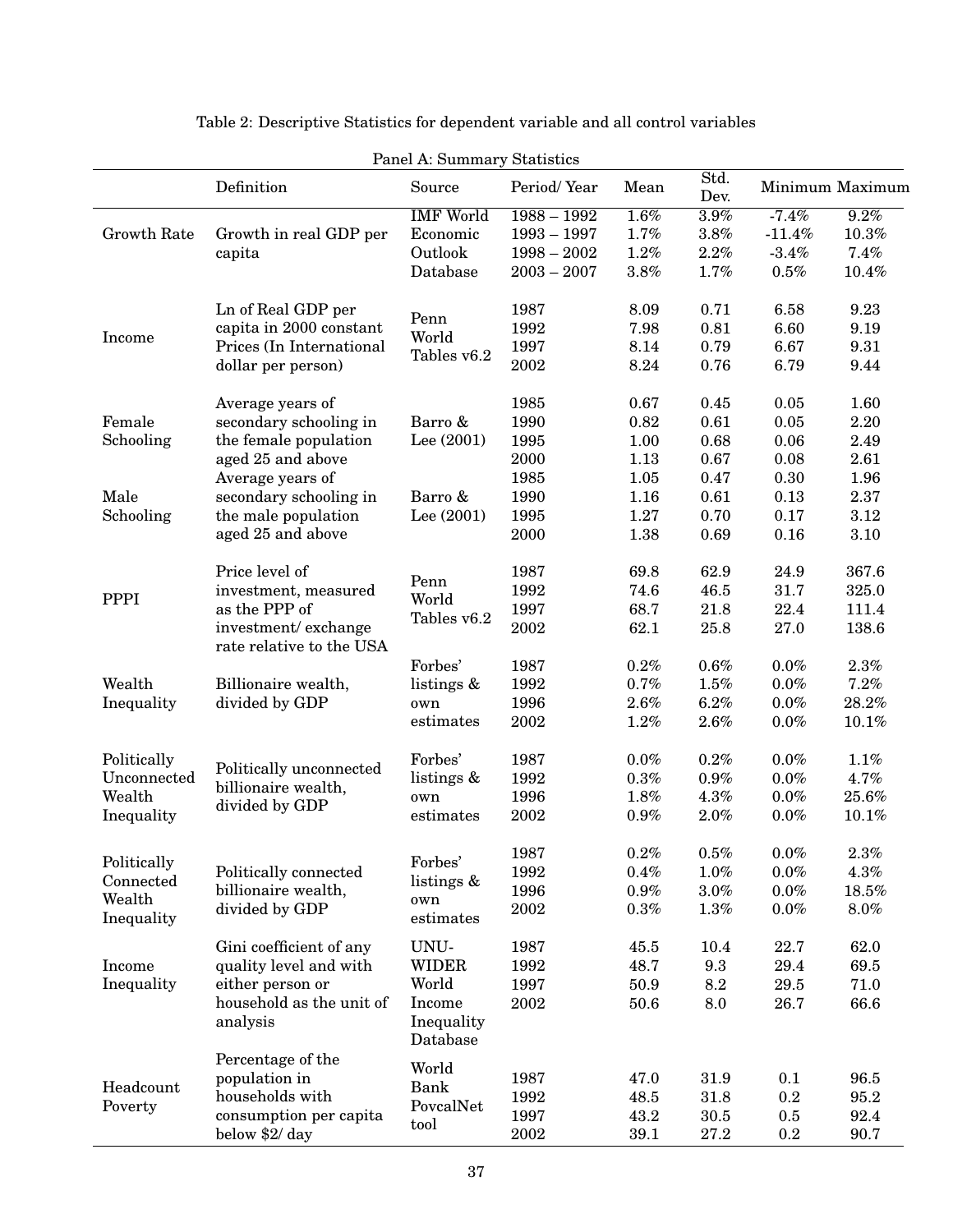|                  |                                      | $\mathbf 1$ | $\boldsymbol{2}$ | 3       | $\overline{4}$ | $\overline{5}$ | $6\phantom{1}6$ | 7       | 8       | 9    | $10\,$ |
|------------------|--------------------------------------|-------------|------------------|---------|----------------|----------------|-----------------|---------|---------|------|--------|
| $\mathbf{1}$     | <b>Growth Rate</b>                   | 1           |                  |         |                |                |                 |         |         |      |        |
| $\overline{2}$   | Income                               | 0.16        | $\mathbf{1}$     |         |                |                |                 |         |         |      |        |
| 3                | <b>Female Schooling</b>              | 0.17        | 0.70             | 1       |                |                |                 |         |         |      |        |
| $\overline{4}$   | Male Schooling                       | 0.26        | 0.57             | 0.83    | $\mathbf{1}$   |                |                 |         |         |      |        |
| $\overline{5}$   | <b>PPPI</b>                          | $-0.19$     | $-0.13$          | $-0.16$ | $-0.23$        | $\mathbf{1}$   |                 |         |         |      |        |
| $\boldsymbol{6}$ | <b>Billionaire Wealth Inequality</b> | $-0.03$     | 0.29             | 0.36    | 0.33           | $-0.11$        | 1               |         |         |      |        |
| 7                | <b>Politically Unconnected</b>       | $-0.04$     | 0.24             | 0.32    | 0.25           | $-0.09$        | 0.89            | 1       |         |      |        |
|                  | <b>Wealth Inequality</b>             |             |                  |         |                |                |                 |         |         |      |        |
| 8                | <b>Politically Connected</b>         | $-0.01$     | 0.24             | 0.28    | 0.32           | $-0.11$        | 0.76            | 0.39    | 1       |      |        |
|                  | Wealth Inequality                    |             |                  |         |                |                |                 |         |         |      |        |
| 9                | Income Inequality                    | $-0.22$     | $-0.14$          | $-0.01$ | $-0.28$        | 0.24           | 0.03            | 0.07    | $-0.03$ | 1    |        |
| 10               | <b>Headcount Poverty</b>             | $-0.03$     | $-0.84$          | $-0.68$ | $-0.54$        | 0.02           | $-0.19$         | $-0.17$ | $-0.15$ | 0.07 |        |

Panel B: Pair-wise Pearson Correlations of Variables

This table presents summary statistics and Pearson correlation coefficients between the regression variables. Panel A includes the mean, standard deviation, minimum, and maximum. Panel B reports the Pearson correlation coefficients with boldface indicating statistical significance at the 1% level. Growth Rate is the annual rate of growth in real GDP per capita, averaged over a 5-year period; Income is the log of Real GDP per capita in 2000 constant prices (in international dollar per person); Female Schooling is the average years of secondary schooling in the female population aged 25 and above; Male Schooling is the average years of secondary schooling in the male population aged 25 and above; PPPI is price level of investment, measured as the PPP of investment/ exchange rate relative to the USA; Wealth Inequality is Billionaire wealth, divided by GDP; Politically Unconnected Wealth Inequality is Politically unconnected billionaire wealth, divided by GDP; and Politically Connected Wealth Inequality is Politically connected billionaire wealth, divided by GDP. Income Inequality is the Gini coefficient of any quality level and with either person or household as the unit of analysis. Headcount Poverty is the percentage of the population in households with consumption per capita below \$2/ day.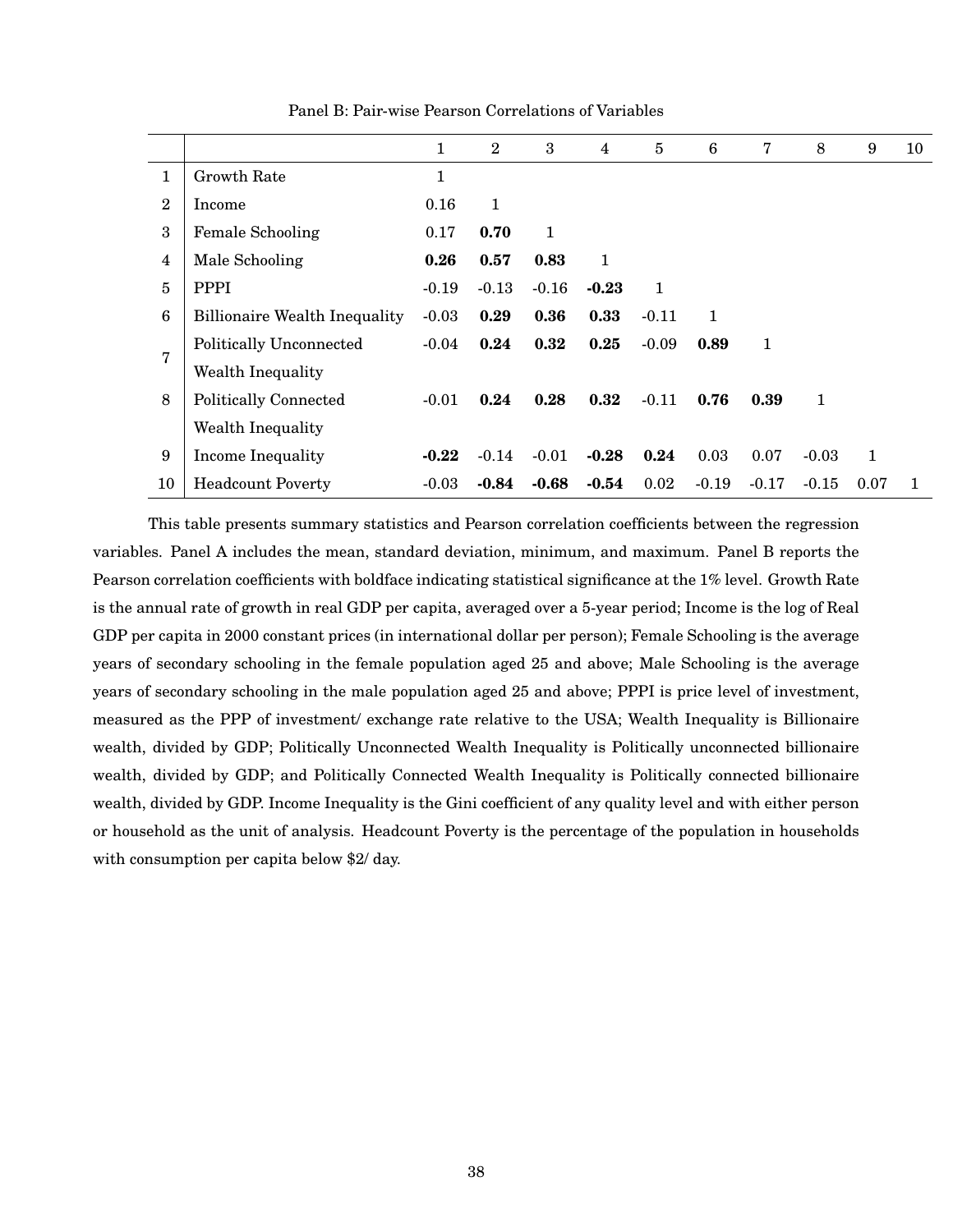|                       |                | Panel A: Data on wealth share held by the top decile and billionaire wealth/GDP |                        |                        |
|-----------------------|----------------|---------------------------------------------------------------------------------|------------------------|------------------------|
| Country               | Percent of     | Year that the                                                                   | $\text{Closs}$ year(s) | Billionaire wealth/GDP |
|                       | wealth held by | wealth statistics                                                               | in the                 | in that year(s)        |
|                       | the top decile | pertains to                                                                     | billionaire list       |                        |
| Australia             | 45             | 2002                                                                            | 2002                   | $1.36\%$               |
| Canada                | 53             | 1999                                                                            | 1996 & 2002            | $4.38\%$               |
| China                 | 41.4           | 2002                                                                            | 2002                   | $0.07\%$               |
| Denmark               | 76.4           | 1996                                                                            | 1996                   | $2.60\%$               |
| France                | 61.0           | 1994                                                                            | 1992                   | 1.27%                  |
| Germany               | 44.4           | 1998                                                                            | 1996                   | $5.37\%$               |
| India                 | 52.9           | 2002-03                                                                         | 2002                   | $2.55\%$               |
| Indonesia             | 65.4           | 1997                                                                            | 1996                   | $11.88\%$              |
| Ireland               | 42.3           | 1987                                                                            | 2002                   | 1.06%                  |
| Italy                 | 48.5           | 2000                                                                            | 2002                   | $3.16\%$               |
| Japan                 | 39.3           | 1999                                                                            | 1996 & 2002            | $1.73\%$               |
| Norway                | 50.5           | 2000                                                                            | 2002                   | $0.67\%$               |
| Republic of Korea     | 43.1           | 1988                                                                            | 1987                   | $2.05\%$               |
| Spain                 | 41.9           | 2002                                                                            | 2002                   | $2.45\%$               |
| Sweden                | 58.6           | 2002                                                                            | 2002                   | $15.96\%$              |
| Switzerland           | 71.3           | 1997                                                                            | 1996                   | $11.93\%$              |
| <b>United Kingdom</b> | 56.0           | 2000                                                                            | 2002                   | $2.01\%$               |
| <b>United States</b>  | 69.8           | 2001                                                                            | 2002                   | $8.28\%$               |

Table 3: Wealth distribution data from the Davies et al. (2008) data set & Forbes' list of billionaires

|                      | Panel B: Data on Gini coefficient of wealth and billionaire wealth/GDP |                                |
|----------------------|------------------------------------------------------------------------|--------------------------------|
| Country              | Measure of Gini coefficient in 2000                                    | Billionaire wealth/GDP in 2002 |
| Argentina            | 0.74                                                                   | $1.02\%$                       |
| Australia            | 0.622                                                                  | $1.36\%$                       |
| Brazil               | 0.784                                                                  | 2.93%                          |
| Canada               | 0.688                                                                  | $6.18\%$                       |
| China                | 0.55                                                                   | 0.07%                          |
| France               | 0.73                                                                   | 4.54%                          |
| Germany              | 0.667                                                                  | 10.46%                         |
| India                | 0.669                                                                  | $2.55\%$                       |
| Indonesia            | 0.764                                                                  | 0.92%                          |
| Italy                | 0.609                                                                  | $3.16\%$                       |
| Japan                | 0.547                                                                  | $1.51\%$                       |
| Mexico               | 0.749                                                                  | 4.50%                          |
| Netherlands          | 0.65                                                                   | 2.23%                          |
| Republic of Korea    | 0.579                                                                  | 0.76%                          |
| Russia               | 0.699                                                                  | 4.29%                          |
| Spain                | 0.57                                                                   | 2.45%                          |
| Switzerland          | 0.803                                                                  | 15.63%                         |
| Taiwan               | 0.655                                                                  | 4.74%                          |
| Thailand             | 0.71                                                                   | 1.81%                          |
| Turkey               | 0.718                                                                  | 6.20%                          |
| United Kingdom       | 0.697                                                                  | 2.01%                          |
| <b>United States</b> | 0.801                                                                  | 8.28%                          |

Panel A: Data on wealth share held by the top decile and billionaire wealth/GDP

Data on share of wealth held by the top decile are available for Finland and New Zealand in the UNU–WIDER data set (Table 1, p. 4) but they do not have billionaires in any of the four years of our sample, 1987, 1992, 1996, and 2002 and hence are not included in Panel A of Table 3. Data on Gini coefficient for wealth are available for Bangladesh, Nigeria, Pakistan, and Vietnam in the UNU–WIDER data set (Table 3, pp. 9-10) but they do not have billionaires in any of the four years of our sample, and hence are not included in Panel B of Table 3.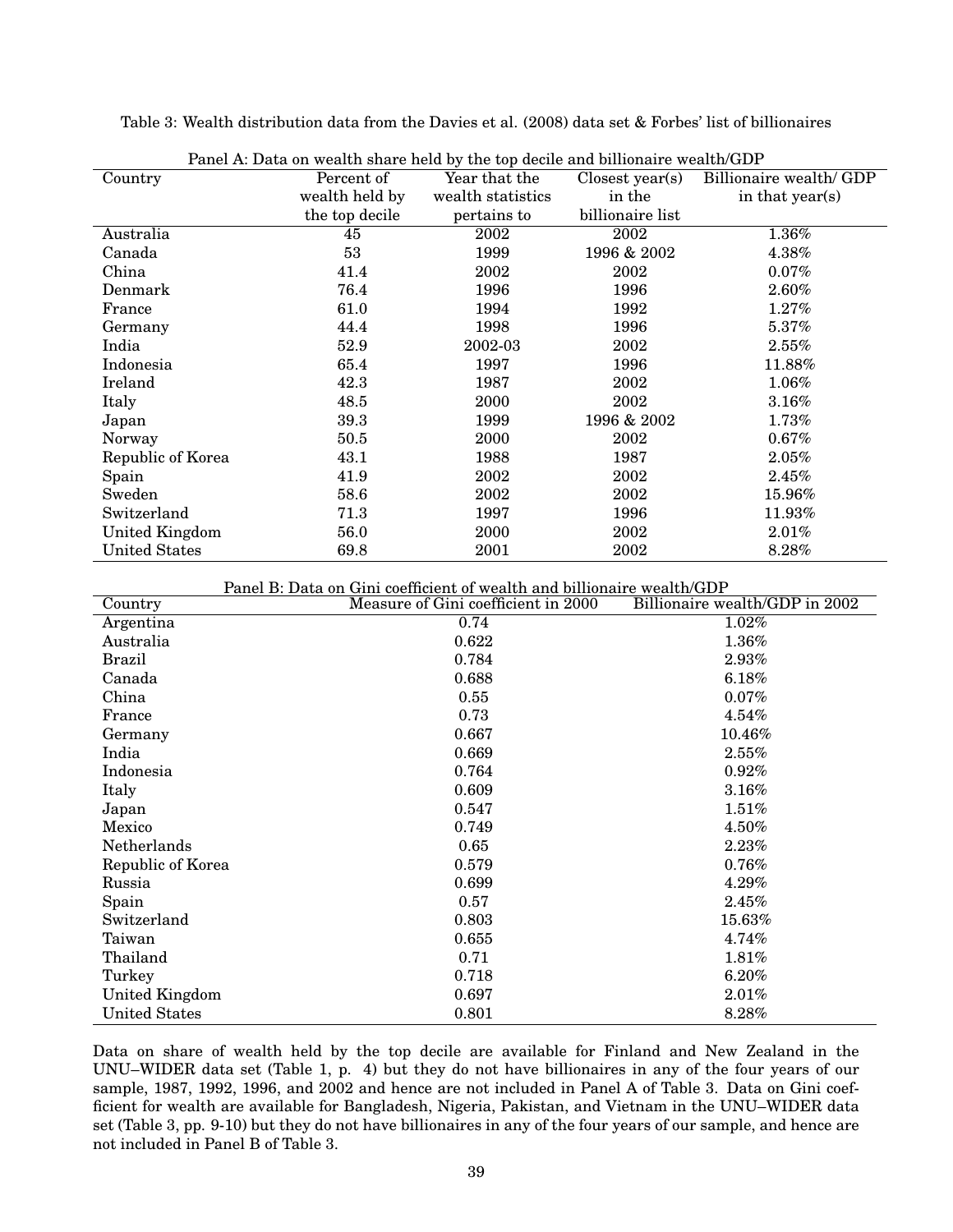|                                                                                            | (1)                                                                | (2)         | $\overline{(3)}$ | (4)         | (5)         | (6)         |
|--------------------------------------------------------------------------------------------|--------------------------------------------------------------------|-------------|------------------|-------------|-------------|-------------|
| Year(s) Included                                                                           | 1987                                                               | 1992        | 1996             | 2002        | All         | All         |
| Panel A: Dependent variable: Politically connected billionaire wealth, normalized by GDP   |                                                                    |             |                  |             |             |             |
| <b>ICRG</b> Corruption score                                                               | $0.0364**$                                                         | $0.0426***$ | $0.0410***$      | $0.0226**$  | $0.0347***$ | $0.0231***$ |
|                                                                                            | (0.0159)                                                           | (0.0136)    | (0.0148)         | (0.00837)   | (0.00645)   | (0.00784)   |
| Constant                                                                                   | $-0.000419$                                                        | $-0.00155$  | 0.00164          | $-0.00461*$ | 0.0000741   | 0.00438     |
|                                                                                            | (0.00170)                                                          | (0.00199)   | (0.00538)        | (0.00272)   | (0.00380)   | (0.00370)   |
| $\overline{\mathrm{R}^2}$                                                                  | 0.17                                                               | 0.28        | 0.060            | 0.11        | 0.12        | 0.047       |
| ${\bf F}$                                                                                  | 5.212                                                              | 9.786       | 7.665            | 7.309       | 7.972       |             |
| Panel B: Dependent variable: Politically unconnected billionaire wealth, normalized by GDP |                                                                    |             |                  |             |             |             |
| <b>ICRG</b> Corruption score                                                               | $-0.0413**$                                                        | $-0.0228$   | $-0.000$         | $-0.0638$   | $-0.0342*$  | $-0.0322$   |
|                                                                                            | (0.0158)                                                           | (0.0241)    | (0.0544)         | (0.0449)    | (0.0200)    | (0.0202)    |
| Constant                                                                                   | $0.0397***$                                                        | $0.0330***$ | $0.0624**$       | $0.0825***$ | $0.0377***$ | $0.0313***$ |
|                                                                                            | (0.0104)                                                           | (0.0112)    | (0.0252)         | (0.0262)    | (0.00961)   | (0.00835)   |
| $\overline{\mathrm{R}^2}$                                                                  | 0.093                                                              | 0.017       | 0.000            | 0.050       | 0.078       | 0.23        |
| $\mathbf F$                                                                                | 6.791                                                              | 0.891       | 0.000            | 2.019       | 2.825       |             |
|                                                                                            | Panel C: Dependent variable: Billionaire wealth, normalized by GDP |             |                  |             |             |             |
| <b>ICRG</b> Corruption score                                                               | $-0.00487$                                                         | 0.0198      | 0.0409           | $-0.0411$   | 0.000435    | $-0.0106$   |
|                                                                                            | (0.0208)                                                           | (0.0290)    | (0.0574)         | (0.0455)    | (0.0214)    | (0.0219)    |
| Constant                                                                                   | $0.0393***$                                                        | $0.0315***$ | $0.0640**$       | $0.0779***$ | $0.0378***$ | $0.0368***$ |
|                                                                                            | (0.0103)                                                           | (0.0112)    | (0.0254)         | (0.0261)    | (0.0101)    | (0.00929)   |
| $\mathbf{R}^2$                                                                             | 0.0012                                                             | 0.013       | 0.0090           | 0.020       | 0.066       | 0.20        |
| F                                                                                          | 0.0547                                                             | 0.466       | 0.508            | 0.817       | 2.288       |             |
| Econometric Technique                                                                      | <b>OLS</b>                                                         | <b>OLS</b>  | <b>OLS</b>       | <b>OLS</b>  | Pooled OLS  | RE          |
| Number of observations                                                                     | 22                                                                 | 31          | 37               | 41          | 131         | 131         |

Table 4: Relationship between billionaire wealth and its components, normalized by GDP and ICRG Corruption Scores

ICRG Corruption score has been rescaled such that higher values indicate more (rather than less) corruption and so that the index ranges from 0 to 1.

Period fixed effects are introduced but not reported in columns (5) and (6).

Random Effects specification has been used in column (6) in preference to Fixed Effects specification based on the results of a Hausman test.

Robust standard errors in parentheses; standard errors are clustered by country in columns (5) and (6). \* p < 0.10, \*\* p < 0.05, \*\*\* p < 0.01.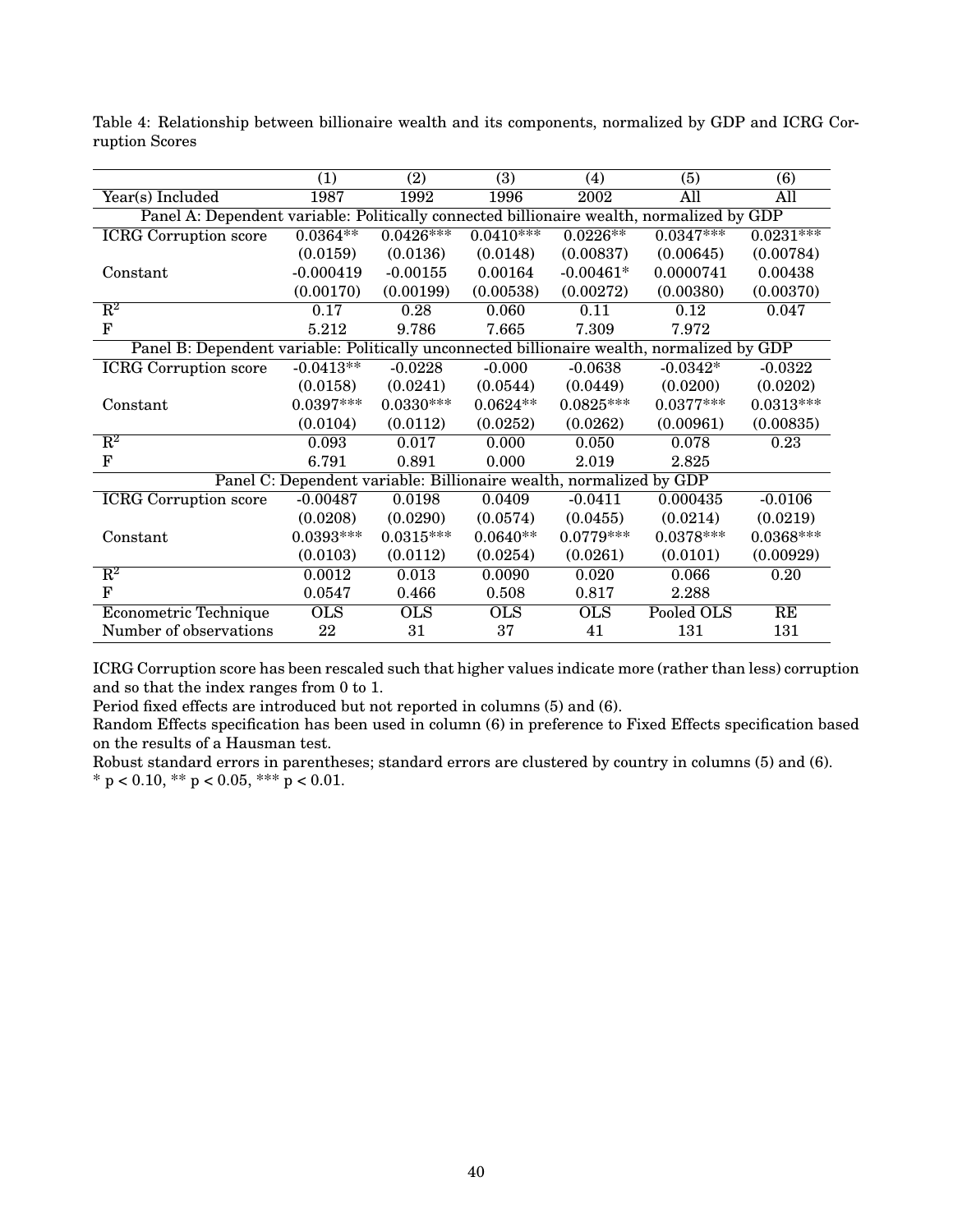|                           | (1)          | $\overline{(2)}$ | (3)          | (4)          | (5)                                                    | (6)          |
|---------------------------|--------------|------------------|--------------|--------------|--------------------------------------------------------|--------------|
|                           |              |                  |              |              | Dependent variable: Growth rate in real GDP per capita |              |
| <b>Wealth Inequality</b>  | $-0.132*$    | $-0.547$         | $-50.07***$  |              |                                                        |              |
|                           | (0.0771)     | (0.351)          | (13.27)      |              |                                                        |              |
| Politically unconnected   |              |                  |              | $-0.0464$    | $-0.154$                                               | $-48.98$     |
| wealth inequality         |              |                  |              | (0.0714)     | (0.301)                                                | (36.52)      |
| Politically connected     |              |                  |              | $-0.331***$  | $-1.625***$                                            | $-51.01**$   |
| wealth inequality         |              |                  |              | (0.0965)     | (0.536)                                                | (22.79)      |
| <b>Income Inequality</b>  | 0.000564     | $0.000763*$      | 0.000498     | 0.000530     | 0.000753                                               | 0.000498     |
|                           | (0.000422)   | (0.000455)       | (0.000417)   | (0.000426)   | (0.000456)                                             | (0.000418)   |
| <b>Headcount Poverty</b>  | 0.000301     | 0.000252         | 0.000353     | 0.000298     | 0.000243                                               | 0.000352     |
|                           | (0.000296)   | (0.000307)       | (0.000286)   | (0.000298)   | (0.000310)                                             | (0.000297)   |
| Income                    | $-0.0836***$ | $-0.0854***$     | $-0.0813***$ | $-0.0792***$ | $-0.0818***$                                           | $-0.0812***$ |
|                           | (0.0288)     | (0.0302)         | (0.0285)     | (0.0291)     | (0.0304)                                               | (0.0286)     |
| <b>Female Schooling</b>   | 0.00580      | 0.00716          | 0.0111       | 0.0129       | 0.0137                                                 | 0.0112       |
|                           | (0.0225)     | (0.0238)         | (0.0214)     | (0.0215)     | (0.0228)                                               | (0.0220)     |
| Male Schooling            | 0.00301      | $-0.00155$       | 0.00462      | 0.00202      | $-0.00218$                                             | 0.00459      |
|                           | (0.0227)     | (0.0240)         | (0.0222)     | (0.0220)     | (0.0234)                                               | (0.0221)     |
| Price level of investment | $-0.0807**$  | $-0.0848**$      | $-0.0695*$   | $-0.0802*$   | $-0.0834*$                                             | $-0.0697*$   |
|                           | (0.0398)     | (0.0403)         | (0.0384)     | (0.0422)     | (0.0419)                                               | (0.0388)     |
| Country On List Dummy     | $-0.00382$   | $-0.00467$       | $-0.00420$   | $-0.00567$   | $-0.00606$                                             | $-0.00428$   |
|                           | (0.00853)    | (0.00867)        | (0.00749)    | (0.00849)    | (0.00864)                                              | (0.00878)    |
| Constant                  | $0.634**$    | $0.648**$        | $0.610**$    | $0.597**$    | $0.616**$                                              | $0.609**$    |
|                           | (0.241)      | (0.254)          | (0.239)      | (0.243)      | (0.255)                                                | (0.239)      |
| Number of observations    | 160          | 149              | 160          | 160          | 149                                                    | 160          |
| $\mathbf{R}^2$            | 0.59         | 0.59             | 0.61         | 0.60         | 0.60                                                   | 0.61         |
| ${\bf F}$                 | 28.39        | 21.54            | 29.68        | 33.99        | 23.70                                                  | 33.06        |

Table 5: Impact of wealth inequality and its components, income inequality, and headcount poverty on economic growth

Growth Rate is the average annual compounded growth rate over a 5-year period of Gross Domestic Product per capita in constant prices and expressed in national currency; Income is the log of Real GDP per capita in International dollars in 2000 constant prices; Female (Male) Schooling is the average years of secondary schooling in the female (male) population aged 25 and above; PPPI is price level of investment, measured as the PPP of investment/ exchange rate relative to the USA (rescaled here by dividing by 1,000); Wealth Inequality is Billionaire wealth, divided by GDP (col. (1)), physical capital stock (col. (2)), and population (col. (3)). Politically Unconnected (Connected) Wealth Inequality is Politically unconnected (connected) billionaire wealth, divided by GDP (col. (4)), physical capital stock (col. (5)), and population (col. (6)). Measures of billionaire wealth are based on Forbes' billionaire lists for 1987, 1992, 1996, and 2002 along with author calculations. Country on List Dummy = 1 if a country has billionaires in a given year, 0 otherwise and is also based on author calculations. Columns (2) and (5) are estimated using observations for which the capital to GDP ratio is between 2.58 to 14.43, corresponding to the 5th and 95th percentile values of the distribution of capital to GDP.

A list of countries included in this estimation are: Algeria, Bangladesh, Bolivia, Botswana, Brazil, Burundi, Cameroon, Central African Republic, Chile, China, Colombia, Costa Rica, Dominican Republic, Ecuador, Egypt, El Salvador, Fiji, Gambia, Ghana, Guatemala, Haiti, Honduras, Hungary, India, Indonesia, Iran, Jamaica, Jordan, Kenya, Lesotho, Malawi, Malaysia, Mali, Mauritania, Mexico, Mozambique, Nepal, Nicaragua, Niger, Pakistan, Panama, Papua New Guinea, Paraguay, Peru, Philippines, Poland, Rwanda, Senegal, Sierra Leone, South Africa, Sri Lanka, Swaziland, Thailand, Trinidad and Tobago, Tunisia, Turkey, Uganda, Venezuela, and Zambia.

All regressions include country and period fixed effects. Robust standard errors, clustered by country, in parentheses  $* p < 0.10, ** p < 0.05, ** p < 0.01$ .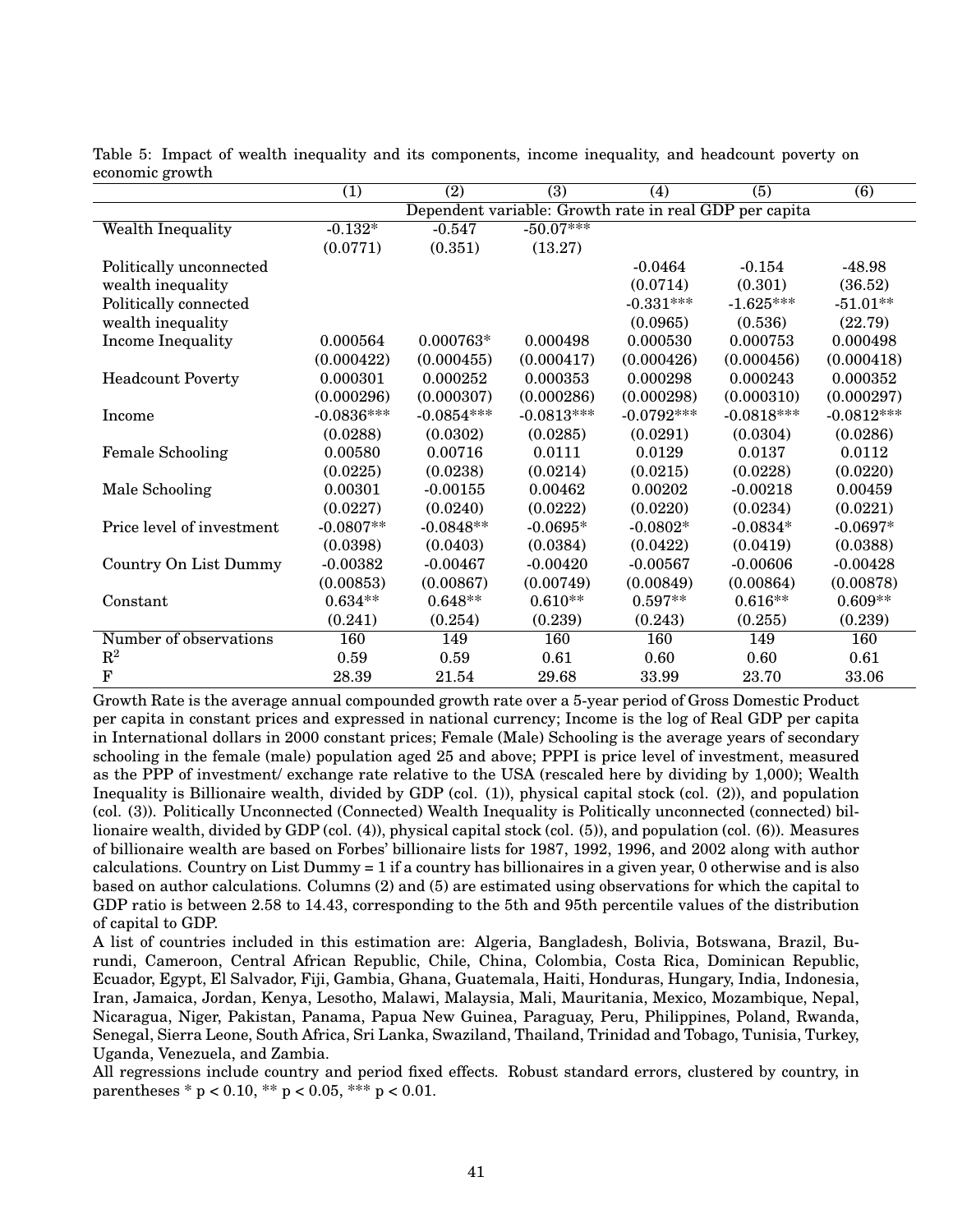|                           | (1)          | (2)                  | <b>(3)</b>   | (4)         | (5)                                                    | (6)         |
|---------------------------|--------------|----------------------|--------------|-------------|--------------------------------------------------------|-------------|
|                           |              |                      |              |             | Dependent variable: Growth rate in real GDP per capita |             |
| Income Inequality         | 0.000579     |                      | 0.000302     | $-0.000175$ |                                                        | $-0.000289$ |
|                           | (0.000435)   |                      | (0.000399)   | (0.000448)  |                                                        | (0.000317)  |
| <b>Headcount Poverty</b>  | 0.000292     | 0.000377             |              | 0.000323    | $0.000277**$                                           |             |
|                           | (0.000306)   | (0.000232)           |              | (0.000220)  | (0.000134)                                             |             |
| Income                    | $-0.0877***$ | $-0.0626***$         | $-0.0944***$ | 0.00320     | 0.00709                                                | $-0.00456$  |
|                           | (0.0306)     | (0.0169)             | (0.0239)     | (0.00823)   | (0.00467)                                              | (0.00405)   |
| <b>Female Schooling</b>   | $-0.00280$   | $-0.00641$           | $-0.00401$   | $-0.00356$  | $-0.00168$                                             | $-0.00610$  |
|                           | (0.0244)     | (0.0203)             | (0.0146)     | (0.0140)    | (0.00864)                                              | (0.00672)   |
| Male Schooling            | 0.00440      | 0.0130               | 0.00663      | $0.0167*$   | $0.0152**$                                             | 0.00976     |
|                           | (0.0239)     | (0.0149)             | (0.0137)     | (0.00946)   | (0.00704)                                              | (0.00620)   |
| Price level of investment | $-0.0972**$  | $-0.0328$            | $-0.0941**$  | $-0.0738$   | $-0.0519$                                              | $-0.107$    |
|                           | (0.0369)     | (0.0270)             | (0.0365)     | (0.0997)    | (0.0342)                                               | (0.0917)    |
| Constant                  | $0.672**$    | $0.477***$           | $0.820***$   | $-0.0311$   | $-0.0710*$                                             | $0.0669*$   |
|                           | (0.255)      | (0.139)              | (0.212)      | (0.0677)    | (0.0420)                                               | (0.0372)    |
| Econometric Technique     |              | <b>Fixed Effects</b> |              |             | <b>Random Effects</b>                                  |             |
| N                         | 160          | 258                  | 265          | 160         | 258                                                    | 265         |
| $\mathrm{R}^2$            | 0.56         | 0.41                 | 0.46         | 0.2782      | 0.2202                                                 | 0.1639      |

Table 6: Impact of income inequality and/ or headcount poverty on economic growth, without controlling for measures of wealth inequality

The measure of income inequality used is the Gini coefficient of any quality level, ranging from 1 to 4, that is based on either the person or the household as the unit of analysis. Data on income inequality is drawn from the UNU-WIDER World Income Inequality Database 2004.

All regressions include period fixed effects. Regressions in columns (1) - (3) use country-specific fixed effects, whereas regressions in columns (4) - (6) use random effects.

For complete notes, please refer to Table 5.

Robust standard errors, clustered by country, in parentheses  $p < 0.10$ ,  $\ast p < 0.05$ ,  $\ast \ast p < 0.01$ .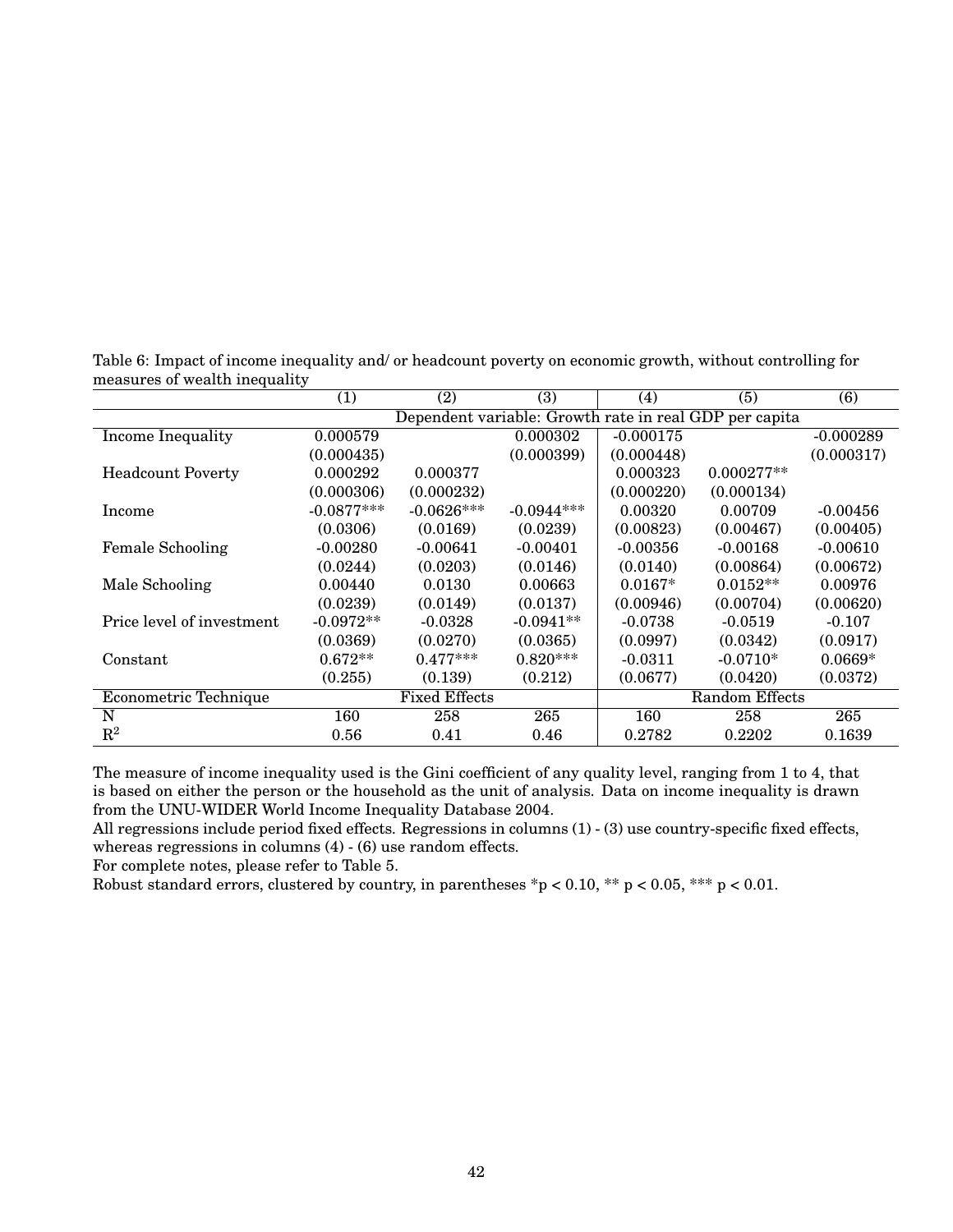| 1000110110881111101008120001                                                                                      | $\overline{(1)}$ | $\overline{(2)}$ | $\overline{(3)}$ | $\overline{(4)}$                                       |
|-------------------------------------------------------------------------------------------------------------------|------------------|------------------|------------------|--------------------------------------------------------|
|                                                                                                                   |                  |                  |                  | Dependent variable: Growth rate in real GDP per capita |
| Panel A: Assuming income and wealth inequality to have the same effect during the entire sample period            |                  |                  |                  |                                                        |
| <b>Income Inequality</b>                                                                                          | 0.000751         | 0.000991         | 0.00102          | 0.000947                                               |
|                                                                                                                   | (0.000886)       | (0.000830)       | (0.000858)       | (0.000840)                                             |
| Wealth Inequality                                                                                                 |                  | $-0.154***$      |                  |                                                        |
| (GDP used for normalization)                                                                                      |                  | (0.0484)         |                  |                                                        |
| Wealth Inequality                                                                                                 |                  |                  | $-0.578***$      |                                                        |
| (Physical capital used for normalization)                                                                         |                  |                  | (0.179)          |                                                        |
| Wealth Inequality                                                                                                 |                  |                  |                  | $-6.255***$                                            |
| (Population used for normalization)                                                                               |                  |                  |                  | (2.061)                                                |
| Number of observations                                                                                            | 162              | 162              | 152              | $\overline{162}$                                       |
| $\mathbf{R}^2$                                                                                                    | 0.39             | 0.45             | 0.44             | 0.42                                                   |
| $\mathbf{F}$                                                                                                      | 5.343            | 8.717            | 8.740            | 7.138                                                  |
| Panel B: Allowing for the effects of inequality to differ between the first and second half of the sample periods |                  |                  |                  |                                                        |
| <b>Income Inequality</b>                                                                                          | 0.000419         | 0.000757         | 0.000698         | 0.000630                                               |
|                                                                                                                   | (0.000894)       | (0.000858)       | (0.000896)       | (0.000847)                                             |
| <b>Wealth Inequality</b>                                                                                          |                  | $-0.131**$       |                  |                                                        |
| (GDP used for normalization)                                                                                      |                  | (0.0493)         |                  |                                                        |
| <b>Wealth Inequality</b>                                                                                          |                  |                  | $-0.525**$       |                                                        |
| (Physical capital used for normalization)                                                                         |                  |                  | (0.201)          |                                                        |
| <b>Wealth Inequality</b>                                                                                          |                  |                  |                  | $-7.771***$                                            |
| (Population used for normalization)                                                                               |                  |                  |                  | (2.690)                                                |
| Income Inequality interacted with "First half                                                                     | $0.000750**$     | 0.000492         | $0.000653*$      | $0.000742**$                                           |
| of sample period" dummy                                                                                           | (0.000327)       | (0.000333)       | (0.000344)       | (0.000317)                                             |
| Wealth Inequality interacted with "First half of sample"                                                          |                  | 0.0691           |                  |                                                        |
| period" dummy (GDP used for normalization)                                                                        |                  | (0.0797)         |                  |                                                        |
| Wealth Inequality interacted with "First half of sample                                                           |                  |                  | 0.0150           |                                                        |
| period" dummy (Physical capital used for normalization)                                                           |                  |                  | (0.346)          |                                                        |
| Wealth Inequality interacted with "First half of sample                                                           |                  |                  |                  | $-6.665$                                               |
| period" dummy (Population used for normalization)                                                                 |                  |                  |                  | (5.169)                                                |
| "First half of sample period" dummy                                                                               | $-0.0742***$     | $-0.0640***$     | $-0.0465***$     | $-0.0738***$                                           |
|                                                                                                                   | (0.0182)         | (0.0181)         | (0.0151)         | (0.0173)                                               |
| Number of observations                                                                                            | 162              | $\overline{162}$ | $\overline{152}$ | 162                                                    |
| $\mathbf{R}^2$                                                                                                    | 0.41             | 0.46             | 0.46             | 0.46                                                   |
| $\overline{F}$                                                                                                    | 4.720            | 9.321            | 9.280            | 6.751                                                  |

Table 7: Impact of income inequality and wealth inequality on economic growth, estimated on same set of countries as in Forbes (2000)

"First half of sample period" dummy is set to 1 for the years 1987-1992 and 1992-1997. The measure of income inequality used is the Gini coefficient of any quality level, based on either the person or household as the unit of analysis. Column (3) is estimated using observations for which the capital to GDP ratio is between 2.58 to 14.43, corresponding to the 5th and 95th percentile values of the distribution of capital to GDP.

This regression is estimated only on the sample of countries included in Forbes(2000): Australia, Bangladesh, Belgium, Brazil, Bulgaria, Canada, Chile, China, Colombia, Costa Rica, Denmark, Dominican Republic, Finland, France, Germany, Greece, Hong Kong, Hungary, India, Indonesia, Ireland, Italy, Japan, Malaysia, Mexico, Netherlands, New Zealand, Norway, Pakistan, Peru, Philippines, Poland, Portugal, Republic of Korea, Singapore, Spain, Sri Lanka, Sweden, Thailand, Trinidad and Tobago, Tunisia, Turkey, United Kingdom, United States, and Venezuela.

All regressions include male and female years of schooling, the price level of investment, country and period fixed effects. For complete notes, please refer to Table 5.

Robust standard errors, clustered by country, in parentheses  $p < 0.10$ ,  $\ast$   $p < 0.05$ ,  $\ast$   $\ast$   $p < 0.01$ .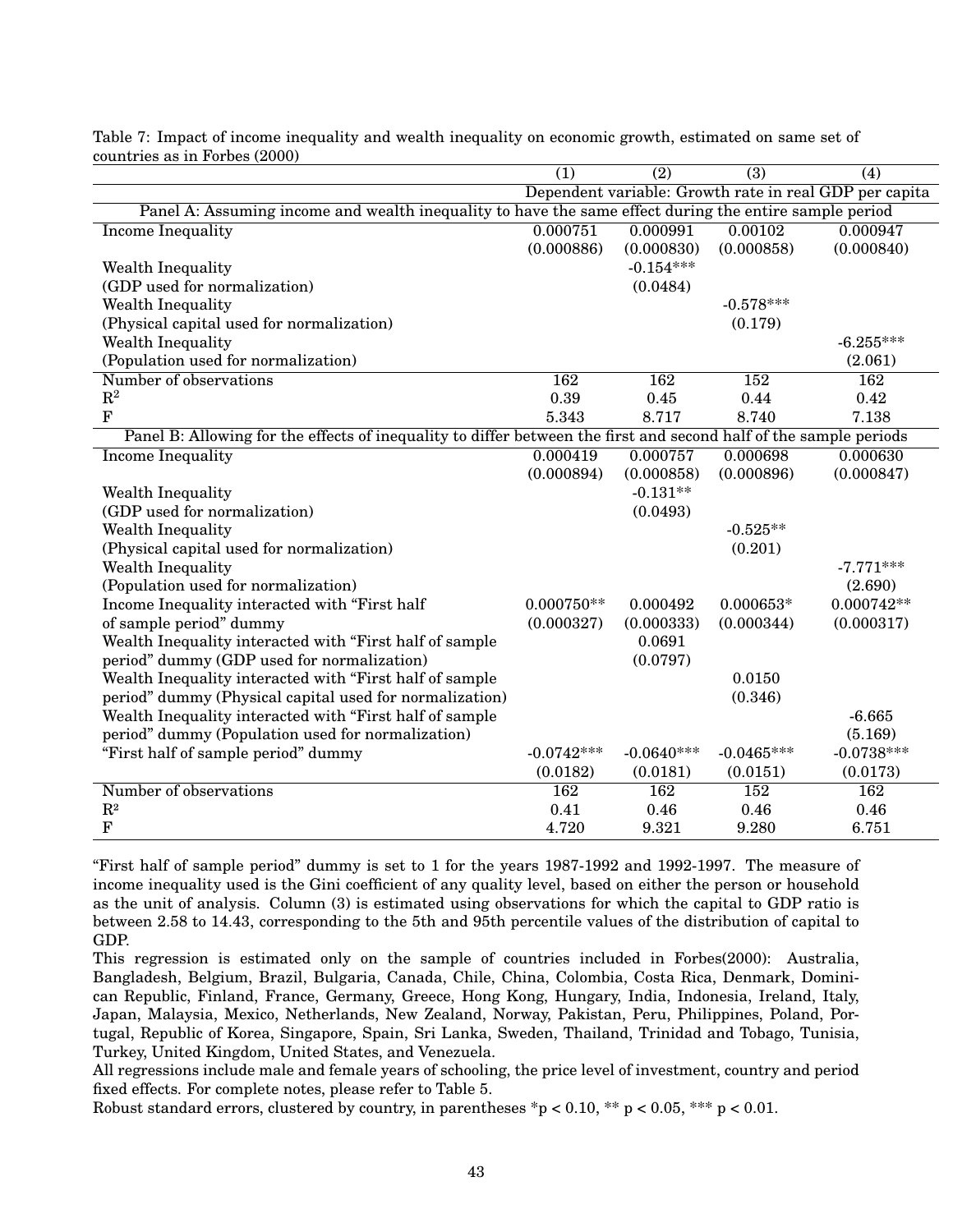Table 8: Sensitivity to alternative specifications of the coefficient on wealth inequality (columns (1)-(3)), or its two components when introduced Table 8: Sensitivity to alternative specifications of the coefficient on wealth inequality (columns (1)-(3)), or its two components when introduced simultaneously (columns  $(4)-(9)$ ) simultaneously (columns (4)-(9))

|                                                                    | Э              | $\odot$                            | ල           | $\bigoplus$ | $\widehat{e}$ | $\widehat{\mathfrak{s}}$                                            | $\widehat{C}$ | $\circledast$                        | ම          |
|--------------------------------------------------------------------|----------------|------------------------------------|-------------|-------------|---------------|---------------------------------------------------------------------|---------------|--------------------------------------|------------|
|                                                                    |                |                                    |             |             |               | Dependent variable: Growth rate in real GDP per capita <sup>a</sup> |               |                                      |            |
|                                                                    |                | Coefficient on wealth inequality - |             |             |               | Coefficient on politically unconnected                              |               | Coefficient on politically connected |            |
|                                                                    |                | Normalized by                      |             |             |               | wealth inequality - Normalized by                                   |               | wealth inequality - Normalized by    |            |
|                                                                    | GDP            | Physical                           | Population  | GDP         | Physical      | Population                                                          | GDP           | Physical                             | Population |
|                                                                    |                | capital                            |             |             | capita        |                                                                     |               | capital                              |            |
|                                                                    |                | stock                              |             |             | stock         |                                                                     |               | stock                                |            |
| Base Specification                                                 | $-0.132*$      | $-0.547$                           | $50.07***$  | $-0.0464$   | $-0.154$      | 48.98                                                               | $-0.331***$   | $-1.625***$                          | 51.01**    |
|                                                                    | (0.0771)       | 0.351)                             | (13.27)     | (0.0714)    | (0.301)       | (36.52)                                                             | (0.0965)      | (0.536)                              | (22.79)    |
| Robustness to Forbes' magazine's                                   | $-0.132*$      | 0.546                              | $-50.07***$ | $-0.0454$   | $-0.152$      | -49.07                                                              | $-0.332***$   | $-1.626***$                          | $50.93***$ |
| assignment of billionaires to the                                  | (0.0768)       | 350)                               | (13.25)     | (0.0709)    | (0.300)       | (36.50)                                                             | (0.0965)      | (0.536)                              | (22.82)    |
| various countries (RC1)                                            |                |                                    |             |             |               |                                                                     |               |                                      |            |
| Use of alternative econometric approaches ( $\operatorname{RC2}$ ) |                |                                    |             |             |               |                                                                     |               |                                      |            |
| (i) Use of random effects $(RE)$                                   | $-0.162*$      | 0.652                              | 59.05****   | $-0.0145$   | 0.261         | $-17.52$                                                            | $-0.458***$   | $2.332***$                           | $90.14***$ |
| specification                                                      | (0.0962)       | (131)                              | (14.67)     | (0.0688)    | (0.284)       | (48.52)                                                             | (0.0600)      | (0.409)                              | (20.85)    |
| (ii) Use of Blundell-Bond                                          | $-0.593*$      | $-2.135$                           | $-210.9***$ | $-0.277$    | $-0.564$      | $-183.6$                                                            | $-1.405*$     | $-6.693$                             | $-236.7$   |
| system-GMM estimator                                               | (0.355)        | .439                               | (57.86)     | (0.475)     | (1.589)       | (332.7)                                                             | (0.782)       | (3.589)                              | (266.0)    |
| (iii) Use of Arellano-Bond                                         | $-0.498*$      | $-2.059$                           | $-167.3**$  | $-0.112$    | $-0.437$      | $-126.2$                                                            | $-1.514**$    | $-6.960*$                            | $-202.2$   |
| difference-GMM estimator                                           | (0.292)        | .263                               | (66.25)     | (0.220)     | 0.969         | 174.7                                                               | (0.720)       | (3.854)                              | (149.4)    |
| Inclusion of additional control variables (RC3)                    |                |                                    |             |             |               |                                                                     |               |                                      |            |
| (i) Institutional quality                                          | $-0.142*$      | 1,596*<br>ု                        | $51.64***$  | $-0.0581$   | $-0.207$      | $-56.33$                                                            | $-0.334***$   | $-1.660***$                          | 47.59**    |
| (Economic Freedom Index)                                           | (0.0768)       | 1.349)                             | (13.36)     | (0.0725)    | (0.297)       | (35.00)                                                             | (0.0983)      | (0.557)                              | (22.14)    |
| (ii) Exchange rate                                                 | $-0.137*$      | 0.570                              | $-51.53***$ | $-0.0516$   | $-0.175$      | $-52.23$                                                            | $-0.334***$   | $-1.653***$                          | $50.93***$ |
| (including all observations)                                       | (0.0792)       | .363)                              | (13.72)     | (0.0751)    | (0.318)       | (38.59)                                                             | (0.0964)      | (0.538)                              | (23.10)    |
| Using \$1.25 per day per person                                    | $-0.131\,{}^*$ | 0.542                              | $-49.40***$ | $-0.0449$   | $-0.148$      | -47.27                                                              | $-0.330***$   | $-1.624***$                          | $51.24***$ |
| as the poverty line (RC4)                                          | (0.0758)       | .347                               | (13.29)     | (0.0698)    | (0.296)       | (37.17)                                                             | (0.0970)      | (0.533)                              | (22.97)    |
|                                                                    |                |                                    |             |             |               |                                                                     |               |                                      |            |

2(ii) and (iii), the coefficients obtained with the system-GMM and difference-GMM estimators are not directly comparable with the coefficients obtained in the other regressions because of the difference in the dependent variables. In RC3(i), the measure of Institutional Quality, the years of schooling, PPPI, and country and period fixed effects. The number of observations varies based on the robustness check employed. For RC Economic Freedom Index is sourced from the Fraser Institute (Gwartney, Hall, and Lawson, 2011). Also, in RC3(ii), the exchange rate is sourced All regressions, except otherwise specified in the text, include income inequality, headcount poverty, initial income, male and female secondary All regressions, except otherwise specified in the text, include income inequality, headcount poverty, initial income, male and female secondary years of schooling, PPPI, and country and period fixed effects. The number of observations varies based on the robustness check employed. For RC 2(ii) and (iii), the coefficients obtained with the system-GMM and difference-GMM estimators are not directly comparable with the coefficients obtained in the other regressions because of the difference in the dependent variables. In RC3(i), the measure of Institutional Quality, the Economic Freedom Index is sourced from the Fraser Institute (Gwartney, Hall, and Lawson, 2011). Also, in RC3(ii), the exchange rate is sourced from the Penn World Tables v6.2. Columns (1) – (3) each correspond to a different regression. Columns (4) and (7) come from the same regression from the Penn World Tables v6.2. Columns (1) – (3) each correspond to a different regression. Columns (4) and (7) come from the same regression run. Likewise, columns (5) and (8) & (6) and (9). Coefficients in columns (4) and (7) should be read together. Likewise, columns (5) and (8) & (6) run. Likewise, columns (5) and (8) & (6) and (9). Coefficients in columns (4) and (7) should be read together. Likewise, columns (5) and (8) & (6) and (9).<br>Full results are available on request. For complete notes, please refer to Table 5.

Full results are available on request. For complete notes, please refer to Table 5.

Robust standard errors, clustered by country, in parentheses \*p < 0.10, \*\*\* p < 0.05, \*\*\* p < 0.01. Robust standard errors, clustered by country, in parentheses \*p < 0.10, \*\* p < 0.05, \*\*\* p < 0.01.

<sup>&</sup>lt;sup>a</sup>For the Blundell-Bond system-GMM and Arellano-Bond difference-GMM estimators, the dependent variable is log of Real GDP per capita. *a*For the Blundell-Bond system-GMM and Arellano-Bond difference-GMM estimators, the dependent variable is log of Real GDP per capita.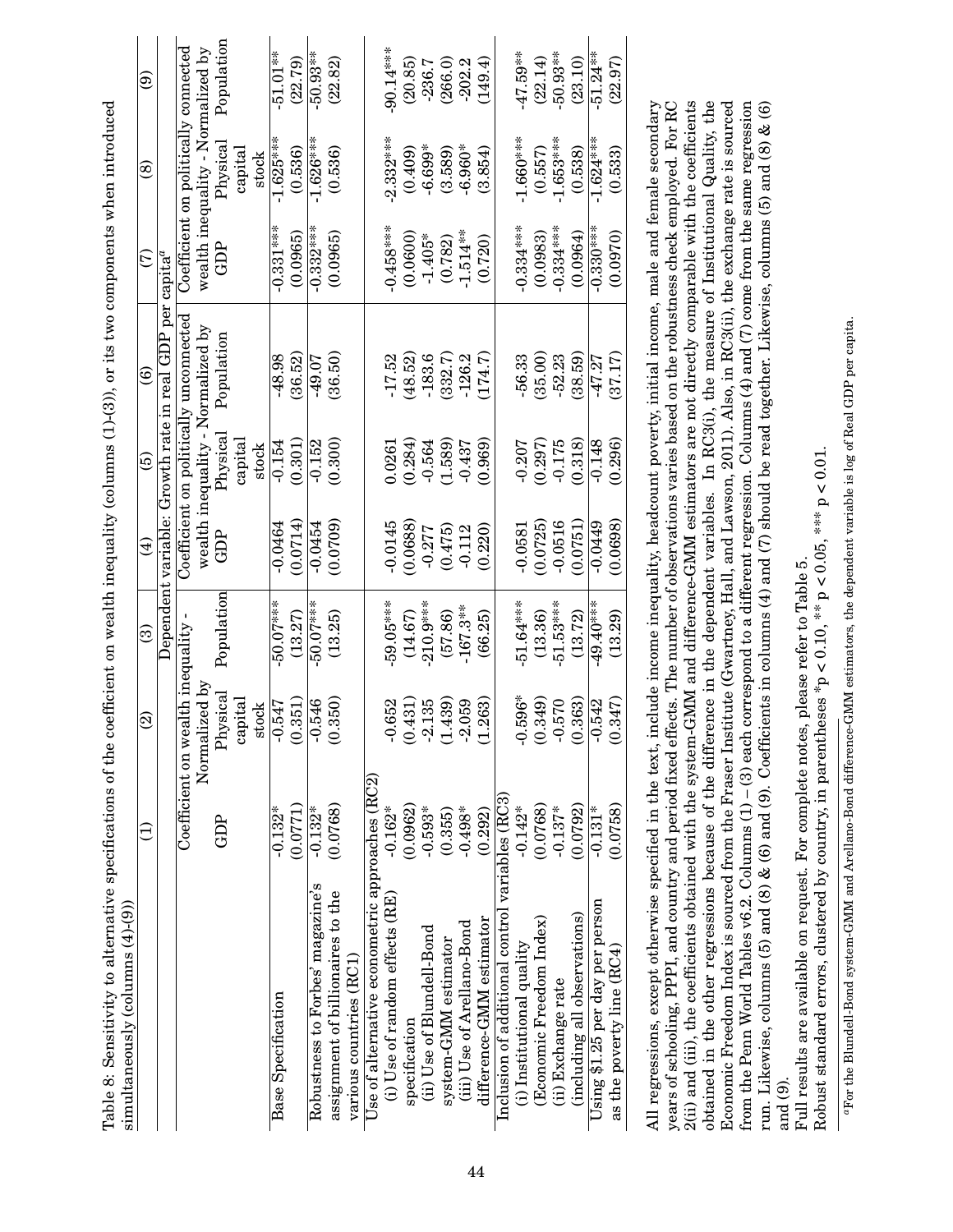Table 9: Impact of wealth inequality and its components, income inequality, and headcount poverty on economic growth, estimated only on countries which have billionaires at least once

|                           | $\overline{(1)}$ | $\overline{(2)}$ | $\overline{(3)}$ | (4)                                                    | $\overline{(5)}$ | $\overline{(6)}$ |
|---------------------------|------------------|------------------|------------------|--------------------------------------------------------|------------------|------------------|
|                           |                  |                  |                  | Dependent variable: Growth rate in real GDP per capita |                  |                  |
| <b>Wealth Inequality</b>  | $-0.102*$        | $-0.343*$        | $-3.591**$       |                                                        |                  |                  |
|                           | (0.0514)         | (0.183)          | (1.727)          |                                                        |                  |                  |
| Politically unconnected   |                  |                  |                  | $-0.0754$                                              | $-0.254$         | $-3.414**$       |
| wealth inequality         |                  |                  |                  | (0.0461)                                               | (0.153)          | (1.570)          |
| Politically connected     |                  |                  |                  | $-0.203**$                                             | $-1.019**$       | $-37.06**$       |
| wealth inequality         |                  |                  |                  | (0.0910)                                               | (0.496)          | (18.20)          |
| Income Inequality         | 0.00123          | 0.00122          | 0.00122          | 0.00120                                                | 0.00119          | 0.00114          |
|                           | (0.000817)       | (0.000860)       | (0.000832)       | (0.000833)                                             | (0.000874)       | (0.000837)       |
| <b>Headcount Poverty</b>  | $-0.000248$      | $-0.000198$      | $-0.000211$      | $-0.000249$                                            | $-0.000199$      | $-0.000169$      |
|                           | (0.000455)       | (0.000460)       | (0.000436)       | (0.000451)                                             | (0.000459)       | (0.000431)       |
| Income                    | $-0.0929***$     | $-0.0890**$      | $-0.0926**$      | $-0.0899**$                                            | $-0.0858**$      | $-0.0880**$      |
|                           | (0.0336)         | (0.0368)         | (0.0345)         | (0.0347)                                               | (0.0379)         | (0.0358)         |
| Female Schooling          | $-0.0124$        | $-0.0138$        | $-0.0143$        | $-0.00846$                                             | $-0.00948$       | $-0.00996$       |
|                           | (0.0173)         | (0.0189)         | (0.0176)         | (0.0175)                                               | (0.0191)         | (0.0174)         |
| Male Schooling            | 0.0173           | 0.0168           | 0.0181           | 0.0138                                                 | 0.0132           | 0.0154           |
|                           | (0.0177)         | (0.0190)         | (0.0177)         | (0.0179)                                               | (0.0194)         | (0.0177)         |
| Price level of investment | $-0.177$         | $-0.142$         | $-0.195$         | $-0.198$                                               | $-0.169$         | $-0.193$         |
|                           | (0.146)          | (0.192)          | (0.143)          | (0.142)                                                | (0.193)          | (0.144)          |
| Country On List Dummy     | $-0.00561$       | $-0.00702$       | $-0.00873*$      | $-0.00530$                                             | $-0.00624$       | $-0.00766$       |
|                           | (0.00466)        | (0.00526)        | (0.00442)        | (0.00479)                                              | (0.00557)        | (0.00468)        |
| Constant                  | $0.839**$        | $0.800**$        | $0.840**$        | $0.814**$                                              | $0.775**$        | $0.797**$        |
|                           | (0.334)          | (0.363)          | (0.342)          | (0.343)                                                | (0.371)          | (0.352)          |
| Number of observations    | 134              | 124              | 134              | 134                                                    | 124              | 134              |
| $\mathrm{R}^2$            | 0.52             | 0.51             | 0.50             | 0.52                                                   | 0.51             | 0.51             |
| F                         | 16.55            | 12.52            | 8.477            | 21.82                                                  | 23.88            | 19.80            |

Growth Rate is the average annual compounded growth rate over a 5-year period of Gross Domestic Product per capita in constant prices and expressed in national currency; Income is the log of Real GDP per capita in International dollars in 2000 constant prices; Female (Male) Schooling is the average years of secondary schooling in the female (male) population aged 25 and above; PPPI is price level of investment, measured as the PPP of investment/ exchange rate relative to the USA (rescaled here by dividing by 1,000); Wealth Inequality is Billionaire wealth, divided by GDP (col. (1)), physical capital stock (col. (2)), and population (col. (3)). Politically Unconnected (Connected) Wealth Inequality is Politically unconnected (connected) billionaire wealth, divided by GDP (col. (4)), physical capital stock (col. (5)), and population (col. (6)). Measures of billionaire wealth are based on Forbes' billionaire lists for 1987, 1992, 1996, and 2002 along with author calculations. Country on List Dummy = 1 if a country has billionaires in a given year, 0 otherwise and is also based on author calculations. Columns (2) and (5) are estimated using observations for which the capital to GDP ratio is between 2.58 to 14.43, corresponding to the 5th and 95th percentile values of the distribution of capital to GDP. Headcount poverty as obtained from the World Bank's PovCalNet tool has been augmented by setting it to zero for all observations for which GDP per capita exceeds \$12,523.

All regressions include country and period fixed effects. Robust standard errors, clustered by country, in parentheses  $* p < 0.10, ** p < 0.05, ** p < 0.01$ .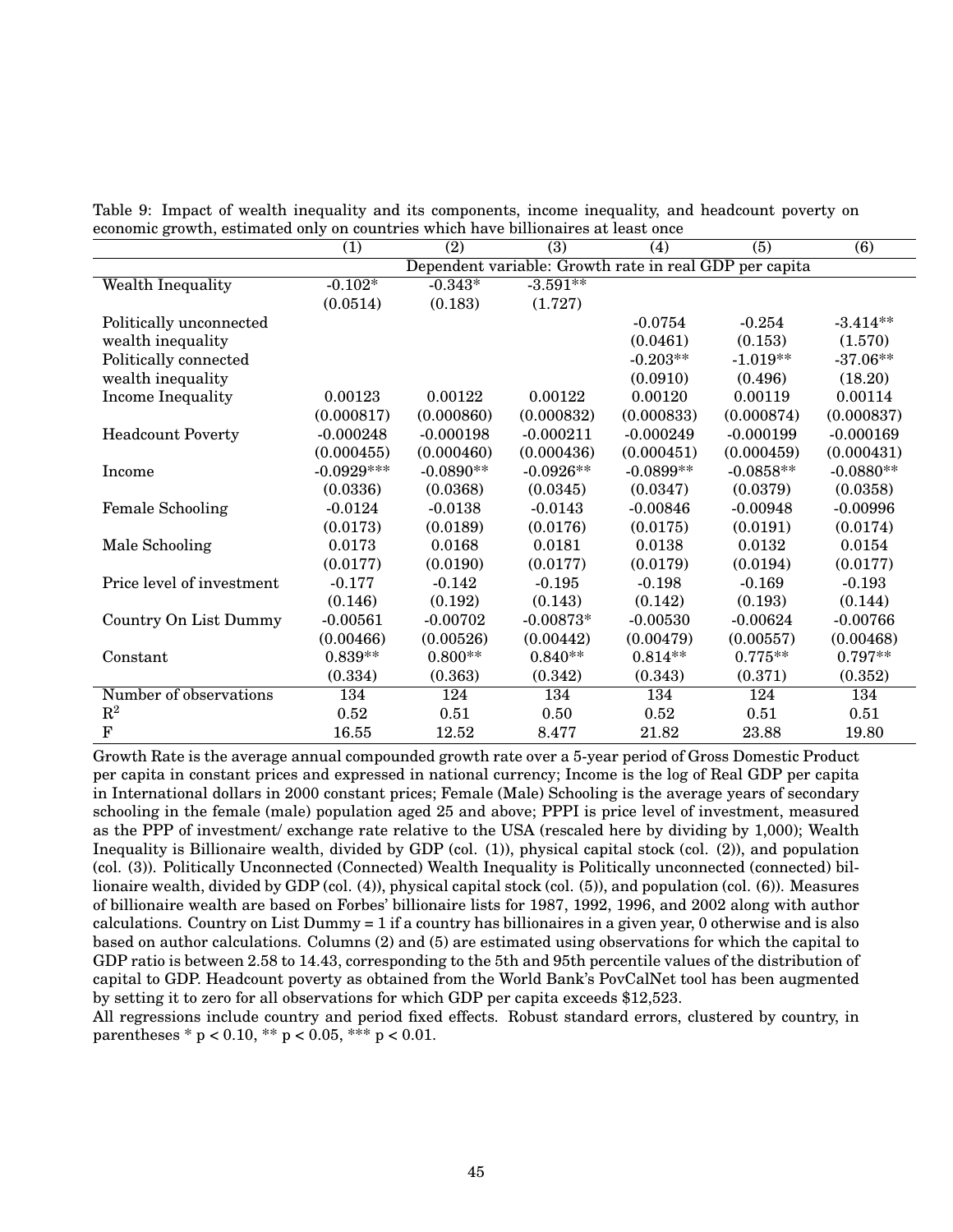| Country                     | 1987                     | 1992               | 1996                         | 2002           |
|-----------------------------|--------------------------|--------------------|------------------------------|----------------|
| Argentina                   | $\overline{\phantom{0}}$ | $\overline{1.3\%}$ | 2.5%                         | 1.0%           |
| Australia                   | $1.0\%$                  | $0.7\%$            | $0.4\%$                      | $1.4\%$        |
| Bahrain                     |                          |                    | 16.4%                        |                |
| Belgium                     |                          |                    | $\qquad \qquad \blacksquare$ | $1.5\%$        |
| <b>Brazil</b>               | $2.0\%$                  | $1.5\%$            | $2.4\%$                      | $2.9\%$        |
| Canada                      | $3.3\%$                  | $2.9\%$            | $2.6\%$                      | $6.2\%$        |
| Chile                       |                          | $7.2\%$            | 11.5%                        | $4.3\%$        |
| China                       |                          | $\overline{a}$     | $\qquad \qquad \blacksquare$ | $0.1\%$        |
| Colombia                    | $10.5\%$                 | 7.8%               | $3.9\%$                      | $1.2\%$        |
| Denmark                     |                          | 1.0%               | $2.6\%$                      | $2.4\%$        |
| Ecuador                     |                          | $\blacksquare$     | $5.6\%$                      | $\frac{1}{2}$  |
| France                      | $0.4\%$                  | 1.3%               | $2.3\%$                      | $4.5\%$        |
| Germany                     | 2.2%                     | $4.9\%$            | $5.4\%$                      | 10.5%          |
| Greece                      | $\overline{\phantom{0}}$ | $3.8\%$            | $9.8\%$                      | $2.3\%$        |
| <b>Hong Kong</b>            | 15.7%                    | $20.0\%$           | 39.9%                        | $25.6\%$       |
| India                       | $0.4\%$                  | $0.8\%$            | $0.9\%$                      | $2.5\%$        |
| Indonesia                   | $2.3\%$                  | $2.3\%$            | 11.9%                        | $0.9\%$        |
| Ireland                     |                          |                    |                              | $1.1\%$        |
| Israel                      |                          |                    | $1.9\%$                      | $5.6\%$        |
| Italy                       | $0.9\%$                  | $1.0\%$            | $1.3\%$                      | $3.2\%$        |
| Japan                       | $3.5\%$                  | 2.2%               | $1.9\%$                      | $1.5\%$        |
| Kuwait                      | 4.8%                     | $\blacksquare$     | $9.5\%$                      | 14.9%          |
| Malaysia                    | $\blacksquare$           | $4.3\%$            | $25.4\%$                     | 10.0%          |
| Mexico                      | $0.9\%$                  | $3.8\%$            | $7.0\%$                      | $4.5\%$        |
| Netherlands                 | $2.9\%$                  | $2.0\%$            | $2.1\%$                      | 2.2%           |
| Norway                      |                          |                    |                              | $0.7\%$        |
| Peru                        |                          |                    | $1.8\%$                      | $\blacksquare$ |
| Philippines                 |                          | $2.3\%$            | 28.2%                        | $6.9\%$        |
| Portugal                    |                          |                    |                              | $1.3\%$        |
| Republic of Korea           | $2.1\%$                  | 2.7%               | $4.0\%$                      | $0.8\%$        |
| Russia                      |                          |                    |                              | $4.3\%$        |
| Saudi Arabia                | $8.2\%$                  | $10.6\%$           | 12.0%                        | 24.6%          |
| Singapore                   | $6.1\%$                  | $4.8\%$            | 18.6%                        | 13.5%          |
| South Africa                |                          |                    | $2.9\%$                      | $4.0\%$        |
| Spain                       | $0.4\%$                  | $0.7\%$            | $0.7\%$                      | $2.5\%$        |
| Sweden                      | $3.5\%$                  | $3.7\%$            | 4.4%                         | 16.0%          |
| Switzerland                 | $3.1\%$                  | $4.0\%$            | $11.9\%$                     | $15.6\%$       |
| Taiwan                      | 6.7%                     | 4.7%               | $8.6\%$                      | 4.7%           |
| Thailand                    |                          | $3.7\%$            | 11.6%                        | 1.8%           |
| Turkey                      |                          | 2.4%               | $3.6\%$                      | 6.2%           |
| <b>United Arab Emirates</b> |                          |                    |                              | 2.4%           |
| <b>United Kingdom</b>       | 1.8%                     | 1.2%               | 1.3%                         | $2.0\%$        |
| <b>United States</b>        | 3.2%                     | 3.7%               | 5.7%                         | 8.3%           |
| Venezuela                   | $\overline{\phantom{0}}$ | 1.7%               | $3.4\%$                      | 10.1%          |

Table A.1: Level of wealth inequality in countries that show up at least once on Forbes' list of billionaires

The measure of inequality used is billionaire wealth, divided by GDP.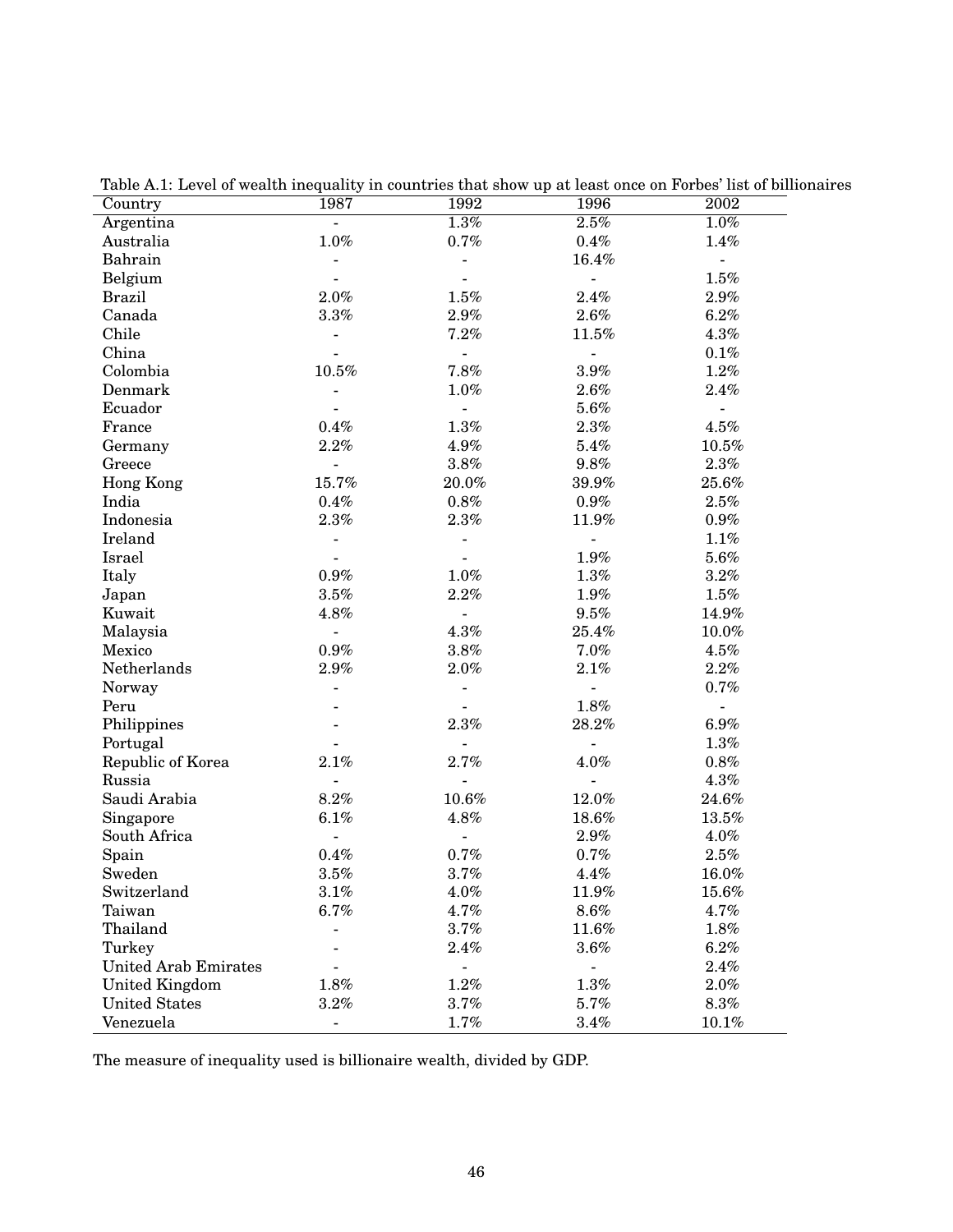|         |                                       | Rank of country in Transparency International's |      |  |
|---------|---------------------------------------|-------------------------------------------------|------|--|
|         |                                       | <b>Corruption Perceptions Index</b>             |      |  |
| Sl. No. | Country                               | 1995                                            | 2012 |  |
|         | Total number of countries on the list | 41                                              | 174  |  |
| 1.      | Hong Kong                             | 17                                              | 14   |  |
|         | Netherlands                           | 9                                               | 9    |  |
|         | Singapore                             | 3                                               | 5    |  |
|         | Sweden                                | 5                                               | 4    |  |
|         | Switzerland                           | 8                                               | 6    |  |
|         | United Kingdom                        | 11                                              | 17   |  |
|         | Median rank                           | 9                                               | 8    |  |
|         | Mean rank                             | 9                                               | 9    |  |
| 37.     | Mexico                                | 32                                              | 105  |  |
| 38.     | Thailand                              | 34                                              | 88   |  |
| 39.     | Indonesia                             | 41                                              | 118  |  |
| 40.     | Colombia                              | 31                                              | 94   |  |
| 41.     | Malaysia                              | 23                                              | 54   |  |
|         | Median rank                           | $32\,$                                          | 94   |  |
|         | Mean rank                             | 32                                              | 92   |  |

Table A.2: Rank of countries with the lowest and highest level of politically connected wealth inequality on Transparency International's Corruption Perceptions Index for 1995 and 2012

The countries are ranked from lowest to the highest level of politically connected wealth inequality. The countries that are denoted with a 1. in the first column - Hong Kong, Netherlands, Singapore, Sweden, Switzerland, and United Kingdom appear in every year of the sample and have the lowest level of politically connected wealth inequality. Countries denoted with numbers 37. - 41. in the first column have the highest level of politically connected wealth inequality. Columns 3 and 4 are the ranks of each of countries on the Transparency International's Corruption Perceptions Index for the years 1995 (the first year when the index was constructed) and 2012 (the last year for which the data is available). The first set of median and mean ranks corresponds to the median and mean ranks of Hong Kong, Netherlands, Singapore, Sweden, Switzerland, and United Kingdom on the Corruption Perceptions Index. The last set of median and mean ranks correspond to the median and mean ranks of Mexico, Thailand, Indonesia, Colombia, and Malaysia.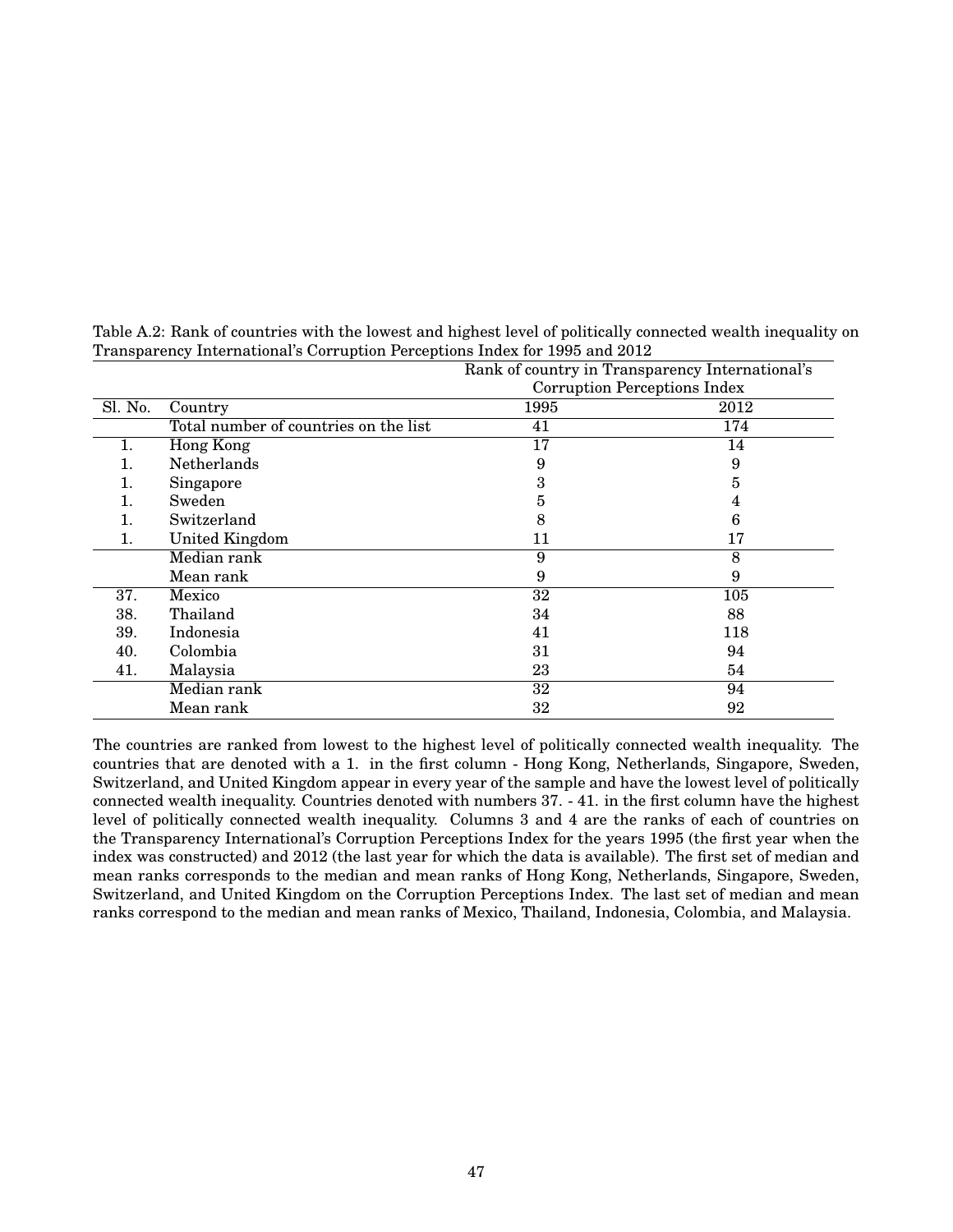| Table A.3: Standard errors obtained with "ivreg2" when billionaire wealth is normalized by GDP     |                    |            |            |                  |  |  |  |  |
|----------------------------------------------------------------------------------------------------|--------------------|------------|------------|------------------|--|--|--|--|
| Assuming                                                                                           | Robust to          | Clustering | Clustering | Clustering along |  |  |  |  |
| homoskedasticity                                                                                   | heteroskedasticity | by country | by year    | both dimensions  |  |  |  |  |
| 0.0439                                                                                             | 0.0594             | 0.0737     | 0.0288     | 0.0523           |  |  |  |  |
|                                                                                                    |                    |            |            |                  |  |  |  |  |
| Table A.4: Standard errors obtained with "ivreg2" when billionaire wealth is normalized by capital |                    |            |            |                  |  |  |  |  |
| Assuming                                                                                           | Robust to          | Clustering | Clustering | Clustering along |  |  |  |  |
| homoskedasticity                                                                                   | heteroskedasticity | by country | by year    | both dimensions  |  |  |  |  |
| 0.2255                                                                                             | 0.2691             | 0.3346     | 0.1143     | 0.2293           |  |  |  |  |

| Table A.5: Standard errors obtained with "ivreg2" when billionaire wealth is normalized by population |                    |            |            |                  |  |  |  |
|-------------------------------------------------------------------------------------------------------|--------------------|------------|------------|------------------|--|--|--|
| Assuming                                                                                              | Robust to          | Clustering | Clustering | Clustering along |  |  |  |
| homoskedasticity                                                                                      | heteroskedasticity | by country | by year    | both dimensions  |  |  |  |
| 12.750                                                                                                | 11.846             | 12.691     | 12.749     | 13.538           |  |  |  |